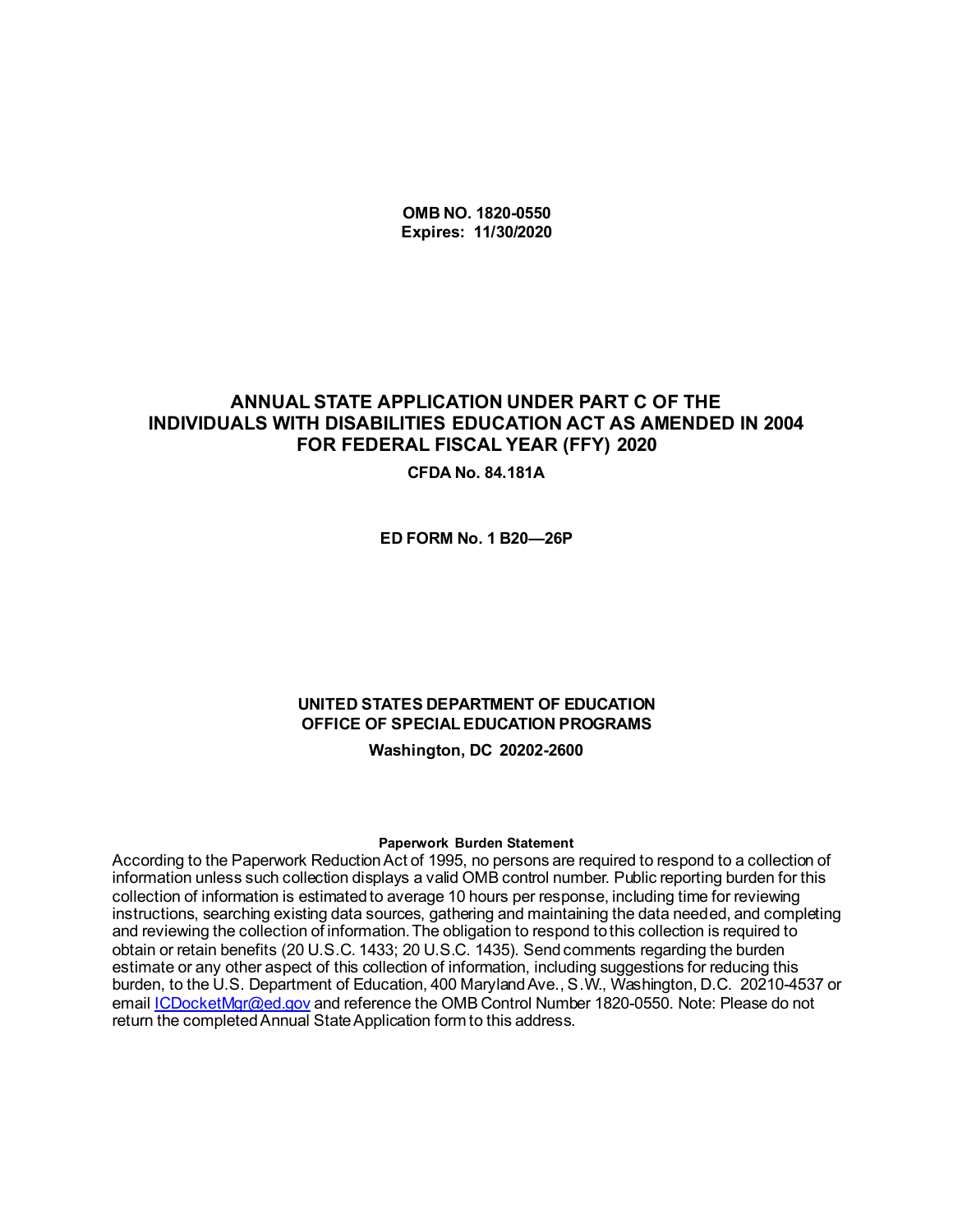### **Section I**

### **A. Submission Statements for Part C of IDEA**

Select 1 or 2 below. Check 3 if appropriate.

1.  $X$  The State's policies, procedures, methods, descriptions, certifications, and assurances meet all application requirements of Part C of the Act as found in the Individuals with Disabilities Education Act (IDEA), codified at 20 U.S.C. 1431 through 1443 and the Part C regulations in 34 CFR Part 303. The State is able to provide and/or meet all policies, procedures, methods, descriptions, and assurances, found in Sections II.A and II.B of this Application.

> By selecting this submission statement the State either has on file with the Secretary or has submitted new or revised State policies, procedures, methods, and descriptions that meet all requirements found in Section II.A.

2. \_\_\_\_\_ The State cannot provide the policies, procedures, methods, descriptions, and/or assurances for all application requirements of Part C of the Act as found in Part C of the IDEA, 20 U.S.C. 1431 through 1443 and the Part C regulations in 34 CFR Part 303. The State has determined that it is unable to provide the policies, procedures, methods, descriptions, and/or assurances that are checked 'No' in Sections II.A and II.B. However, the State assures that throughout the period of this grant award the State will operate consistently with all requirements of IDEA in 20 U.S.C. 1431 through 1443 and the 2011 Part C regulations in 34 CFR Part 303. The State will develop and/or make such changes to existing policies, procedures, methods, descriptions, and assurances as are necessary to bring the policies, procedures, methods, descriptions, and assurances into compliance with the requirements of the IDEA Part C Act and regulations, as amended, as soon as possible, and not later than June 30, 2021. The State has included the date by which it expects to complete necessary changes associated with policies, procedures, methods, descriptions, and assurances marked 'No'. The items checked 'Yes' in Section II.A are enclosed with this application as revised or new or are identified as "OF" already on file with the Secretary.<sup>1</sup>

#### Optional:

3. \_\_\_\_\_ The State is submitting new or modified State policies and procedures previously submitted to the Department and checked in Section II.A, "N", "R" or "OF" cell(s) found in the 'Yes' column. These modifications are a result of: (1) the State revising its applicable State law or regulations; (2) changes required by the Secretary due to new interpretation of the Act or regulations by a Federal court or the State's highest court; and/or (3) because of an official finding of noncompliance with Federal law or regulation.

### **B. Conditional Approval for Current Grant Year**

**If the State received conditional approval for the current grant year, check the statement(s) below:**

#### **1. Conditional Approval Related to Assurances in Section II.A:**

- a. Sections II.A and II.B reflect completion of all issues identified in the FFY 2019 conditional approval letter (attach any additional documentation required by the FFY 2019 letter).
	- b. As noted in Sections II.A and II.B, the State has not completed all issues identified in the FFY 2019 conditional approval letter.

<sup>1</sup> If Option 2 is checked, the State is to provide dates in Sections II.A and II.B as to when the required policies, procedures, methods, descriptions, and assurances will be provided, which date can be no later than June 30, 2020.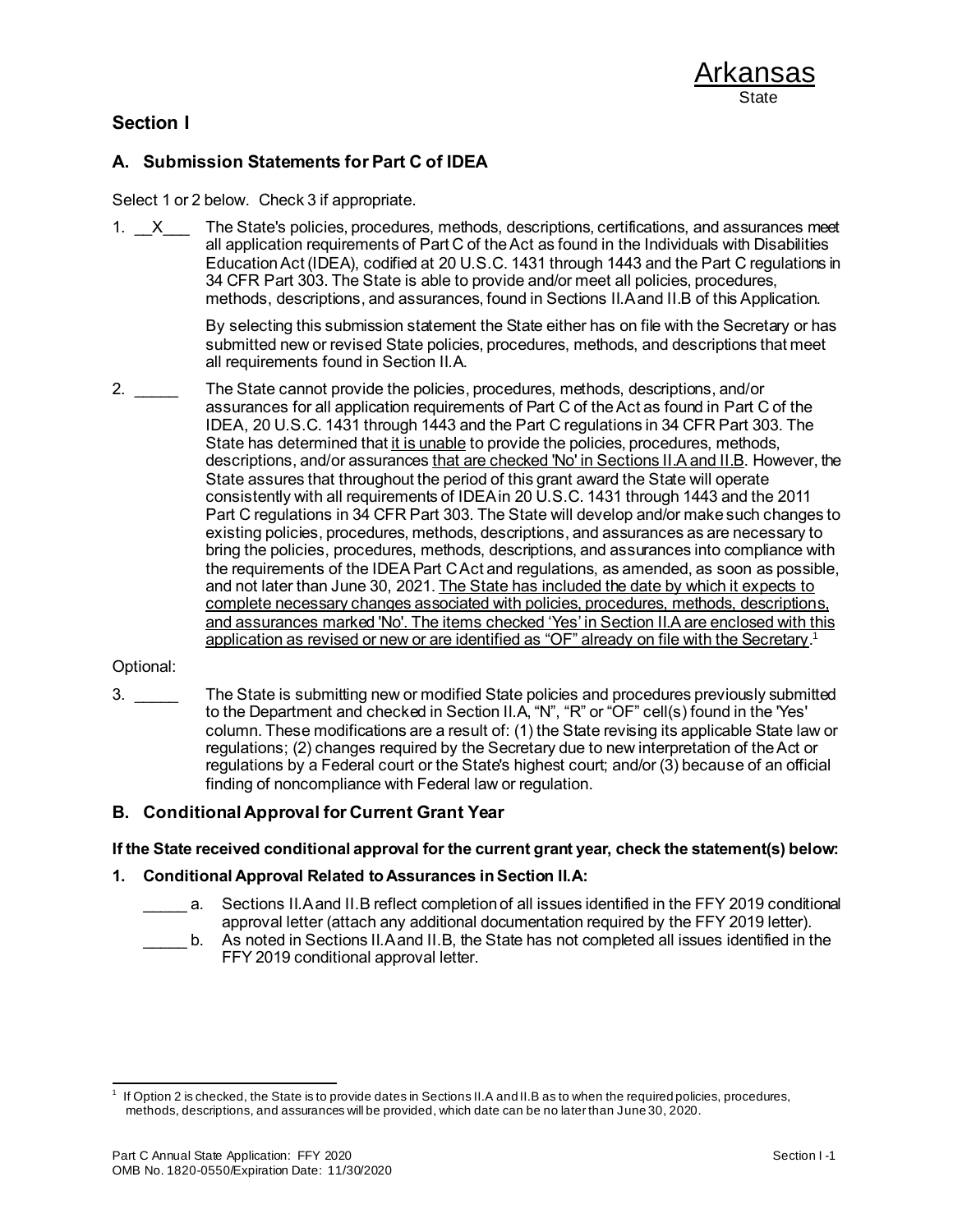#### **2. Conditional Approval Related to Other Issues:**

- \_\_\_\_\_ a. The State previously submitted documentation of completion of all issues identified in the FFY 2019 conditional approval letter.
- **\_\_\_\_\_\_ b.** The State is attaching documentation of completion of all issues identified in the FFY 2019 conditional approval letter. *(Attach documentation showing completion of all issues.)*
- c. The State has not completed all issues identified in the FFY 2019 conditional approval letter. *(Attach documentation showing completion of any issues and a list of items not yet completed.)*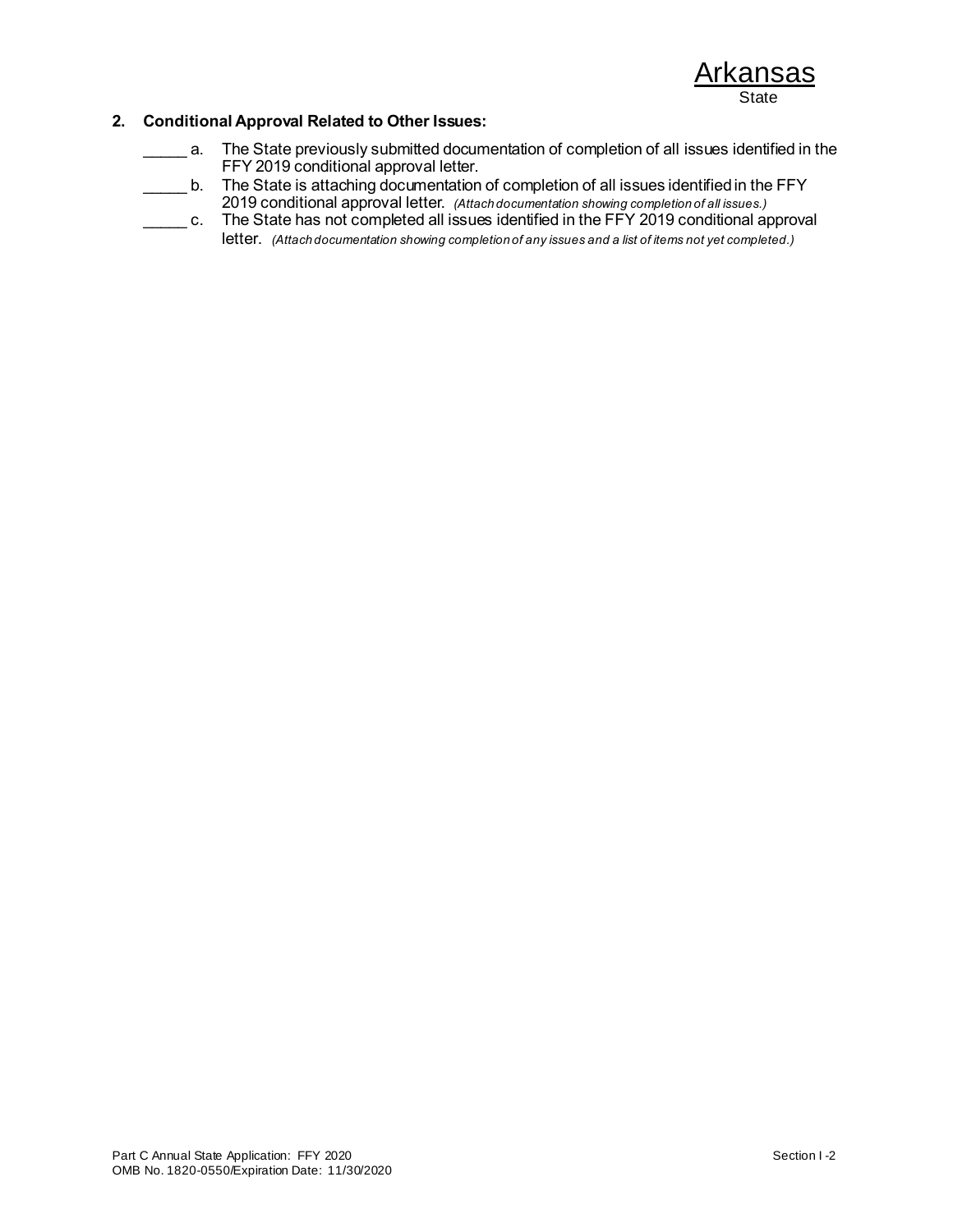



### **A. State Policies, Procedures, Methods, and Descriptions**

As checked below, the State hereby declares that it has or has not filed the following policies, procedures, methods, and descriptions with the U.S. Department of Education, and, as of the date of the signature below, affirms and incorporates by reference those policies, procedures, methods, and descriptions with respect to Part C of the Individuals with Disabilities Education Act (IDEA or Act) in 20 U.S.C. 1431–1443 and the Part C regulations in 34 CFR Part 303 (Part C). By submission of this Section II, the State assures that throughout the period of this FFY 2020 grant award, the State will operate consistently with all requirements of Part C of the IDEA in 20 U.S.C. 1431 through 1443 and the Part C regulations in 34 CFR Part 303. The State will develop and/or make such changes to existing policies, procedures, methods, descriptions, and assurances as are necessary to bring the policies, procedures, methods, descriptions, and assurances into compliance with the requirements of the IDEA Part C Act and regulations by the date indicated below and not later than June 30, 2021.

- Check and enter date(s) as applicable.
- Enclose relevant documents.

**Yes** (If New or Revised is checked, the State is submitting policies, procedures, methods, and descriptions with this application. If already 'On File with OSEP', check OF.)

- **N** = 'New' Policy and/or Procedure
- **R** = 'Revised' Policy and/or Procedure
- **OF** = Policy and/or Procedure is already 'On File' with the USDE

**No** (Policies, procedures, methods, and descriptions have not been provided. Provide date by which State will submit to OSEP required documentation, which date shall be no later than June 30, 2021.)

| Yes:<br>N | Yes:<br>R | Yes:<br><b>OF</b> | No | State Policies, Procedures, Methods, and Descriptions                                                                                                                                                                                                                         |
|-----------|-----------|-------------------|----|-------------------------------------------------------------------------------------------------------------------------------------------------------------------------------------------------------------------------------------------------------------------------------|
|           |           |                   |    | <b>Subpart C-State Policies and Procedures</b>                                                                                                                                                                                                                                |
|           |           | X                 |    | Each application must include the name of the State<br>1.<br>lead agency, as designated under §303.120, that will be<br>responsible for the administration of funds provided<br>under this part. (34 CFR §303.201)                                                            |
|           |           | X                 |    | Each application must include a description of services<br>2.<br>to be provided under Part C to infants and toddlers with<br>disabilities and their families through the State's system.<br>$(34$ CFR $\S 303.203(a))$                                                        |
|           |           |                   |    | 3.<br>Each application must include the State's policies and<br>procedures regarding the identification and coordination<br>of all available resources within the State from Federal,<br>State, local, and private sources as required under<br>subpart F of 34 CFR Part 303. |
|           |           |                   |    | The State must have policies and procedures that meet<br>the requirements listed in 3(a) and the methods<br>identified in 3(b), and must provide responses to those                                                                                                           |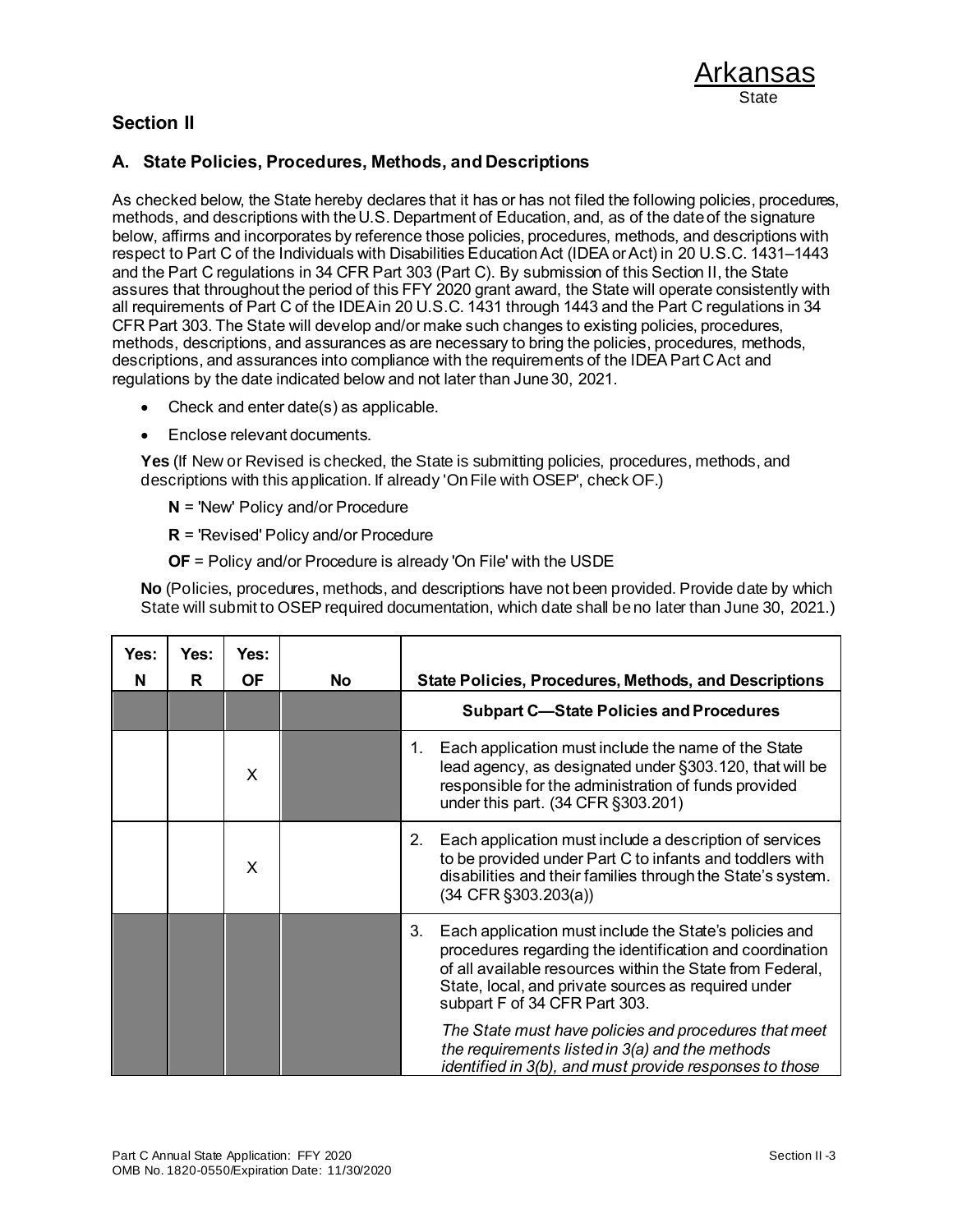**State** 

| Yes: | Yes: | Yes:      |           |                                                                                                                                                                                                                                                                                                                                                                                                                                         |
|------|------|-----------|-----------|-----------------------------------------------------------------------------------------------------------------------------------------------------------------------------------------------------------------------------------------------------------------------------------------------------------------------------------------------------------------------------------------------------------------------------------------|
| N    | R.   | <b>OF</b> | No        | <b>State Policies, Procedures, Methods, and Descriptions</b>                                                                                                                                                                                                                                                                                                                                                                            |
|      |      |           |           | entries. If the State has not adopted a system of<br>payments, it may respond "NA" to 3(a).                                                                                                                                                                                                                                                                                                                                             |
|      |      |           |           | (a) If the State has adopted a system of payments,<br>each application must include any policies or<br>procedures adopted by the State as its system of<br>payments and those policies and procedures must<br>meet the requirements in §§303.510, 303.520 and<br>303.521 (regarding the use of public insurance or<br>benefits, private insurance, or family costs or fees).                                                            |
|      |      |           |           | $(34$ CFR $\S 303.203(b)(1))$                                                                                                                                                                                                                                                                                                                                                                                                           |
|      |      | X         |           | The policies and procedures listed in 3(a) are<br>optional. Enter 'NA' in the cells to the left if the State<br>has elected not to adopt a system of payments<br>(which includes a system to use public insurance or<br>benefits or private insurance or family fees to pay<br>for Part C services); otherwise check the<br>appropriate response under the 'Yes' column and, if<br>checking 'N' or 'R', attach policies and procedures. |
|      |      |           |           | The State's response under 3(a) of Section II.A must<br>match the State's response under Section IV.A.                                                                                                                                                                                                                                                                                                                                  |
|      |      |           |           | (b) Each application must include the methods (State<br>law, regulation, signed interagency or intra-agency<br>agreements or other appropriate written method(s)<br>approved by the Secretary) used by the State to<br>implement the payor of last resort and fiscal<br>responsibility requirements in §303.511(b)(2) and (3).                                                                                                          |
|      |      |           | " $N/A$ " | $(34$ CFR $\S 303.203(b)(2))$                                                                                                                                                                                                                                                                                                                                                                                                           |
|      |      |           |           | If the State uses signed interagency agreements or<br>"other appropriate written method(s)" to meet the<br>requirements in 3(b), please check 'N' or 'R' and<br>submit with the application. If the State's method is<br>a State statute or regulation, the State does not need<br>to submit that method (the statute or regulation)<br>with its application.                                                                           |
|      |      |           |           |                                                                                                                                                                                                                                                                                                                                                                                                                                         |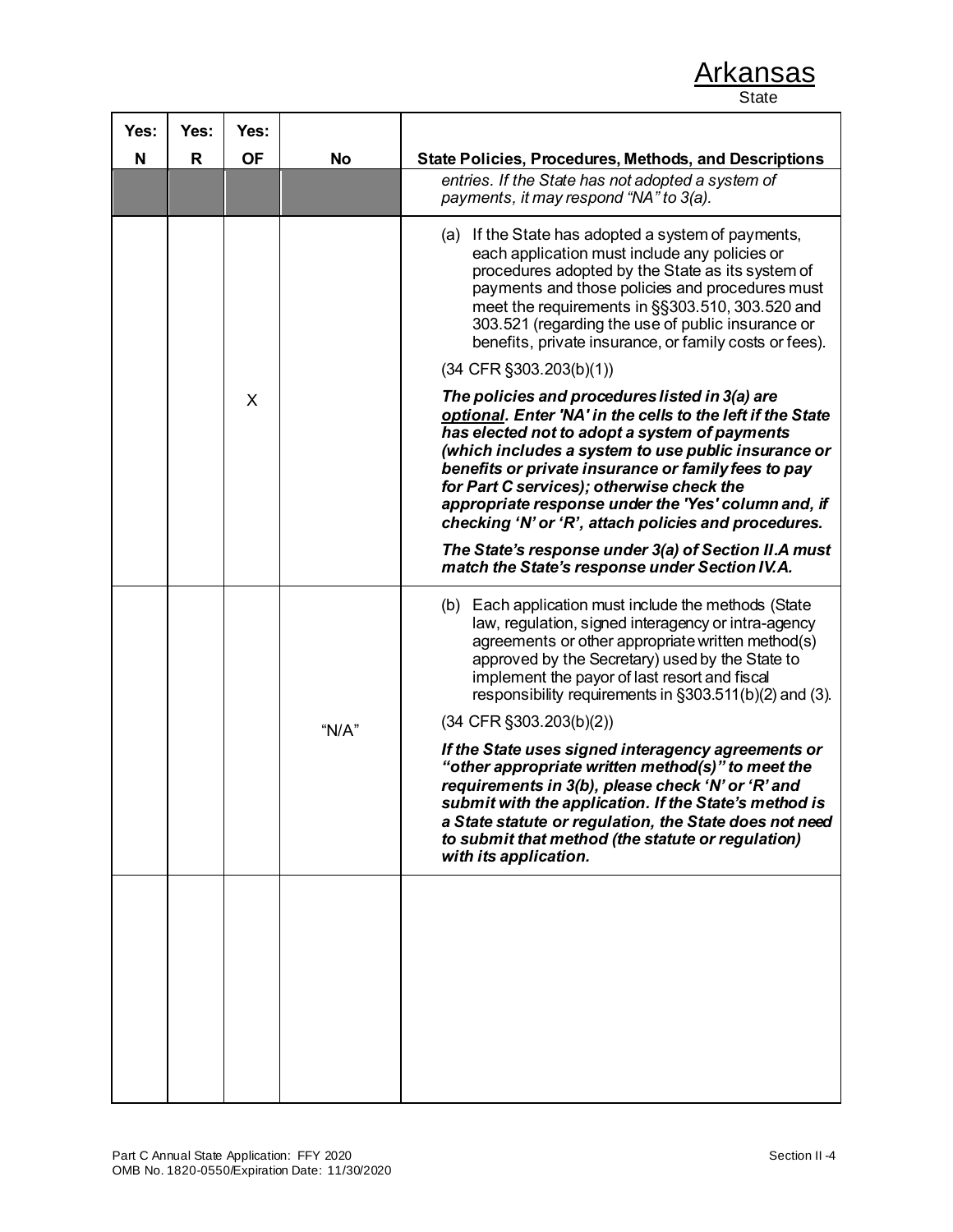| Yes: | Yes:         | Yes:      |           |                                                                                                                                                                                                                                                                                                                                                                                                                                                                                                                                    |
|------|--------------|-----------|-----------|------------------------------------------------------------------------------------------------------------------------------------------------------------------------------------------------------------------------------------------------------------------------------------------------------------------------------------------------------------------------------------------------------------------------------------------------------------------------------------------------------------------------------------|
| N    | $\mathsf{R}$ | <b>OF</b> | <b>No</b> | <b>State Policies, Procedures, Methods, and Descriptions</b>                                                                                                                                                                                                                                                                                                                                                                                                                                                                       |
|      |              | X         |           | Each application must include the State's rigorous<br>4.<br>definition of developmental delay as required under<br>§§303.10 and 303.111. Each Statewide system must<br>include the State's rigorous definition of developmental<br>delay, consistent with §§303.10 and 303.203(c), that will<br>be used by the State in carrying out programs under<br>Part C of the Act in order to appropriately identify infants<br>and toddlers with disabilities who are in need of services<br>under Part C of the Act. The definition must- |
|      |              |           |           | (a) Describe, for each of the areas listed in<br>§303.21(a)(1), the evaluation and assessment<br>procedures, consistent with §303.321, that will be<br>used to measure a child's development; and                                                                                                                                                                                                                                                                                                                                  |
|      |              |           |           | (b) Specify the level of developmental delay in<br>functioning or other comparable criteria that<br>constitute a developmental delay in one or more of<br>the developmental areas identified in §303.21(a)(1).                                                                                                                                                                                                                                                                                                                     |
|      |              |           |           | (34 CFR §§303.203(c) & 303.111)                                                                                                                                                                                                                                                                                                                                                                                                                                                                                                    |
|      |              |           |           | If the State provides services under Part C to at-risk<br>5.<br>infants and toddlers through the statewide system, the<br>application must include-                                                                                                                                                                                                                                                                                                                                                                                |
|      |              |           |           | The State's definition of at-risk infants and toddlers<br>(a)<br>with disabilities who are eligible in the State for<br>services under Part C (consistent with §§303.5 and<br>303.21(b)); and                                                                                                                                                                                                                                                                                                                                      |
|      |              |           | " $N/A$ " | (b) A description of the early intervention services<br>provided under Part C to at-risk infants and toddlers<br>with disabilities who meet the State's definition<br>described in §303.204(a).                                                                                                                                                                                                                                                                                                                                    |
|      |              |           |           | (34 CFR §303.204).                                                                                                                                                                                                                                                                                                                                                                                                                                                                                                                 |
|      |              |           |           | The policies and procedures listed in 5 are optional<br>(i.e., they only apply if the State opts to serve at-risk<br>children). Enter 'NA' in the cells to the left if the<br>State has elected not to provide services under Part<br>C to at-risk infants and toddlers; otherwise check<br>the appropriate response under the 'Yes' column<br>and, if checking 'N' or 'R', attach the definition and<br>description.                                                                                                              |
|      |              |           |           | Each State application must include a description of the<br>6.<br>State's use of funds under Part C for the fiscal year or<br>years covered by the application. (34 CFR §303.205)                                                                                                                                                                                                                                                                                                                                                  |
|      |              |           |           | The State must complete Section III of this application.                                                                                                                                                                                                                                                                                                                                                                                                                                                                           |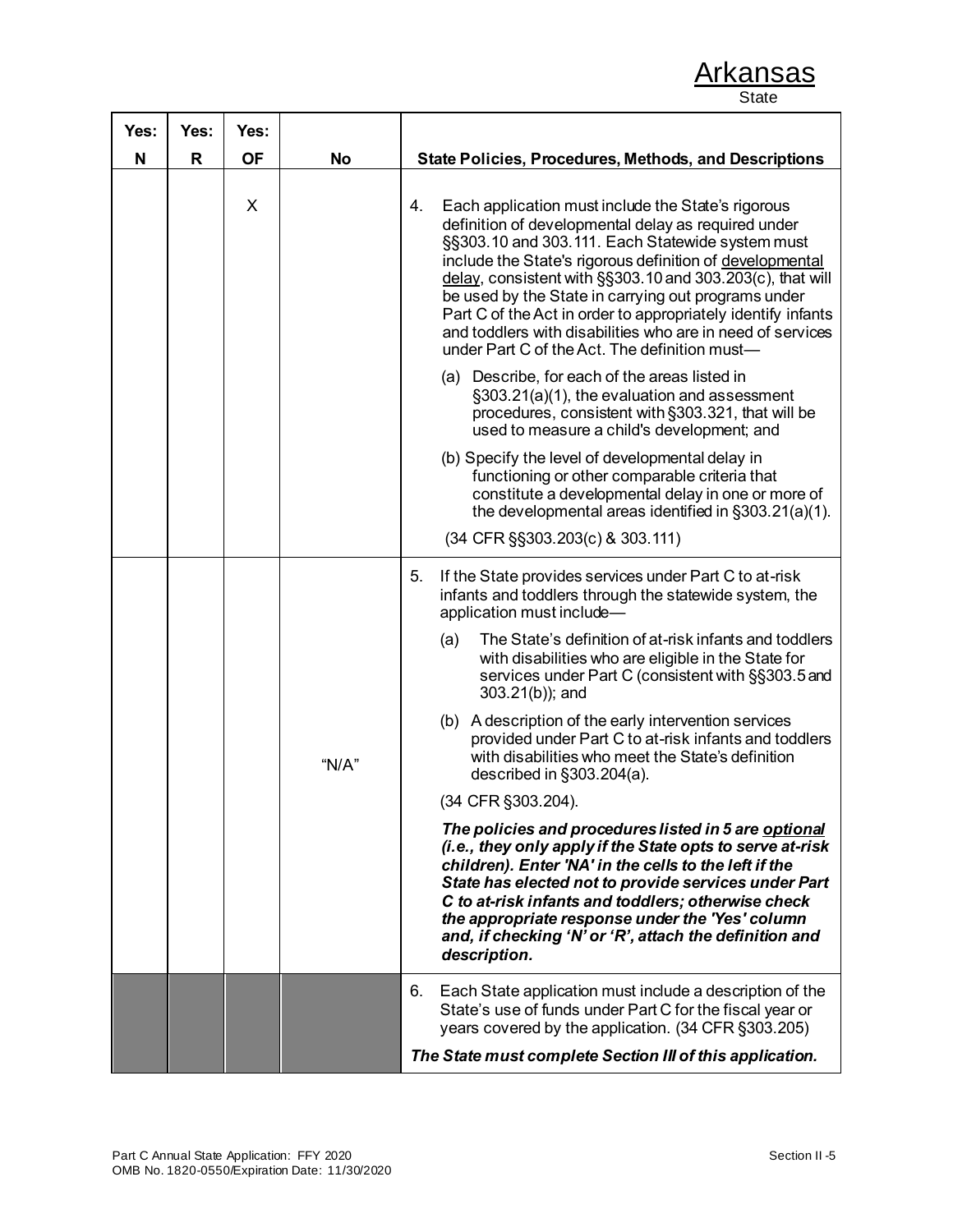| Yes: | Yes: | Yes:      |           |                                                                                                                                                                                                                                                                                                                                                                                                                                                                                                                                                                                                                                                                                                                                                                                                                                                    |
|------|------|-----------|-----------|----------------------------------------------------------------------------------------------------------------------------------------------------------------------------------------------------------------------------------------------------------------------------------------------------------------------------------------------------------------------------------------------------------------------------------------------------------------------------------------------------------------------------------------------------------------------------------------------------------------------------------------------------------------------------------------------------------------------------------------------------------------------------------------------------------------------------------------------------|
| N    | R    | <b>OF</b> | <b>No</b> | <b>State Policies, Procedures, Methods, and Descriptions</b>                                                                                                                                                                                                                                                                                                                                                                                                                                                                                                                                                                                                                                                                                                                                                                                       |
|      |      | X         |           | Each application must include the State's policies and<br>7.<br>procedures that require the referral for early intervention<br>services under Part C of specific children under the age<br>of three, as described in §303.303(b) (which includes<br>children who are the subject of a substantiated case of<br>abuse or neglect, or directly affected by illegal substance<br>abuse or withdrawal symptoms resulting from prenatal<br>drug exposure). (34 CFR §303.206)                                                                                                                                                                                                                                                                                                                                                                            |
|      |      | X         |           | 8.<br>Each application must include a description of the<br>procedure used by the State to ensure that resources<br>are made available under Part C for all geographic areas<br>within the State. (34 CFR §303.207)                                                                                                                                                                                                                                                                                                                                                                                                                                                                                                                                                                                                                                |
|      |      | X         |           | 9.<br>Each application must include a description of the<br>policies and procedures used by the State to ensure<br>that, before adopting any new policy or procedure<br>(including any revision to an existing policy or procedure)<br>needed to comply with Part C of the Act and 34 CFR<br>Part 303, the lead agency-<br>(1) Holds public hearings on the new policy or<br>procedure (including any revision to an existing<br>policy or procedure);<br>(2) Provides notice of the hearings held in<br>accordance with §303.208(b)(1) at least 30<br>days before the hearings are conducted to<br>enable public participation; and<br>(3) Provides an opportunity for the general public,<br>including individuals with disabilities, parents of<br>infants and toddlers with disabilities, EIS<br>providers, and the members of the Council, to |
|      |      |           |           | comment for at least 30 days on the new policy<br>or procedure (including any revision to an<br>existing policy or procedure) needed to comply<br>with Part C of the Act and 34 CFR Part 303.<br>$(34$ CFR $\S 303.208(b))$                                                                                                                                                                                                                                                                                                                                                                                                                                                                                                                                                                                                                        |
|      |      |           |           | 10. (a) Application Requirements: Each State must include<br>the following in its application:                                                                                                                                                                                                                                                                                                                                                                                                                                                                                                                                                                                                                                                                                                                                                     |
|      |      | X         |           | (1) A description of the policies and procedures it<br>will use to ensure a smooth transition for infants<br>and toddlers with disabilities under the age of<br>three and their families from receiving early<br>intervention services under Part C to preschool<br>or other appropriate services (for toddlers with<br>disabilities) or exiting the program for infants<br>and toddlers with disabilities.<br>(2) A description of how the State will meet each<br>requirement in §303.209(b) through (f).                                                                                                                                                                                                                                                                                                                                        |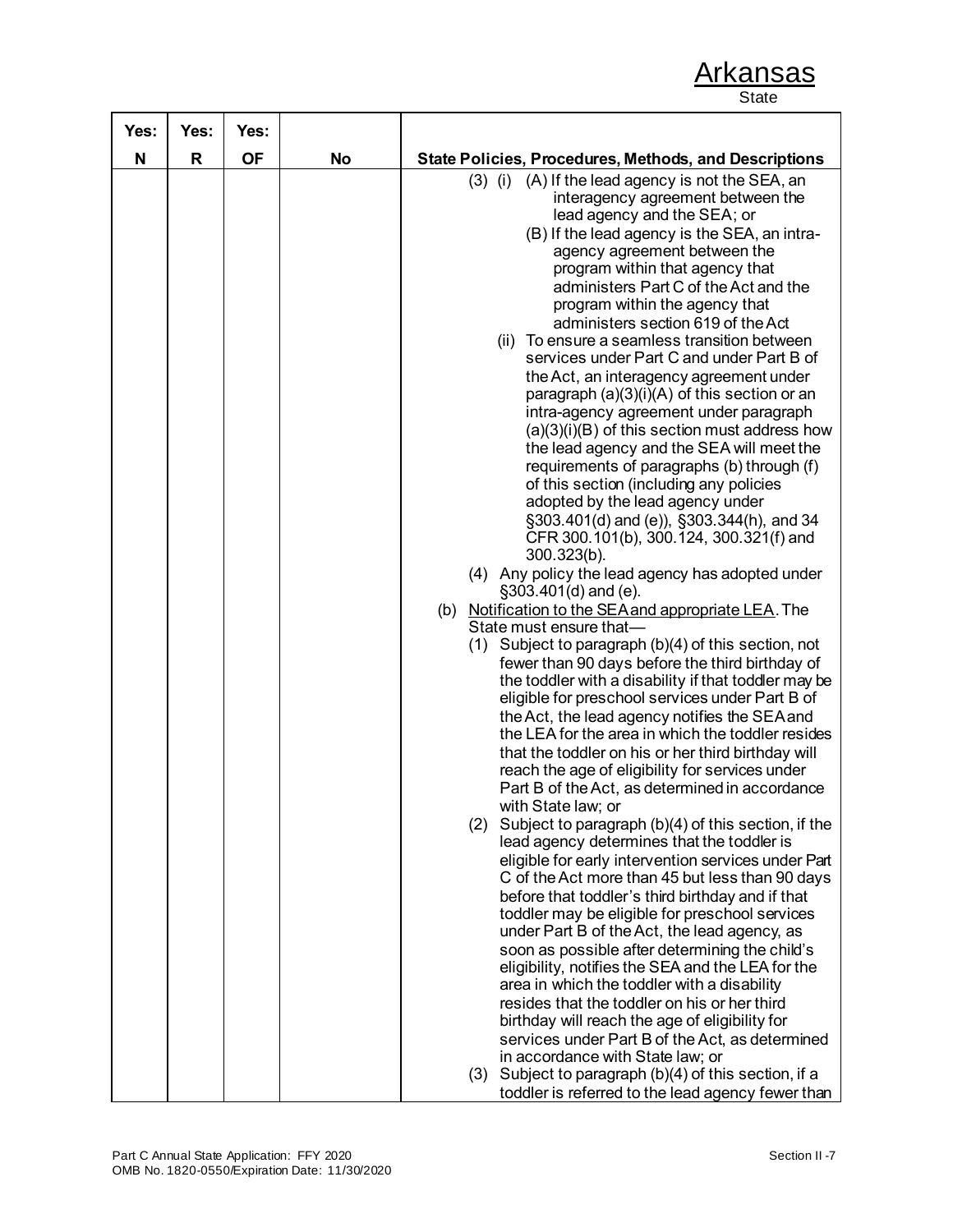| Yes: | Yes:         | Yes:      |           |                                                                                                                                                                                                                                                                                                                                                                                                                                                                                                                                                                                                                                                                                                                                                                                                                                                                                                                                                                                                                                                                                                                                                                                                                                                      |
|------|--------------|-----------|-----------|------------------------------------------------------------------------------------------------------------------------------------------------------------------------------------------------------------------------------------------------------------------------------------------------------------------------------------------------------------------------------------------------------------------------------------------------------------------------------------------------------------------------------------------------------------------------------------------------------------------------------------------------------------------------------------------------------------------------------------------------------------------------------------------------------------------------------------------------------------------------------------------------------------------------------------------------------------------------------------------------------------------------------------------------------------------------------------------------------------------------------------------------------------------------------------------------------------------------------------------------------|
| N    | $\mathsf{R}$ | <b>OF</b> | <b>No</b> | <b>State Policies, Procedures, Methods, and Descriptions</b>                                                                                                                                                                                                                                                                                                                                                                                                                                                                                                                                                                                                                                                                                                                                                                                                                                                                                                                                                                                                                                                                                                                                                                                         |
|      |              |           |           | 45 days before that toddler's third birthday and<br>that toddler may be eligible for preschool<br>services under Part B of the Act, the lead<br>agency, with parental consent required under<br>§303.414, refers the toddler to the SEA and the<br>LEA for the area in which the toddler resides;<br>but, the lead agency is not required to conduct<br>an evaluation, assessment, or an initial IFSP<br>meeting under these circumstances;<br>The notification required under paragraphs<br>(4)<br>$(b)(1)$ , $(2)$ , and $(3)$ of this section is consistent<br>with any policy that the State has adopted,<br>under §303.401(e), permitting a parent to object<br>to disclosure of personally identifiable<br>information.<br>(c) Conference to discuss services. The State must<br>ensure that-<br>(1)<br>If a toddler with a disability may be eligible for<br>preschool services under Part B of the Act, the<br>lead agency, with the approval of the family of<br>the toddler, convenes a conference, among<br>the lead agency, the family, and the LEA not<br>fewer than 90 days—and, at the discretion of<br>all of the parties, not more than 9 months-                                                                                   |
|      |              |           |           | before the toddler's third birthday to discuss<br>any services the toddler may receive under<br>Part B of the Act.<br>If a toddler with a disability is determined to not<br>(2)<br>be potentially eligible for preschool services<br>under Part B of the Act, the lead agency, with<br>the approval of the family of that toddler,<br>makes reasonable efforts to convene a<br>conference among the lead agency, the family,<br>and providers of other appropriate services for<br>the toddler to discuss appropriate services that<br>the toddler may receive.<br>(d) Transition plan. The State must ensure that for all<br>toddlers with disabilities -<br>(1)(i) It reviews the program options for the toddler<br>with a disability for the period from the<br>toddler's third birthday through the remainder<br>of the school year; and<br>Each family of a toddler with a disability<br>(ii)<br>who is served under Part C is included in<br>the development of the transition plan<br>required under this section and<br>§303.344(h);<br>It establishes a transition plan in the IFSP not<br>(2)<br>fewer than 90 days—and, at the discretion of<br>all of the parties, not more than 9 months-<br>before the toddler's third birthday; and |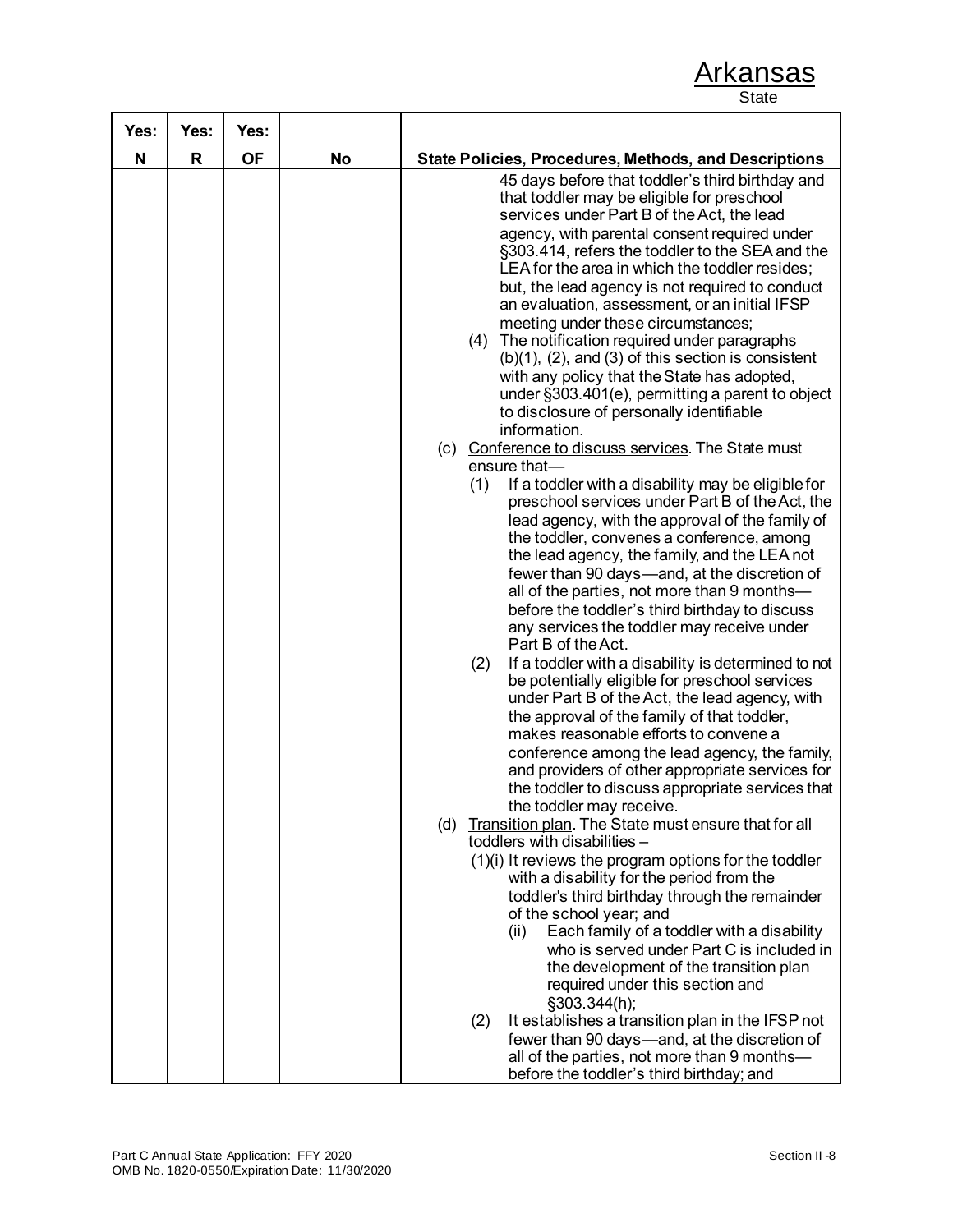| Yes: | Yes: | Yes:      |           |                                                                                                                                                                                                                                                                                                                                                                                                                                                                                                                                                                                                                                                                                                                                                                                                                                                                                                                                                                                                                                                                                                                                                                                                                                                                                                                                                                                                                                                                                                                                                                                                                                                                                                                                                                                                                                                                                                                                 |
|------|------|-----------|-----------|---------------------------------------------------------------------------------------------------------------------------------------------------------------------------------------------------------------------------------------------------------------------------------------------------------------------------------------------------------------------------------------------------------------------------------------------------------------------------------------------------------------------------------------------------------------------------------------------------------------------------------------------------------------------------------------------------------------------------------------------------------------------------------------------------------------------------------------------------------------------------------------------------------------------------------------------------------------------------------------------------------------------------------------------------------------------------------------------------------------------------------------------------------------------------------------------------------------------------------------------------------------------------------------------------------------------------------------------------------------------------------------------------------------------------------------------------------------------------------------------------------------------------------------------------------------------------------------------------------------------------------------------------------------------------------------------------------------------------------------------------------------------------------------------------------------------------------------------------------------------------------------------------------------------------------|
| N    | R    | <b>OF</b> | <b>No</b> | <b>State Policies, Procedures, Methods, and Descriptions</b>                                                                                                                                                                                                                                                                                                                                                                                                                                                                                                                                                                                                                                                                                                                                                                                                                                                                                                                                                                                                                                                                                                                                                                                                                                                                                                                                                                                                                                                                                                                                                                                                                                                                                                                                                                                                                                                                    |
|      |      |           |           | The transition plan in the IFSP includes,<br>(3)<br>consistent with §303.344(h), as appropriate-<br>Steps for the toddler with a disability and<br>(i)<br>his or her family to exit from the Part C<br>program; and<br>(ii)<br>Any transition services that the IFSP<br>Team identifies as needed by that toddler<br>and his or her family.<br>(e) Transition conference and plan meeting<br>requirements. Any conference conducted under<br>paragraph (c) of this section or meeting to develop<br>the transition plan under paragraph (d) of this<br>section (which conference and meeting may be<br>combined into one meeting) must meet the<br>requirements in §§303.342(d) and (e) and<br>$303.343(a)$ .<br>(f) Applicability of transition requirements.<br>(1) The transition requirements in paragraphs (b)(1)<br>and $(2)$ , $(c)(1)$ , and $(d)$ of this section apply to all<br>toddlers with disabilities receiving services under<br>this part before those toddlers turn age three,<br>including any toddler with a disability under the age<br>of three who is served by a State that offers services<br>under §303.211.<br>(2) In a State that offers services under §303.211, for<br>toddlers with disabilities identified in paragraph<br>(b)(1) of this section, the parent must be provided at<br>the transition conference conducted under<br>paragraph (c)(1) of this section: (i) An explanation,<br>consistent with §303.211(b)(1)(ii), of the toddler's<br>options to continue to receive early intervention<br>services under this part or preschool services under<br>section 619 of the Act; (ii) The initial annual notice<br>referenced in §303.211(b)(1). (3) For children with<br>disabilities age three and older who receive services<br>pursuant to §303.211, the State must ensure that it<br>satisfies the separate transition requirements in<br>§303.211(b)(6)(ii).<br>(34 CFR §303.209) |
|      |      | X         |           | 11. Each application must contain a description of State<br>efforts to promote collaboration among Head Start and<br>Early Head Start programs under the Head Start Act (42<br>U.S.C. 9801, et seq., as amended), early education and<br>child care programs, and services under Part C.<br>(34 CFR §303.210)                                                                                                                                                                                                                                                                                                                                                                                                                                                                                                                                                                                                                                                                                                                                                                                                                                                                                                                                                                                                                                                                                                                                                                                                                                                                                                                                                                                                                                                                                                                                                                                                                   |
|      |      | X         |           | 12. Each application must include, as required by Section<br>427 of the General Education Provisions Act (GEPA), a<br>description of how the State has identified barriers and<br>developed strategies to address the barriers and has<br>provided a description of the steps the State is taking to                                                                                                                                                                                                                                                                                                                                                                                                                                                                                                                                                                                                                                                                                                                                                                                                                                                                                                                                                                                                                                                                                                                                                                                                                                                                                                                                                                                                                                                                                                                                                                                                                            |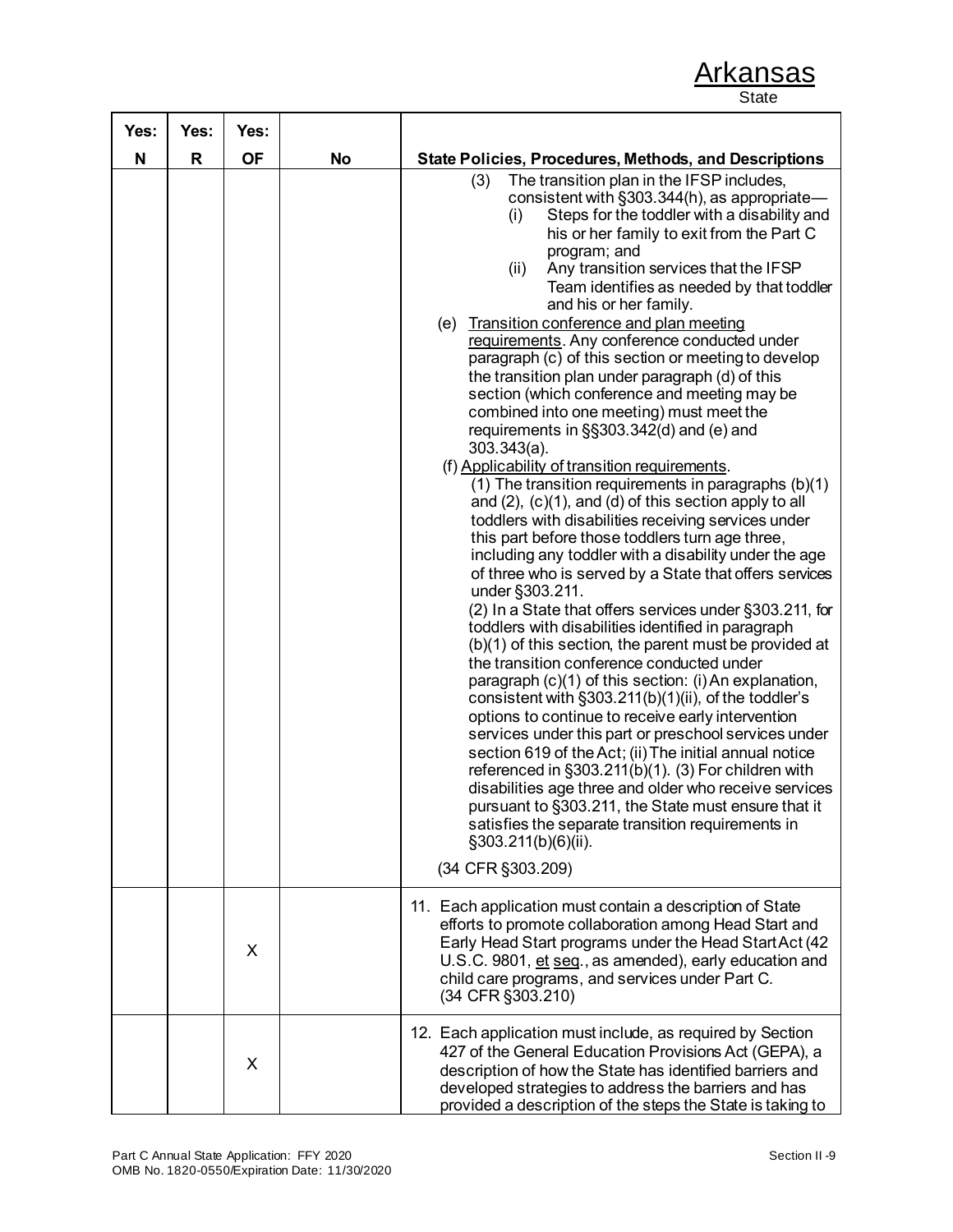| Yes: | Yes:         | Yes:      |           |                                                                                                                                                                                                                                                                                                                                                                                                                                                                                                                                                                                                                                                                                                                                                                                                                                                                                                                                                                                                                                                                                                                                                                                                                                                                                                                                                                                                                                                                                                                                                                                                                                                                                                                                                                                                                                                                                                                                                                                                                                                                                                                                                                                                                                                                                                                                                                                                          |
|------|--------------|-----------|-----------|----------------------------------------------------------------------------------------------------------------------------------------------------------------------------------------------------------------------------------------------------------------------------------------------------------------------------------------------------------------------------------------------------------------------------------------------------------------------------------------------------------------------------------------------------------------------------------------------------------------------------------------------------------------------------------------------------------------------------------------------------------------------------------------------------------------------------------------------------------------------------------------------------------------------------------------------------------------------------------------------------------------------------------------------------------------------------------------------------------------------------------------------------------------------------------------------------------------------------------------------------------------------------------------------------------------------------------------------------------------------------------------------------------------------------------------------------------------------------------------------------------------------------------------------------------------------------------------------------------------------------------------------------------------------------------------------------------------------------------------------------------------------------------------------------------------------------------------------------------------------------------------------------------------------------------------------------------------------------------------------------------------------------------------------------------------------------------------------------------------------------------------------------------------------------------------------------------------------------------------------------------------------------------------------------------------------------------------------------------------------------------------------------------|
| N    | $\mathsf{R}$ | <b>OF</b> | <b>No</b> | <b>State Policies, Procedures, Methods, and Descriptions</b>                                                                                                                                                                                                                                                                                                                                                                                                                                                                                                                                                                                                                                                                                                                                                                                                                                                                                                                                                                                                                                                                                                                                                                                                                                                                                                                                                                                                                                                                                                                                                                                                                                                                                                                                                                                                                                                                                                                                                                                                                                                                                                                                                                                                                                                                                                                                             |
|      |              |           |           | ensure equitable access to, and participation in, Part C.<br>$(34$ CFR $\S 303.212(a))$                                                                                                                                                                                                                                                                                                                                                                                                                                                                                                                                                                                                                                                                                                                                                                                                                                                                                                                                                                                                                                                                                                                                                                                                                                                                                                                                                                                                                                                                                                                                                                                                                                                                                                                                                                                                                                                                                                                                                                                                                                                                                                                                                                                                                                                                                                                  |
|      |              |           | " $N/A$ " | 13. (a) General. (1) Subject to paragraphs (a)(2) and (b) of<br>this section, a State may elect to include in its application<br>for a grant under Part C a State policy, developed and<br>implemented jointly by the lead agency and the SEA,<br>under which a parent of a child with a disability who is<br>eligible for preschool services under section 619 of the<br>Act and who previously received early intervention<br>services under Part C, may choose the continuation of<br>early intervention services under Part C for his or her<br>child after the child turns three until the child enters, or is<br>eligible under State law to enter, kindergarten or<br>elementary school.<br>(2) A State that adopts the policy described in paragraph<br>(a)(1) of this section may determine whether it applies to<br>children with disabilities-<br>(i) From age three until the beginning of the<br>school year following the child's third<br>birthday;<br>(ii) From age three until the beginning of the<br>school year following the child's fourth<br>birthday; or<br>(iii) From age three until the beginning of the<br>school year following the child's fifth<br>birthday.<br>(3) However, in no case may a State provide services<br>under this section beyond the age at which the child<br>actually enrolls in, or is eligible under State law to enter,<br>kindergarten or elementary school in the State.<br>(b) Requirements. If a State's application for a grant<br>under Part C includes the State policy described in<br>paragraph (a) of this section, the system must<br>ensure the following:<br>(1) Parents of children with disabilities who are<br>eligible for services under section 619 of the<br>Act and who previously received early<br>intervention services under Part C will be<br>provided annual notice (the initial annual notice<br>must be provided as set forth in<br>§303.209(f)(2)(ii)) that contains-<br>(i) A description of the rights of the parents to<br>elect to receive services pursuant to<br>§303.211 or under Part B of the Act; and<br>(ii) An explanation of the differences between<br>services provided pursuant to §303.211 and<br>services provided under Part B of the Act,<br>including-<br>(A) The types of services and the locations<br>at which the services are provided;<br>(B) The procedural safeguards that apply;<br>and |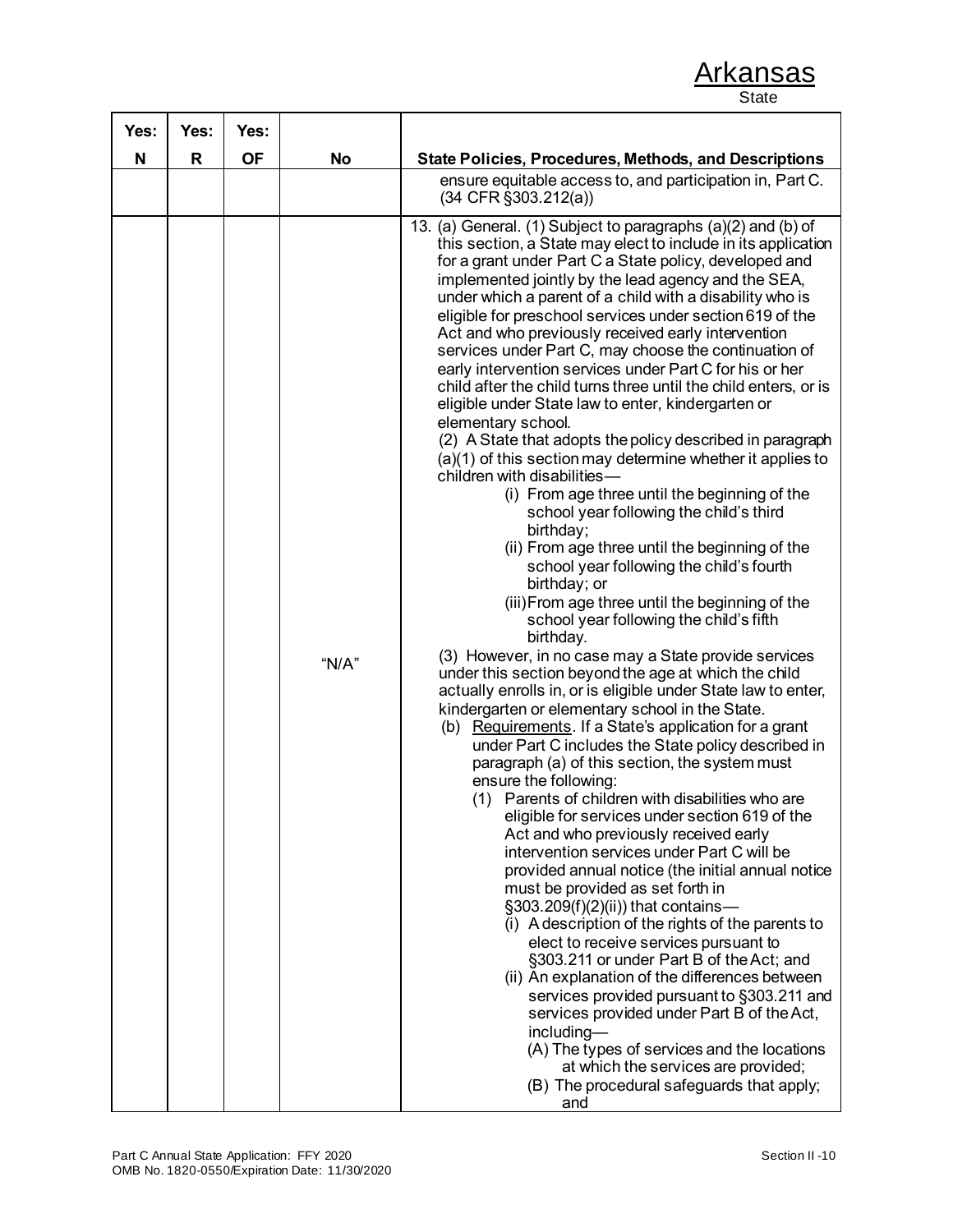| Yes: | Yes: | Yes:      |           |                                                                                                                                                                                                                                                                                                                                                                                                                                                                                                                                                                                                                                                                                                                                                                                                                                                                                                                                                                                                                                                                                                                                                                                                                                                                                                                                                                                                                                                                                                                                                                                                                                                                                                                                                                                                                                                                                                                                                                                                                                                                                                                                                                                                                                                                                                                                                                                                                                                         |
|------|------|-----------|-----------|---------------------------------------------------------------------------------------------------------------------------------------------------------------------------------------------------------------------------------------------------------------------------------------------------------------------------------------------------------------------------------------------------------------------------------------------------------------------------------------------------------------------------------------------------------------------------------------------------------------------------------------------------------------------------------------------------------------------------------------------------------------------------------------------------------------------------------------------------------------------------------------------------------------------------------------------------------------------------------------------------------------------------------------------------------------------------------------------------------------------------------------------------------------------------------------------------------------------------------------------------------------------------------------------------------------------------------------------------------------------------------------------------------------------------------------------------------------------------------------------------------------------------------------------------------------------------------------------------------------------------------------------------------------------------------------------------------------------------------------------------------------------------------------------------------------------------------------------------------------------------------------------------------------------------------------------------------------------------------------------------------------------------------------------------------------------------------------------------------------------------------------------------------------------------------------------------------------------------------------------------------------------------------------------------------------------------------------------------------------------------------------------------------------------------------------------------------|
| N    | R    | <b>OF</b> | <b>No</b> | <b>State Policies, Procedures, Methods, and Descriptions</b>                                                                                                                                                                                                                                                                                                                                                                                                                                                                                                                                                                                                                                                                                                                                                                                                                                                                                                                                                                                                                                                                                                                                                                                                                                                                                                                                                                                                                                                                                                                                                                                                                                                                                                                                                                                                                                                                                                                                                                                                                                                                                                                                                                                                                                                                                                                                                                                            |
|      |      |           |           | (C) Possible costs (including the costs or<br>fees to be charged to families as<br>described in §§303.520 and 303.521),<br>if any, to parents; and<br>Consistent with §303.344(d), services provided<br>(2)<br>pursuant to §303.211 will include an<br>educational component that promotes school<br>readiness and incorporates preliteracy,<br>language, and numeracy skills.<br>The State policy ensures that any child served<br>(3)<br>pursuant to this section has the right, at any<br>time, to receive FAPE (as that term is defined<br>at §303.15) under Part B of the Act instead of<br>early intervention services under Part C of the<br>Act under §303.211.<br>(4) The lead agency must continue to provide all<br>early intervention services identified in the<br>toddler with a disability's IFSP under §303.344<br>(and consented to by the parent under<br>§303.342(e)) beyond age three until that<br>toddler's initial eligibility determination under<br>Part B of the Act is made under<br>34 CFR §300.306. This provision does not<br>apply if the LEA has requested parental<br>consent for the initial evaluation under<br>§300.300(a) and the parent has not provided<br>that consent.<br>(5) The lead agency must obtain informed consent<br>from the parent of any child with a disability for<br>the continuation of early intervention services<br>pursuant to this section for that child. Consent<br>must be obtained before the child reaches<br>three years of age, where practicable.<br>$(6)(i)$ For toddlers with disabilities under the age of<br>three in a State that offers services under this<br>section, the lead agency ensures that the transition<br>requirements in §303.209(b)(1) and (2), (c)(1) and<br>(d) are met.<br>(ii) For toddlers with disabilities age three and older<br>in a State that offers services under this section, the<br>lead agency ensures a smooth transition from<br>services under this section to preschool,<br>kindergarten or elementary school by: (A) Providing<br>the SEA and LEA where the child resides, consistent<br>with any State policy adopted under §303.401(e), the<br>information listed in §303.401(d)(1) not fewer than 90<br>days before the child will no longer be eligible under<br>subsection (a)(2) of this section to receive early<br>intervention services under this section; (B) With the<br>approval of the parents of the child, convening a |
|      |      |           |           | transition conference, among the lead agency, the                                                                                                                                                                                                                                                                                                                                                                                                                                                                                                                                                                                                                                                                                                                                                                                                                                                                                                                                                                                                                                                                                                                                                                                                                                                                                                                                                                                                                                                                                                                                                                                                                                                                                                                                                                                                                                                                                                                                                                                                                                                                                                                                                                                                                                                                                                                                                                                                       |
|      |      |           |           | parents, and the LEA, not fewer than 90 days—and,                                                                                                                                                                                                                                                                                                                                                                                                                                                                                                                                                                                                                                                                                                                                                                                                                                                                                                                                                                                                                                                                                                                                                                                                                                                                                                                                                                                                                                                                                                                                                                                                                                                                                                                                                                                                                                                                                                                                                                                                                                                                                                                                                                                                                                                                                                                                                                                                       |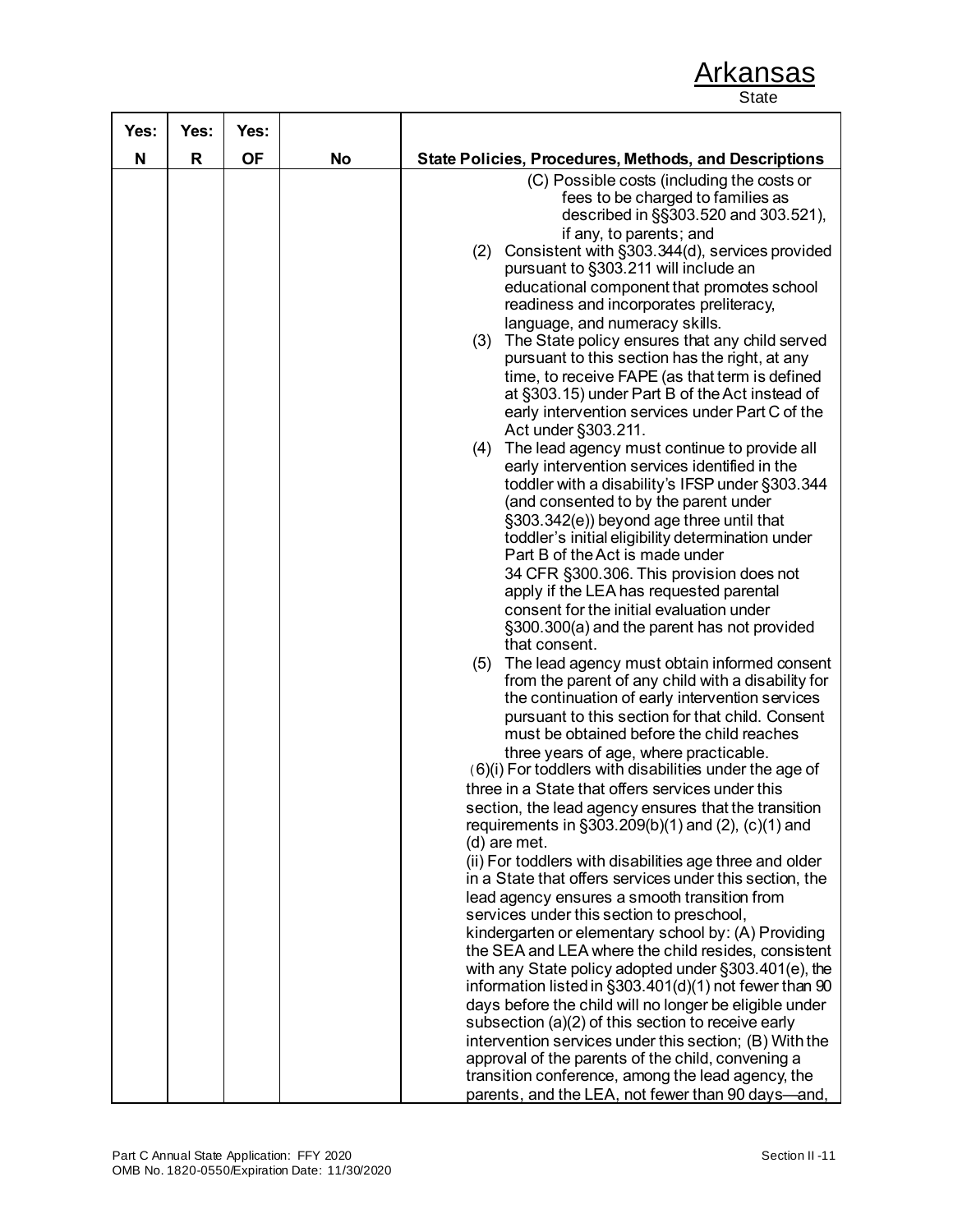| Yes: | Yes: | Yes:      |           |                                                                                                                                                                                                                                                                                                                                                                                                                                                                                                                                                                                                                                                                                                                                                                                                                                                                                                                                                                                                                                                                                                                                                                                                                                                                                                                                                                                                                                                                                                                                                                                                                                                                                                                                                                                                                                                                                                                                                                                                                                                                                                                                                                                                                                                                                                                                                                                                                                     |
|------|------|-----------|-----------|-------------------------------------------------------------------------------------------------------------------------------------------------------------------------------------------------------------------------------------------------------------------------------------------------------------------------------------------------------------------------------------------------------------------------------------------------------------------------------------------------------------------------------------------------------------------------------------------------------------------------------------------------------------------------------------------------------------------------------------------------------------------------------------------------------------------------------------------------------------------------------------------------------------------------------------------------------------------------------------------------------------------------------------------------------------------------------------------------------------------------------------------------------------------------------------------------------------------------------------------------------------------------------------------------------------------------------------------------------------------------------------------------------------------------------------------------------------------------------------------------------------------------------------------------------------------------------------------------------------------------------------------------------------------------------------------------------------------------------------------------------------------------------------------------------------------------------------------------------------------------------------------------------------------------------------------------------------------------------------------------------------------------------------------------------------------------------------------------------------------------------------------------------------------------------------------------------------------------------------------------------------------------------------------------------------------------------------------------------------------------------------------------------------------------------------|
|      |      |           |           |                                                                                                                                                                                                                                                                                                                                                                                                                                                                                                                                                                                                                                                                                                                                                                                                                                                                                                                                                                                                                                                                                                                                                                                                                                                                                                                                                                                                                                                                                                                                                                                                                                                                                                                                                                                                                                                                                                                                                                                                                                                                                                                                                                                                                                                                                                                                                                                                                                     |
| N    | R    | <b>OF</b> | <b>No</b> | <b>State Policies, Procedures, Methods, and Descriptions</b><br>at the discretion of all parties, not more than 9<br>months-before the child will no longer be eligible<br>under subsection $(a)(2)$ of this section to receive, or<br>will no longer receive, early intervention services<br>under this section, to discuss any services that the<br>child may receive under Part B of the Act; and<br>(C) Establishing a transition plan in the IFSP not<br>fewer than 90 days—and, at the discretion of all<br>parties, not more than 9 months-before the child<br>will no longer be eligible under subsection (a)(2) of<br>this section to receive, or no longer receives, early<br>intervention services under this section.<br>In States that adopt the option to make<br>(7)<br>services under Part C available to children<br>ages three and older pursuant to §303.211,<br>there will be a referral to the Part C system,<br>dependent upon parental consent, of a child<br>under the age of three who directly experiences<br>a substantiated case of trauma due to<br>exposure to family violence, as defined in<br>section 320 of the Family Violence Prevention<br>and Services Act, 42 U.S.C. 10401, et seq.<br>(c) Reporting requirement. If a State includes in its<br>application a State policy described in §303.211(a),<br>the State must submit to the Secretary, in the<br>State's report under §303.124, the number and<br>percentage of children with disabilities who are<br>eligible for services under section 619 of the Act but<br>whose parents choose for their children to continue<br>to receive early intervention services under<br>§303.211.<br>(d) Available funds. The State policy described in<br>§303.211(a) must describe the funds—including an<br>identification as Federal, State, or local funds-that<br>will be used to ensure that the option described in<br>§303.211(a) is available to eligible children and<br>families who provide the consent described in<br>§303.211(b)(5), including fees, if any, to be charged<br>to families as described in §§303.520 and 303.521.<br>(e) Rules of construction.<br>(1) If a statewide system includes a State policy<br>described in §303.211(a), a State that provides<br>services in accordance with this section to a<br>child with a disability who is eligible for services<br>under section 619 of the Act will not be required |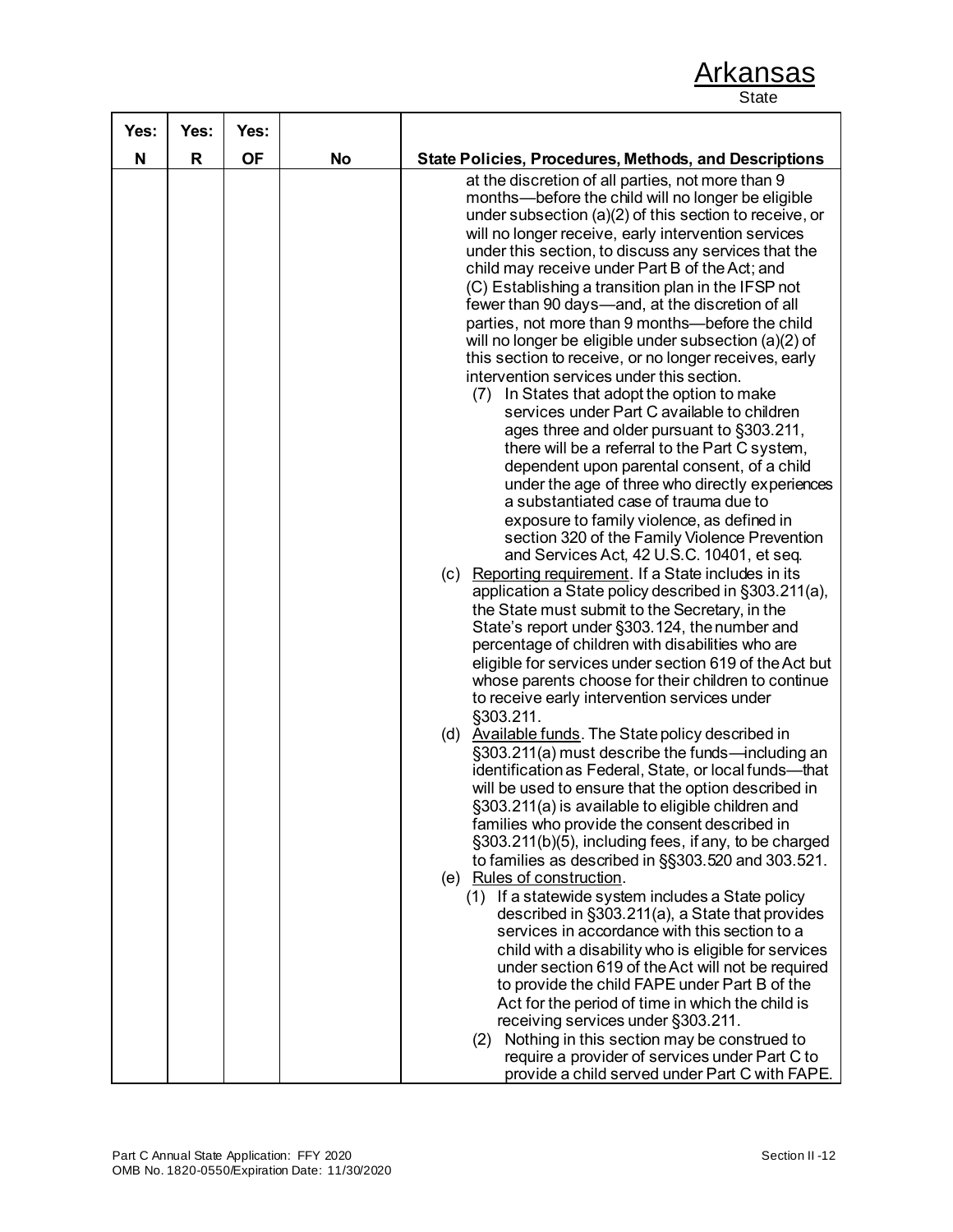| Yes: | Yes: | Yes: |           |                                                                                                                                                                                                                                                                                                                                                                                      |
|------|------|------|-----------|--------------------------------------------------------------------------------------------------------------------------------------------------------------------------------------------------------------------------------------------------------------------------------------------------------------------------------------------------------------------------------------|
| N    | R    | ΟF   | <b>No</b> | <b>State Policies, Procedures, Methods, and Descriptions</b>                                                                                                                                                                                                                                                                                                                         |
|      |      |      |           | (34 CFR §303.211)                                                                                                                                                                                                                                                                                                                                                                    |
|      |      |      |           | The policies and procedures listed in 13 are<br>optional. Enter 'NA' in the cells to the left if the State<br>has elected not to develop and implement a policy<br>under 34 CFR §303.211 to make Part C services to<br>children beyond age three; otherwise check the<br>appropriate response under the 'Yes' column and, if<br>checking 'N' or 'R', attach policies and procedures. |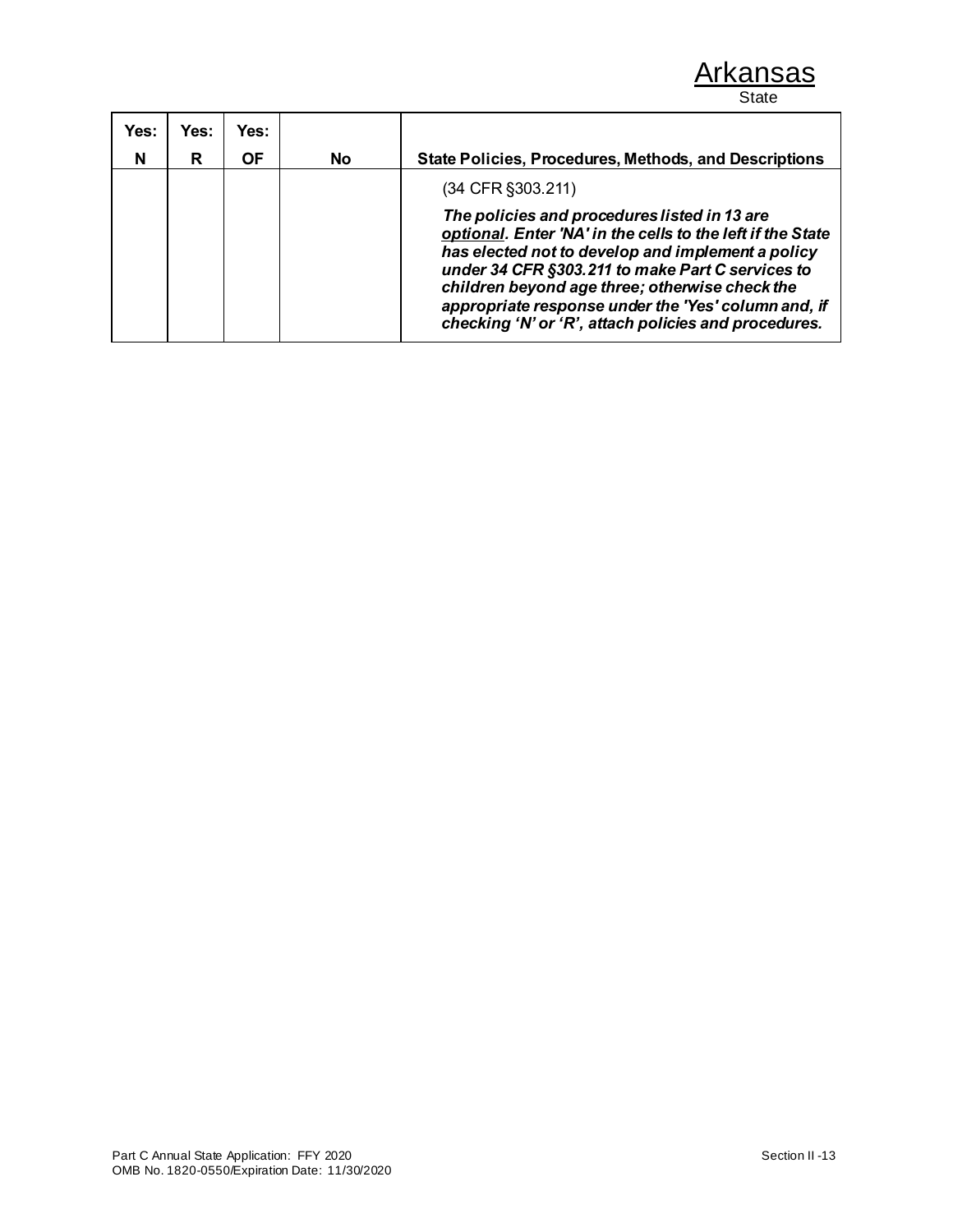

### **B. Assurances and Optional Assurance**

The State makes the following assurances and provisions as required by Part C of the Individuals with Disabilities Education Act. (20 U.S.C. 1431 et. seq.; 34 CFR §§303.101-126; 303.220; 303.227)

| <b>Yes</b>                            | <b>No</b>                                                                                                                                                                                | <b>Subpart B-Assurances</b>                                                                                                                                                                                                                                                                                                                                                                                                                                                                                                                                                                        |  |  |
|---------------------------------------|------------------------------------------------------------------------------------------------------------------------------------------------------------------------------------------|----------------------------------------------------------------------------------------------------------------------------------------------------------------------------------------------------------------------------------------------------------------------------------------------------------------------------------------------------------------------------------------------------------------------------------------------------------------------------------------------------------------------------------------------------------------------------------------------------|--|--|
| (Assurance is<br>hereby<br>provided.) | (Assurance<br>cannot be<br>ensured.<br>Provide date on<br>which State will<br>complete<br>changes in order<br>to provide<br>assurance.)<br>Check and enter<br>$date(s)$ as<br>applicable | (20 U.S.C. 1434; 1435; and 1437(b); 34 CFR §§303.101-126; 303.220; 303.227)                                                                                                                                                                                                                                                                                                                                                                                                                                                                                                                        |  |  |
| X                                     |                                                                                                                                                                                          | The State has adopted a policy that appropriate early intervention<br>1.<br>services, as defined in 34 CFR §303.13, are available to all infants<br>and toddlers with disabilities in the State and their families,<br>including-<br>Indian infants and toddlers with disabilities and their families<br>(a)<br>residing on a reservation geographically located in the State;<br>Infants and toddlers with disabilities who are homeless<br>(b)<br>children and their families; and<br>Infants and toddlers with disabilities who are wards of the<br>(c)<br>State.<br>$(34$ CFR $\S 303.101(a))$ |  |  |
| X                                     |                                                                                                                                                                                          | 2.<br>The State has in effect a statewide system of early intervention<br>services that meets the requirements of section 635 of the Act,<br>including policies and procedures that address, at a minimum, the<br>components required in 34 CFR §§303.111 through 303.126.<br>$(34$ CFR $\S 303.101(a))$                                                                                                                                                                                                                                                                                           |  |  |
| X                                     |                                                                                                                                                                                          | 3.<br>The State ensures that any State rules, regulations, policies and<br>procedures relating to 34 CFR Part 303 conform to the purposes<br>and requirements of 34 CFR Part 303. (34 CFR §303.102)                                                                                                                                                                                                                                                                                                                                                                                                |  |  |
|                                       |                                                                                                                                                                                          | Each statewide system (system) must include, at a minimum, the<br>4.<br>components described in §§303.111 through 303.126.<br>(34 CFR §303.110)                                                                                                                                                                                                                                                                                                                                                                                                                                                    |  |  |
| X                                     |                                                                                                                                                                                          | 5.<br>The State has a policy in effect that ensures that appropriate early<br>intervention services are based on scientifically based research,<br>to the extent practicable, and are available to all infants and<br>toddlers with disabilities and their families, including-<br>Indian infants and toddlers with disabilities and their families<br>(a)<br>residing on a reservation geographically located in the State;<br>and                                                                                                                                                                |  |  |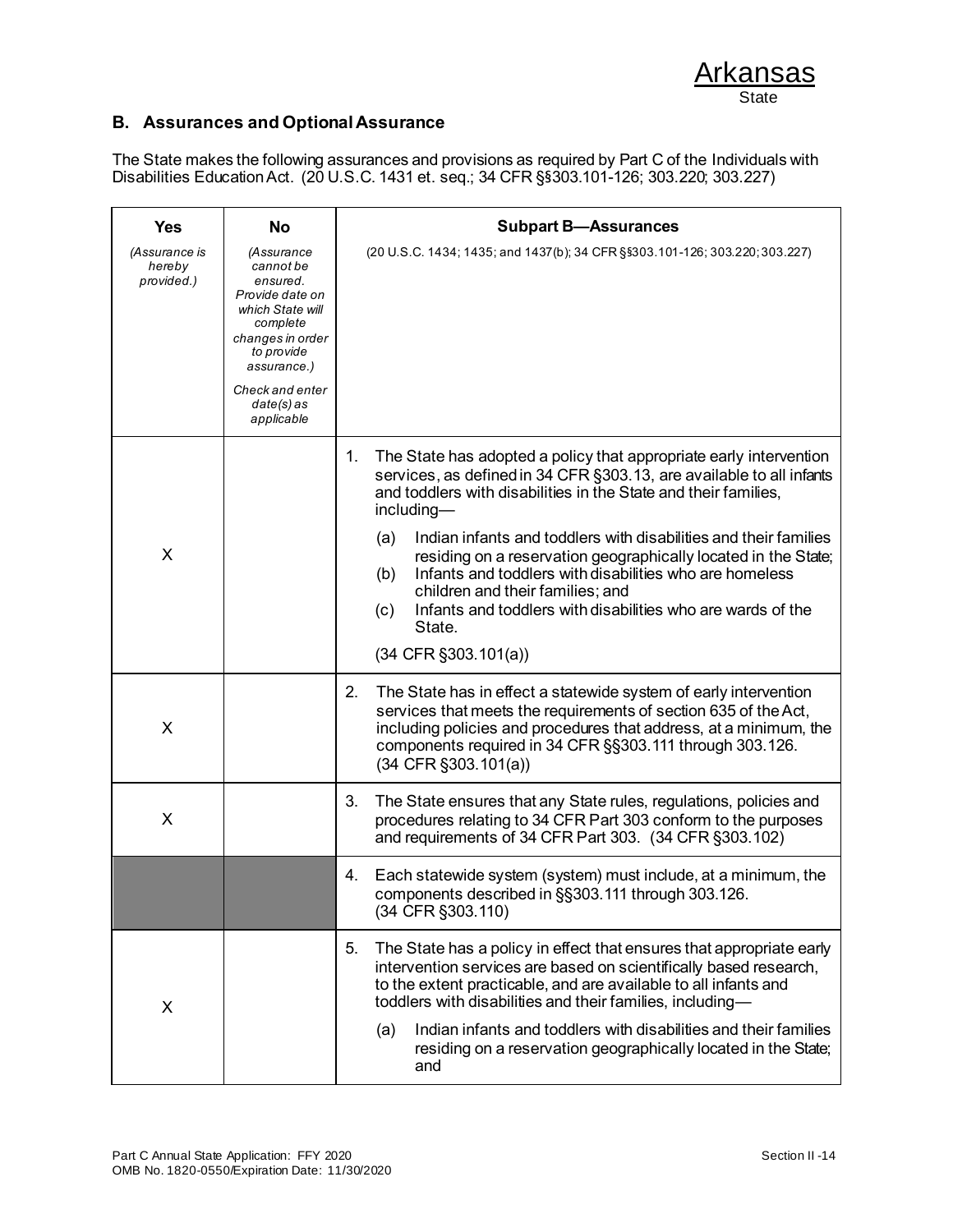| <b>Yes</b>                            | No                                                                                                                                                                                       | <b>Subpart B-Assurances</b>                                                                                                                                                                                                                                                                                                                                                                                                                                                                                                                                                 |  |  |
|---------------------------------------|------------------------------------------------------------------------------------------------------------------------------------------------------------------------------------------|-----------------------------------------------------------------------------------------------------------------------------------------------------------------------------------------------------------------------------------------------------------------------------------------------------------------------------------------------------------------------------------------------------------------------------------------------------------------------------------------------------------------------------------------------------------------------------|--|--|
| (Assurance is<br>hereby<br>provided.) | (Assurance<br>cannot be<br>ensured.<br>Provide date on<br>which State will<br>complete<br>changes in order<br>to provide<br>assurance.)<br>Check and enter<br>$date(s)$ as<br>applicable | (20 U.S.C. 1434; 1435; and 1437(b); 34 CFR §§303.101-126; 303.220; 303.227)                                                                                                                                                                                                                                                                                                                                                                                                                                                                                                 |  |  |
|                                       |                                                                                                                                                                                          | Infants and toddlers with disabilities who are homeless<br>(b)<br>children and their families. (34 CFR §303.112)                                                                                                                                                                                                                                                                                                                                                                                                                                                            |  |  |
| X                                     |                                                                                                                                                                                          | 6.<br>(a) The Statewide system ensures the performance of-<br>(1)<br>A timely, comprehensive, multidisciplinary evaluation of<br>the functioning of each infant or toddler with a disability<br>in the State; and<br>A family-directed identification of the needs of the<br>(2)<br>family of the infant or toddler to assist appropriately in<br>the development of the infant or toddler.<br>The evaluation and family-directed identification required in<br>(b)<br>paragraph (a) of this section must meet the requirements of<br>34 CFR §303.321.<br>(34 CFR §303.113) |  |  |
| X                                     |                                                                                                                                                                                          | 7.<br>The Statewide system ensures that, for each infant or toddler with<br>a disability and his or her family in the State, an IFSP, as defined<br>in 34 CFR §303.20, is developed and implemented that meets the<br>requirements of 34 CFR §§303.340 through 303.345 and that<br>includes service coordination services, as defined in<br>34 CFR §303.34. (34 CFR §303.114)                                                                                                                                                                                               |  |  |
| X                                     |                                                                                                                                                                                          | 8.<br>The Statewide system includes a comprehensive child find system<br>that meets the requirements in 34 CFR §§303.302 and 303.303.<br>(34 CFR §303.115)                                                                                                                                                                                                                                                                                                                                                                                                                  |  |  |
| X                                     |                                                                                                                                                                                          | The Statewide system includes a public awareness program that-<br>9.<br>Focuses on the early identification of infants and toddlers<br>(a)<br>with disabilities; and<br>Provides information to parents of infants and toddlers<br>(b)<br>through primary referral sources in accordance with<br>34 CFR §303.301.<br>(34 CFR §303.116)                                                                                                                                                                                                                                      |  |  |
| X                                     |                                                                                                                                                                                          | 10. The Statewide system includes a central directory that is<br>accessible to the general public (i.e., through the lead agency's<br>Web site and other appropriate means) and includes accurate, up-<br>to-date information about:<br>Public and private early intervention services, resources,<br>(a)<br>and experts available in the State;                                                                                                                                                                                                                            |  |  |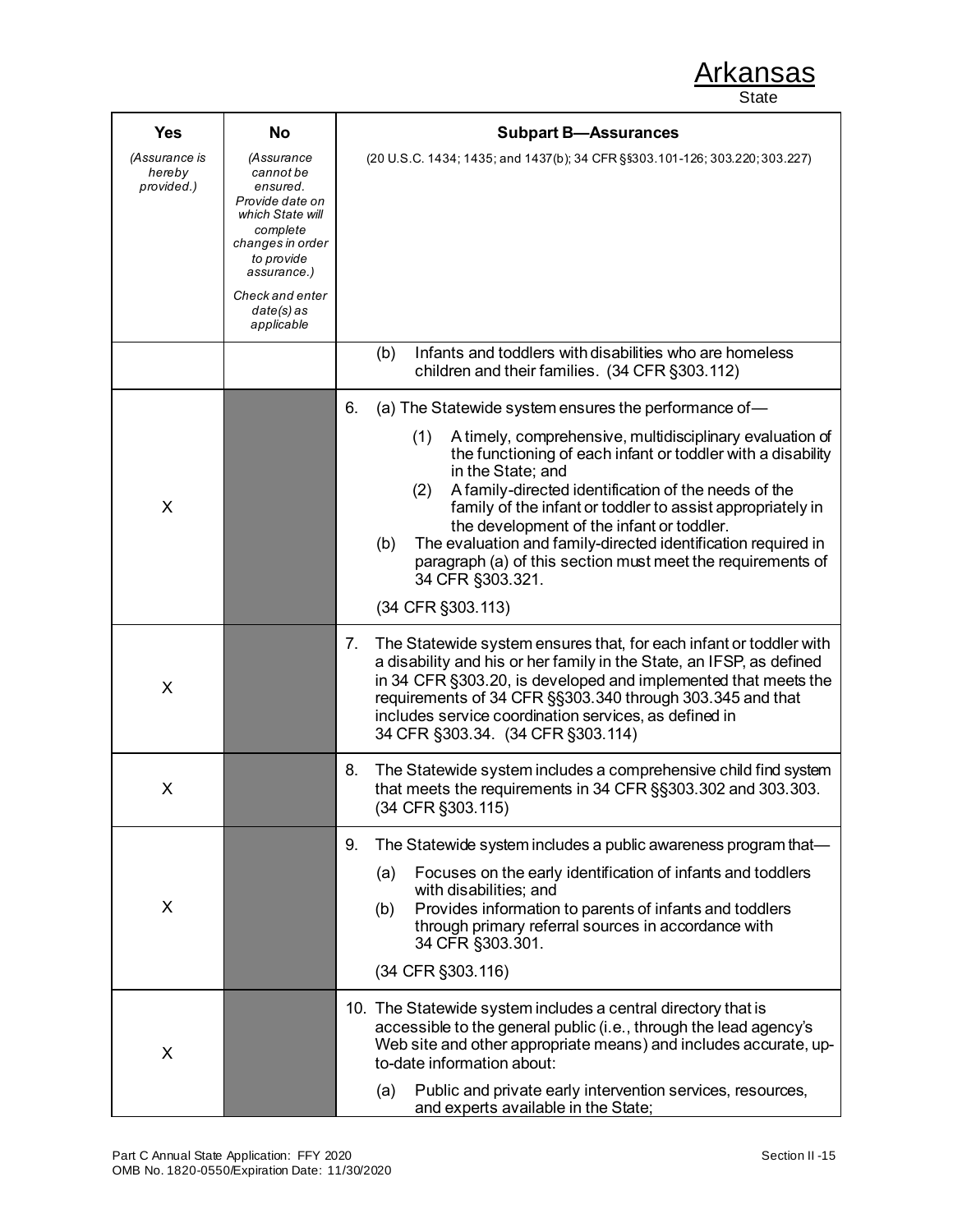| <b>Yes</b>                            | No                                                                                                                                                                                       | <b>Subpart B-Assurances</b>                                                                                                                                                                                                                                                                                                                                                                                                                                                                                                                                                                                                                                                                                                                                                                                                                                                                                                                                                                                                                                                 |  |  |  |
|---------------------------------------|------------------------------------------------------------------------------------------------------------------------------------------------------------------------------------------|-----------------------------------------------------------------------------------------------------------------------------------------------------------------------------------------------------------------------------------------------------------------------------------------------------------------------------------------------------------------------------------------------------------------------------------------------------------------------------------------------------------------------------------------------------------------------------------------------------------------------------------------------------------------------------------------------------------------------------------------------------------------------------------------------------------------------------------------------------------------------------------------------------------------------------------------------------------------------------------------------------------------------------------------------------------------------------|--|--|--|
| (Assurance is<br>hereby<br>provided.) | (Assurance<br>cannot be<br>ensured.<br>Provide date on<br>which State will<br>complete<br>changes in order<br>to provide<br>assurance.)<br>Check and enter<br>$date(s)$ as<br>applicable | (20 U.S.C. 1434; 1435; and 1437(b); 34 CFR §§303.101-126; 303.220; 303.227)                                                                                                                                                                                                                                                                                                                                                                                                                                                                                                                                                                                                                                                                                                                                                                                                                                                                                                                                                                                                 |  |  |  |
|                                       |                                                                                                                                                                                          | Professional and other groups (including parent support and<br>(b)<br>training and information centers, such as those funded<br>under the Act) that provide assistance to infants and toddlers<br>with disabilities eligible under Part C of the Act and their<br>families; and<br>Research and demonstration projects being conducted in<br>(c)<br>the State relating to infants and toddlers with disabilities.<br>(34 CFR §303.117)                                                                                                                                                                                                                                                                                                                                                                                                                                                                                                                                                                                                                                      |  |  |  |
| Χ                                     |                                                                                                                                                                                          | 11. The Statewide system includes a comprehensive system of<br>personnel development, including the training of<br>paraprofessionals and the training of primary referral sources with<br>respect to the basic components of early intervention services<br>available in the State. The State's comprehensive system of<br>personnel development-<br>Includes-<br>(a)<br>(1)<br>Training personnel to implement innovative strategies<br>and activities for the recruitment and retention of EIS<br>providers;<br>(2)<br>Promoting the preparation of EIS providers who are<br>fully and appropriately qualified to provide early<br>intervention services under Part C; and<br>Training personnel to coordinate transition services for<br>(3)<br>infants and toddlers with disabilities who are<br>transitioning from an early intervention services<br>program under Part C of the Act to a preschool<br>program under section 619 of the Act, Head Start,<br>Early Head Start, an elementary school program under<br>Part B of the Act, or another appropriate program. |  |  |  |
|                                       |                                                                                                                                                                                          | May include-<br>(b)<br>(1)<br>Training personnel to work in rural and inner-city areas;<br>Training personnel in the emotional and social<br>(2)<br>development of young children;<br>Training personnel to support families in participating<br>(3)<br>fully in the development and implementation of the<br>child's IFSP; and<br>Training personnel who provide services under this<br>(4)<br>part using standards that are consistent with early<br>learning personnel development standards funded<br>under the State Advisory Council on Early Childhood<br>Education and Care established under the Head Start                                                                                                                                                                                                                                                                                                                                                                                                                                                        |  |  |  |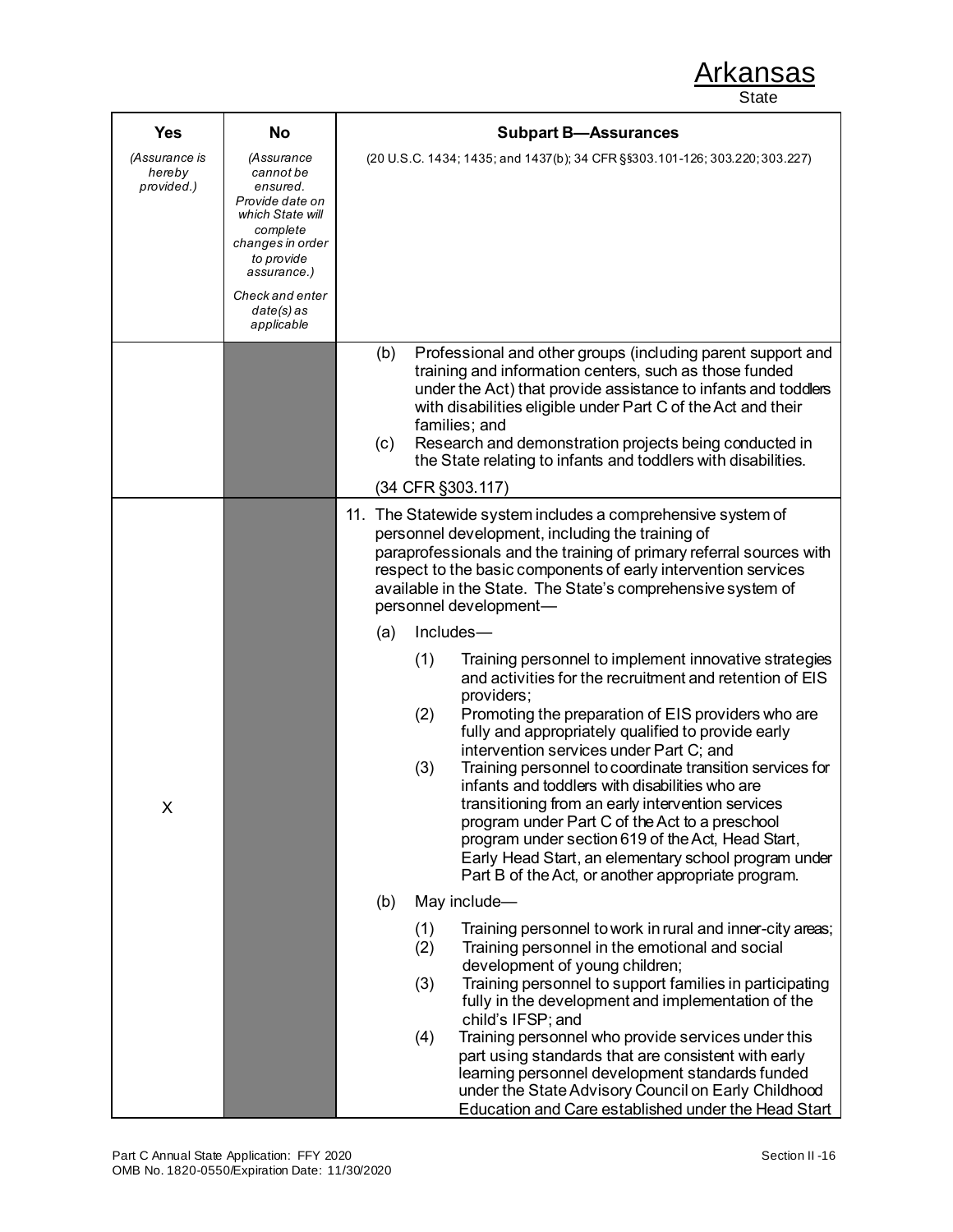| <b>Yes</b>                            | No                                                                                                                                                                                       | <b>Subpart B-Assurances</b>                                                                                                                                                                                                                                                                                                                                                                                                                                                                                                                                                                                                                                                                                                                                                                                                                                                                                                                                                                                                                                                                                                                                                                                                                                                                                                                                                        |
|---------------------------------------|------------------------------------------------------------------------------------------------------------------------------------------------------------------------------------------|------------------------------------------------------------------------------------------------------------------------------------------------------------------------------------------------------------------------------------------------------------------------------------------------------------------------------------------------------------------------------------------------------------------------------------------------------------------------------------------------------------------------------------------------------------------------------------------------------------------------------------------------------------------------------------------------------------------------------------------------------------------------------------------------------------------------------------------------------------------------------------------------------------------------------------------------------------------------------------------------------------------------------------------------------------------------------------------------------------------------------------------------------------------------------------------------------------------------------------------------------------------------------------------------------------------------------------------------------------------------------------|
| (Assurance is<br>hereby<br>provided.) | (Assurance<br>cannot be<br>ensured.<br>Provide date on<br>which State will<br>complete<br>changes in order<br>to provide<br>assurance.)<br>Check and enter<br>$date(s)$ as<br>applicable | (20 U.S.C. 1434; 1435; and 1437(b); 34 CFR §§303.101-126; 303.220; 303.227)                                                                                                                                                                                                                                                                                                                                                                                                                                                                                                                                                                                                                                                                                                                                                                                                                                                                                                                                                                                                                                                                                                                                                                                                                                                                                                        |
|                                       |                                                                                                                                                                                          | Act, if applicable. (34 CFR §303.118)                                                                                                                                                                                                                                                                                                                                                                                                                                                                                                                                                                                                                                                                                                                                                                                                                                                                                                                                                                                                                                                                                                                                                                                                                                                                                                                                              |
| X                                     |                                                                                                                                                                                          | 12. The Statewide system includes policies and procedures relating to<br>the establishment and maintenance of qualification standards to<br>ensure that personnel necessary to carry out the purposes of Part<br>C are appropriately and adequately prepared and trained. These<br>policies and procedures provide for the establishment and<br>maintenance of qualification standards that are consistent with<br>any State-approved or State-recognized certification, licensing,<br>registration, or other comparable requirements that apply to the<br>profession, discipline, or area in which personnel are providing<br>early intervention services. Nothing in Part C of the Act may be<br>construed to prohibit the use of paraprofessionals and assistants<br>who are appropriately trained and supervised in accordance with<br>State law, regulation, or written policy, to assist in the provision of<br>early intervention services under Part C of the Act to infants and<br>toddlers with disabilities. (34 CFR §303.119(a)-(c))                                                                                                                                                                                                                                                                                                                                   |
| X                                     |                                                                                                                                                                                          | 13. The Statewide system includes a single line of responsibility in a<br>lead agency designated or established by the Governor that is<br>responsible for the following-<br>(a) (1) The general administration and supervision of programs<br>and activities administered by agencies, institutions,<br>organizations, and EIS providers receiving assistance<br>under Part C of the Act; and<br>(2) The monitoring of programs and activities used by the State<br>to carry out Part C of the Act (whether or not the programs<br>or activities are administered by agencies, institutions,<br>organizations, and EIS providers that are receiving<br>assistance under Part C of the Act), to ensure that the State<br>complies with Part C of the Act, including-<br>Monitoring agencies, institutions, organizations, and<br>(i)<br>EIS providers used by the State to carry out Part C of<br>the Act:<br>(ii) Enforcing any obligations imposed on those agencies,<br>institutions, organizations, and EIS providers under<br>Part C of the Act and 34 CFR Part 303;<br>(iii) Providing technical assistance, if necessary, to those<br>agencies, institutions, organizations and EIS<br>providers;<br>(iv) Correcting any noncompliance identified through<br>monitoring as soon as possible and in no case later<br>than one year after the lead agency's identification of |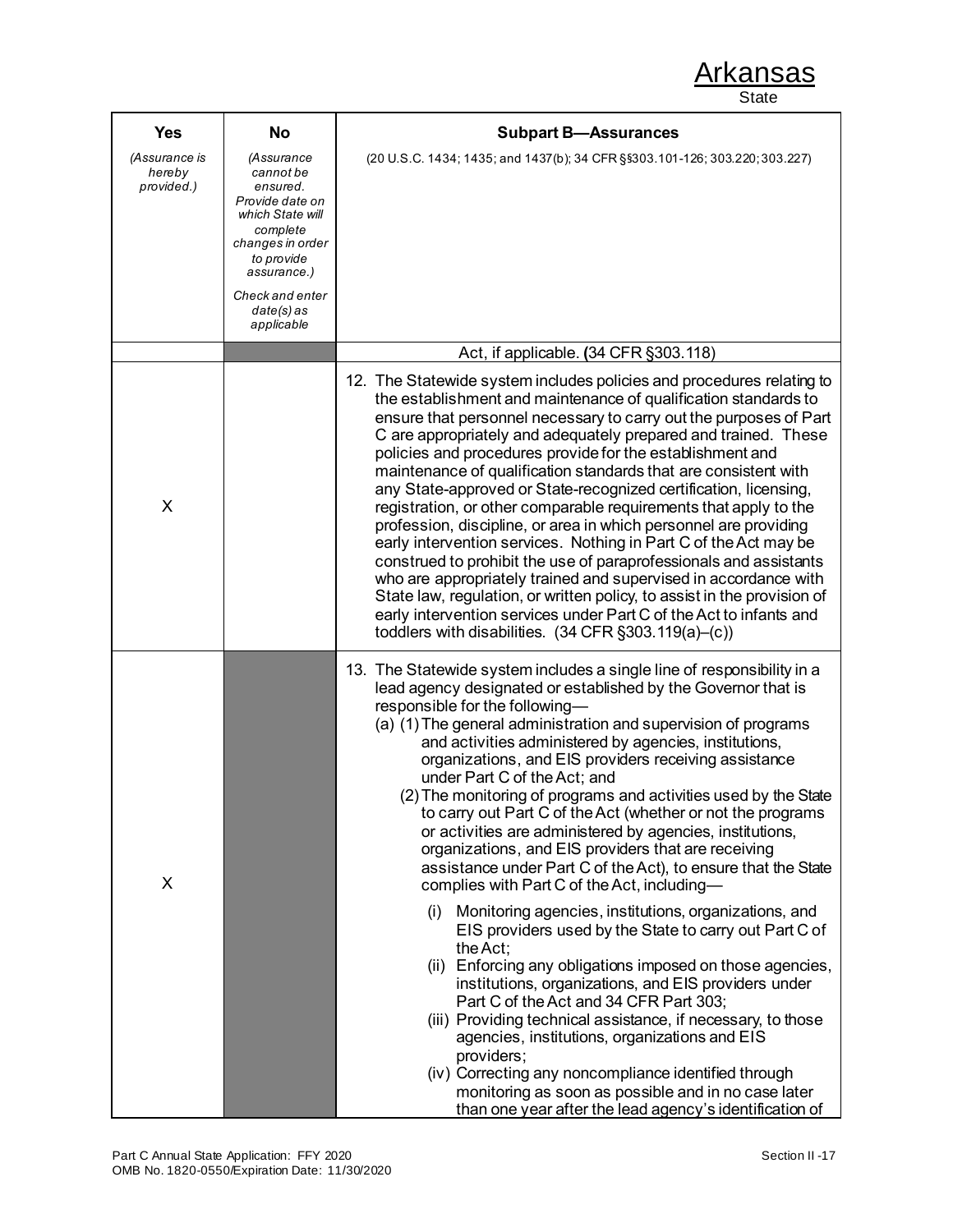| <b>Yes</b>                            | No                                                                                                                                                                                       | <b>Subpart B-Assurances</b>                                                                                                                                                                                                                                                                                                                                                                                                                                                                                                                                                                                                                                                                                                                                                                                                                                                                                                                                                                                                                                                                                                                                                                                                                                                                                                                                                                                                                                                                                                                                                                           |  |  |  |
|---------------------------------------|------------------------------------------------------------------------------------------------------------------------------------------------------------------------------------------|-------------------------------------------------------------------------------------------------------------------------------------------------------------------------------------------------------------------------------------------------------------------------------------------------------------------------------------------------------------------------------------------------------------------------------------------------------------------------------------------------------------------------------------------------------------------------------------------------------------------------------------------------------------------------------------------------------------------------------------------------------------------------------------------------------------------------------------------------------------------------------------------------------------------------------------------------------------------------------------------------------------------------------------------------------------------------------------------------------------------------------------------------------------------------------------------------------------------------------------------------------------------------------------------------------------------------------------------------------------------------------------------------------------------------------------------------------------------------------------------------------------------------------------------------------------------------------------------------------|--|--|--|
| (Assurance is<br>hereby<br>provided.) | (Assurance<br>cannot be<br>ensured.<br>Provide date on<br>which State will<br>complete<br>changes in order<br>to provide<br>assurance.)<br>Check and enter<br>$date(s)$ as<br>applicable | (20 U.S.C. 1434; 1435; and 1437(b); 34 CFR §§303.101-126; 303.220; 303.227)                                                                                                                                                                                                                                                                                                                                                                                                                                                                                                                                                                                                                                                                                                                                                                                                                                                                                                                                                                                                                                                                                                                                                                                                                                                                                                                                                                                                                                                                                                                           |  |  |  |
|                                       |                                                                                                                                                                                          | the noncompliance; and<br>(v) Conducting the activities in paragraphs $(a)(2)(i)$<br>through (a)(2)(iv) of this section, consistent with<br>34 CFR §§303.700 through 303.707, and any other<br>activities required by the State under those sections.<br>(b) The identification and coordination of all available resources<br>for early intervention services within the State, including those<br>from Federal, State, local, and private sources, consistent with<br>subpart F of 34 CFR Part 303.<br>(c) The assignment of financial responsibility in accordance with<br>subpart F of 34 CFR Part 303.<br>(d) The development of procedures in accordance with subpart F of<br>34 CFR Part 303 to ensure that early intervention services are<br>provided to infants and toddlers with disabilities and their families<br>under Part C of the Act in a timely manner, pending the resolution<br>of any disputes among public agencies or EIS providers.<br>(e) The resolution of intra- and interagency disputes in<br>accordance with subpart F of 34 CFR Part 303.<br>(f) The entry into formal interagency agreements or other written<br>methods of establishing financial responsibility, consistent with<br>34 CFR §303.511, that define the financial responsibility of<br>each agency for paying for early intervention services<br>(consistent with State law) and procedures for resolving<br>disputes and that include all additional components necessary<br>to ensure meaningful cooperation and coordination as set forth<br>in subpart F of 34 CFR Part 303.<br>(34 CFR §303.120) |  |  |  |
| X                                     |                                                                                                                                                                                          | 14. The Statewide system includes a policy pertaining to the<br>contracting or making of other arrangements with public or private<br>individuals or agency service providers to provide early<br>intervention services in the State, consistent with the provisions of<br>Part C of the Act and 34 CFR Part 303, including the contents of<br>the application, and the conditions of the contract or other<br>arrangements. The policy -<br>Includes a requirement that all early intervention services<br>(a)<br>must meet State standards and be consistent with the<br>provisions of Part C; and<br>Is consistent with the Education Department General<br>(b)<br>Administrative Regulations in 34 CFR Part 80.<br>(34 CFR §303.121)                                                                                                                                                                                                                                                                                                                                                                                                                                                                                                                                                                                                                                                                                                                                                                                                                                                              |  |  |  |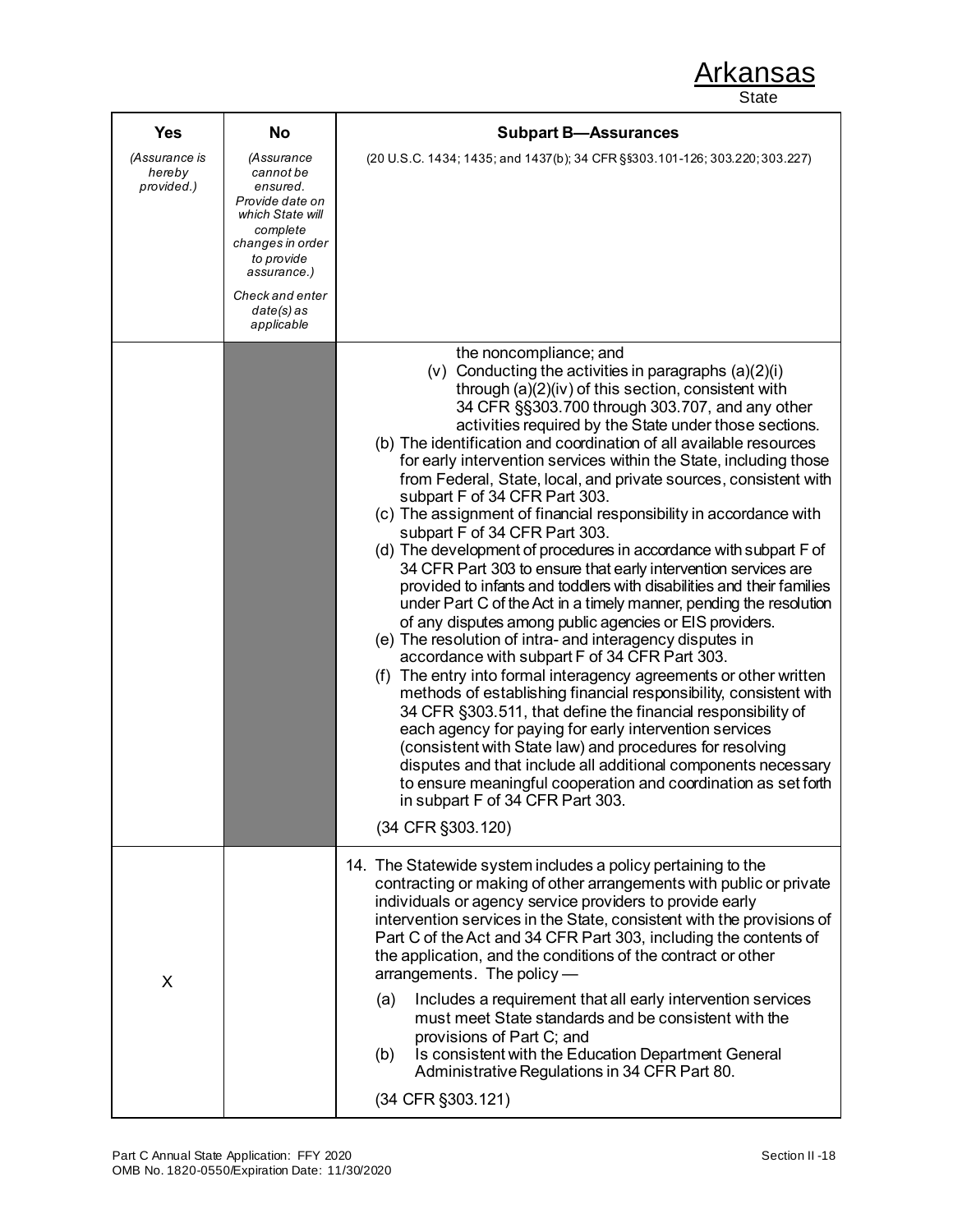| <b>Yes</b>                            | <b>No</b>                                                                                                                                                                                | <b>Subpart B-Assurances</b>                                                                                                                                                                                                                                                                                                                                                                                                                                                                                                                                                                                                                                                                                              |
|---------------------------------------|------------------------------------------------------------------------------------------------------------------------------------------------------------------------------------------|--------------------------------------------------------------------------------------------------------------------------------------------------------------------------------------------------------------------------------------------------------------------------------------------------------------------------------------------------------------------------------------------------------------------------------------------------------------------------------------------------------------------------------------------------------------------------------------------------------------------------------------------------------------------------------------------------------------------------|
| (Assurance is<br>hereby<br>provided.) | (Assurance<br>cannot be<br>ensured.<br>Provide date on<br>which State will<br>complete<br>changes in order<br>to provide<br>assurance.)<br>Check and enter<br>$date(s)$ as<br>applicable | (20 U.S.C. 1434; 1435; and 1437(b); 34 CFR §§303.101-126; 303.220; 303.227)                                                                                                                                                                                                                                                                                                                                                                                                                                                                                                                                                                                                                                              |
| X                                     |                                                                                                                                                                                          | 15. The Statewide system includes procedures for securing the timely<br>reimbursement of funds used under Part C of the Act, in<br>accordance with subpart F of 34 CFR Part 303. (34 CFR §303.122)                                                                                                                                                                                                                                                                                                                                                                                                                                                                                                                       |
| X                                     |                                                                                                                                                                                          | 16. The Statewide system includes procedural safeguards that meet<br>the requirements of subpart E of 34 CFR Part 303.<br>(34 CFR §303.123)                                                                                                                                                                                                                                                                                                                                                                                                                                                                                                                                                                              |
| X                                     |                                                                                                                                                                                          | 17. The Statewide system includes a system for compiling and<br>reporting timely and accurate data that meets the requirements of<br>34 CFR §§303.700 through 303.702 and 303.720 through<br>303.724 and the following requirements. The data system<br>includes a description of the process that the State uses, or will<br>use, to compile data on infants or toddlers with disabilities<br>receiving early intervention services under Part C, including a<br>description of the State's sampling methods, if sampling is used,<br>for reporting the data required by the Secretary under sections<br>616 and 618 of the IDEA and 34 CFR §§303.700 through 303.707<br>and 303.720 through 303.724. (34 CFR §303.124) |
| X                                     |                                                                                                                                                                                          | 18. The Statewide system includes a State Interagency Coordinating<br>Council (Council) that meets the requirements of subpart G of 34<br>CFR Part 303. (34 CFR §303.125)                                                                                                                                                                                                                                                                                                                                                                                                                                                                                                                                                |
| X                                     |                                                                                                                                                                                          | 19. The Statewide system includes policies and procedures to ensure,<br>consistent with 34 CFR §§303.13(a)(8) (early intervention<br>services), 303.26 (natural environments), and 303.344(d)(1)(ii)<br>(content of an IFSP), that early intervention services for infants<br>and toddlers with disabilities are provided-<br>(a)<br>To the maximum extent appropriate, in natural<br>environments; and<br>In settings other than the natural environment that are most<br>(b)<br>appropriate, as determined by the parent and the IFSP<br>Team, only when early intervention services cannot be<br>achieved satisfactorily in a natural environment.<br>(34 CFR §303.126)                                               |
| X                                     |                                                                                                                                                                                          | 20. The Statewide system ensures that Federal funds made available<br>to the State under section 643 of the Act will be expended in<br>accordance with the provisions of 34 CFR Part 303, including<br>§§303.500 and 303.501. (34 CFR §303.221)                                                                                                                                                                                                                                                                                                                                                                                                                                                                          |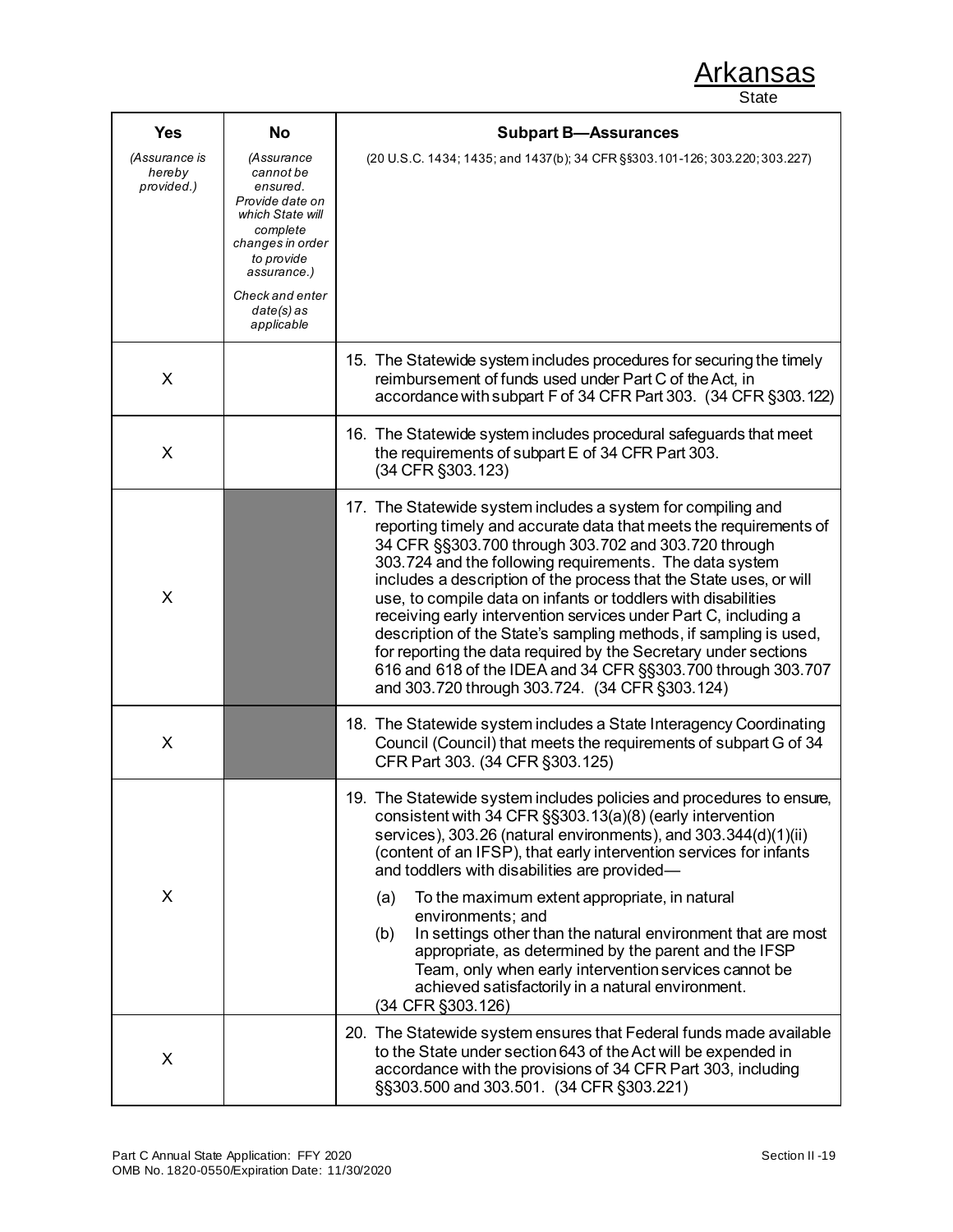| <b>Yes</b>                            | No                                                                                                                                                                                            | <b>Subpart B-Assurances</b>                                                                                                                                                                                                                                                                                                                                                                                                                                                                                                                                                                                                                                                                                                                                                                                                                                                                                                                                  |  |  |  |
|---------------------------------------|-----------------------------------------------------------------------------------------------------------------------------------------------------------------------------------------------|--------------------------------------------------------------------------------------------------------------------------------------------------------------------------------------------------------------------------------------------------------------------------------------------------------------------------------------------------------------------------------------------------------------------------------------------------------------------------------------------------------------------------------------------------------------------------------------------------------------------------------------------------------------------------------------------------------------------------------------------------------------------------------------------------------------------------------------------------------------------------------------------------------------------------------------------------------------|--|--|--|
| (Assurance is<br>hereby<br>provided.) | <i>(Assurance</i><br>cannot be<br>ensured.<br>Provide date on<br>which State will<br>complete<br>changes in order<br>to provide<br>assurance.)<br>Check and enter<br>date(s) as<br>applicable | (20 U.S.C. 1434; 1435; and 1437(b); 34 CFR §§303.101-126; 303.220; 303.227)                                                                                                                                                                                                                                                                                                                                                                                                                                                                                                                                                                                                                                                                                                                                                                                                                                                                                  |  |  |  |
| X                                     |                                                                                                                                                                                               | 21. The Statewide system will comply with the requirements in<br>§§303.510 and 303.511 in subpart F of this part.<br>(34 CFR §303.222)                                                                                                                                                                                                                                                                                                                                                                                                                                                                                                                                                                                                                                                                                                                                                                                                                       |  |  |  |
| X                                     |                                                                                                                                                                                               | 22. The Statewide system ensures that-<br>The control of funds provided under 34 CFR Part 303, and<br>(a)<br>title to property acquired with those funds, will be in a public<br>agency for the uses and purposes provided in 34 CFR Part<br>303; and<br>(b) A public agency will administer the funds and property.<br>(34 CFR §303.223)                                                                                                                                                                                                                                                                                                                                                                                                                                                                                                                                                                                                                    |  |  |  |
| X                                     |                                                                                                                                                                                               | 23. The Statewide system ensures that it will-<br>(a) Make reports in the form and containing the information that<br>the Secretary may require; and<br>(b) Keep records and afford access to those records as the<br>Secretary may find necessary to ensure compliance with the<br>requirements of 34 CFR Part 303, the correctness and<br>verification of reports, and the proper disbursement of funds<br>provided under 34 CFR Part 303.<br>(34 CFR §303.224)                                                                                                                                                                                                                                                                                                                                                                                                                                                                                            |  |  |  |
| X                                     |                                                                                                                                                                                               | 24. The Statewide system ensures that -<br>(a) Federal funds made available under section 643 of the Act to<br>the State $-$<br>(1) Will not be commingled with State funds; and<br>(2) Will be used so as to supplement the level of State and<br>local funds expended for infants and toddlers with<br>disabilities and their families and in no case to supplant<br>those State and local funds.<br>(b) To meet the requirement in paragraph (a) of this section, the<br>total amount of State and local funds budgeted for<br>expenditures in the current fiscal year for early intervention<br>services for children eligible under this part and their families<br>must be at least equal to the total amount of State and local<br>funds actually expended for early intervention services for<br>these children and their families in the most recent preceding<br>fiscal year for which the information is available. Allowance<br>may be made for- |  |  |  |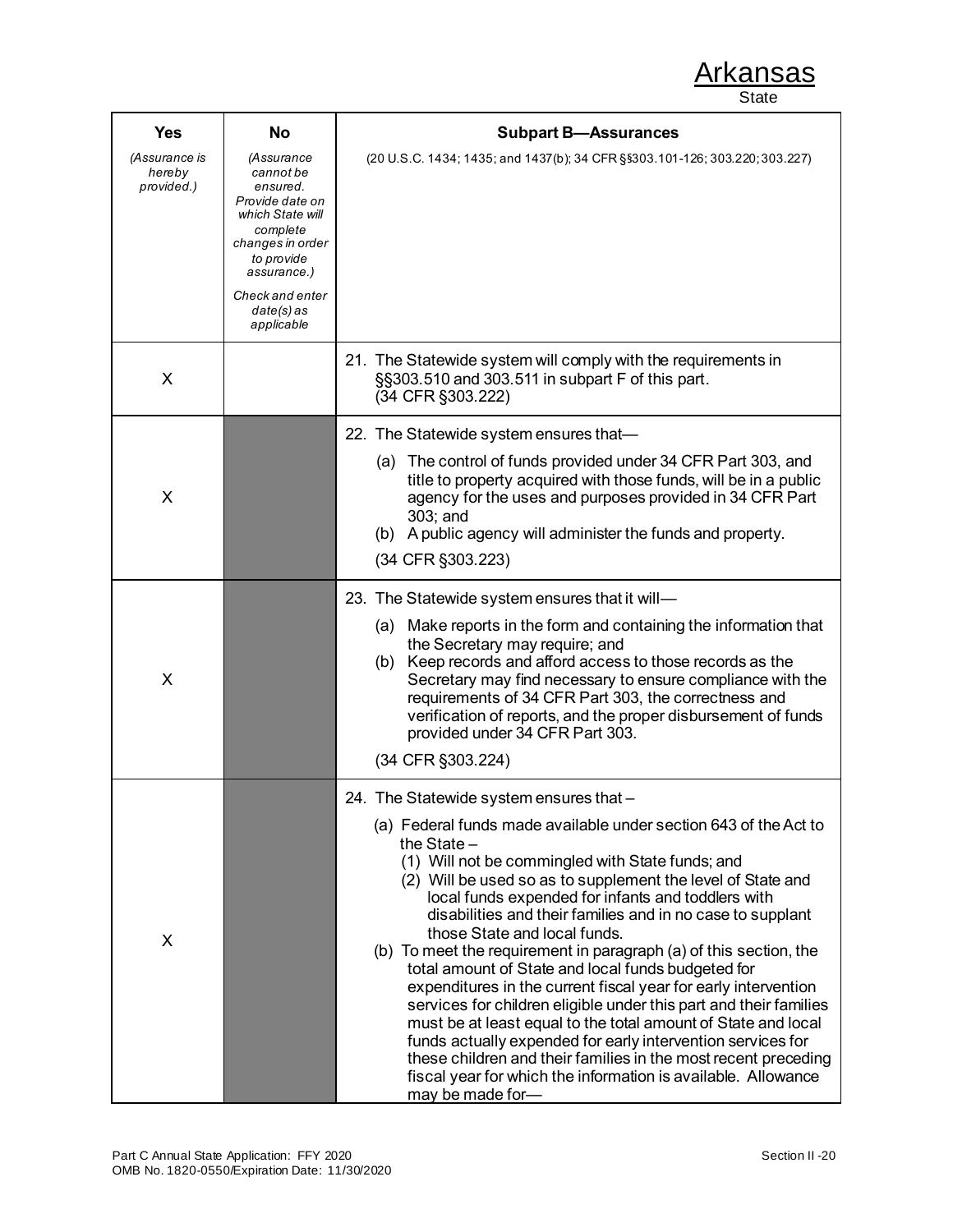| <b>Yes</b>                            | <b>No</b>                                                                                                                                                                                       | <b>Subpart B-Assurances</b>                                                                                                                                                                                                                                                                                                                                                                                                                                                                                                                                                                                                                                                                                                                                                                                                                                                                                                                                                                                                                                                                                                                                                                                                                |  |  |  |
|---------------------------------------|-------------------------------------------------------------------------------------------------------------------------------------------------------------------------------------------------|--------------------------------------------------------------------------------------------------------------------------------------------------------------------------------------------------------------------------------------------------------------------------------------------------------------------------------------------------------------------------------------------------------------------------------------------------------------------------------------------------------------------------------------------------------------------------------------------------------------------------------------------------------------------------------------------------------------------------------------------------------------------------------------------------------------------------------------------------------------------------------------------------------------------------------------------------------------------------------------------------------------------------------------------------------------------------------------------------------------------------------------------------------------------------------------------------------------------------------------------|--|--|--|
| (Assurance is<br>hereby<br>provided.) | <i>(Assurance</i><br>cannot be<br>ensured.<br>Provide date on<br>which State will<br>complete<br>changes in order<br>to provide<br>assurance.)<br>Check and enter<br>$date(s)$ as<br>applicable | (20 U.S.C. 1434; 1435; and 1437(b); 34 CFR §§303.101-126; 303.220; 303.227)                                                                                                                                                                                                                                                                                                                                                                                                                                                                                                                                                                                                                                                                                                                                                                                                                                                                                                                                                                                                                                                                                                                                                                |  |  |  |
|                                       |                                                                                                                                                                                                 | (1) A decrease in the number of infants and toddlers who are<br>eligible to receive early intervention services under this<br>part; and<br>(2) Unusually large amounts of funds expended for such long-<br>term purposes as the acquisition of equipment and the<br>construction of facilities.<br>(c) Requirement regarding indirect costs.<br>$(1)$ Except as provided in paragraph $(c)(2)$ of this section, a<br>lead agency under this part may not charge indirect costs<br>to its Part C grant.<br>(2) If approved by the lead agency's cognizant Federal<br>agency or by the Secretary, the lead agency must charge<br>indirect costs through either-<br>(i) A restricted indirect cost rate that meets the<br>requirements in 34 CFR 76.560 through 76.569; or<br>(ii) A cost allocation plan that meets the non-supplanting<br>requirements in paragraph (b) of this section and 34<br>CFR Part 76 of EDGAR.<br>$(3)$ In charging indirect costs under paragraph $(c)(2)(i)$ and<br>(c)(2)(ii) of this section, the lead agency may not charge<br>rent, occupancy, or space maintenance costs directly to<br>the Part C grant, unless those costs are specifically<br>approved in advance by the Secretary.<br>(34 CFR §303.225) |  |  |  |
| X                                     |                                                                                                                                                                                                 | 25. The Statewide system ensures that fiscal control and fund<br>accounting procedures will be adopted as necessary to ensure<br>proper disbursement of, and accounting for, Federal funds paid<br>under 34 CFR Part 303.<br>(34 CFR §303.226)                                                                                                                                                                                                                                                                                                                                                                                                                                                                                                                                                                                                                                                                                                                                                                                                                                                                                                                                                                                             |  |  |  |
| X                                     |                                                                                                                                                                                                 | 26. The State ensures that policies and practices have been adopted<br>to ensure that-<br>Traditionally underserved groups, including minority, low-<br>(a)<br>income, homeless, and rural families and children with<br>disabilities who are wards of the State, are meaningfully<br>involved in the planning and implementation of all the<br>requirements of Part C; and<br>These families have access to culturally competent services<br>(b)<br>within their local geographical areas.<br>(34 CFR §303.227)                                                                                                                                                                                                                                                                                                                                                                                                                                                                                                                                                                                                                                                                                                                           |  |  |  |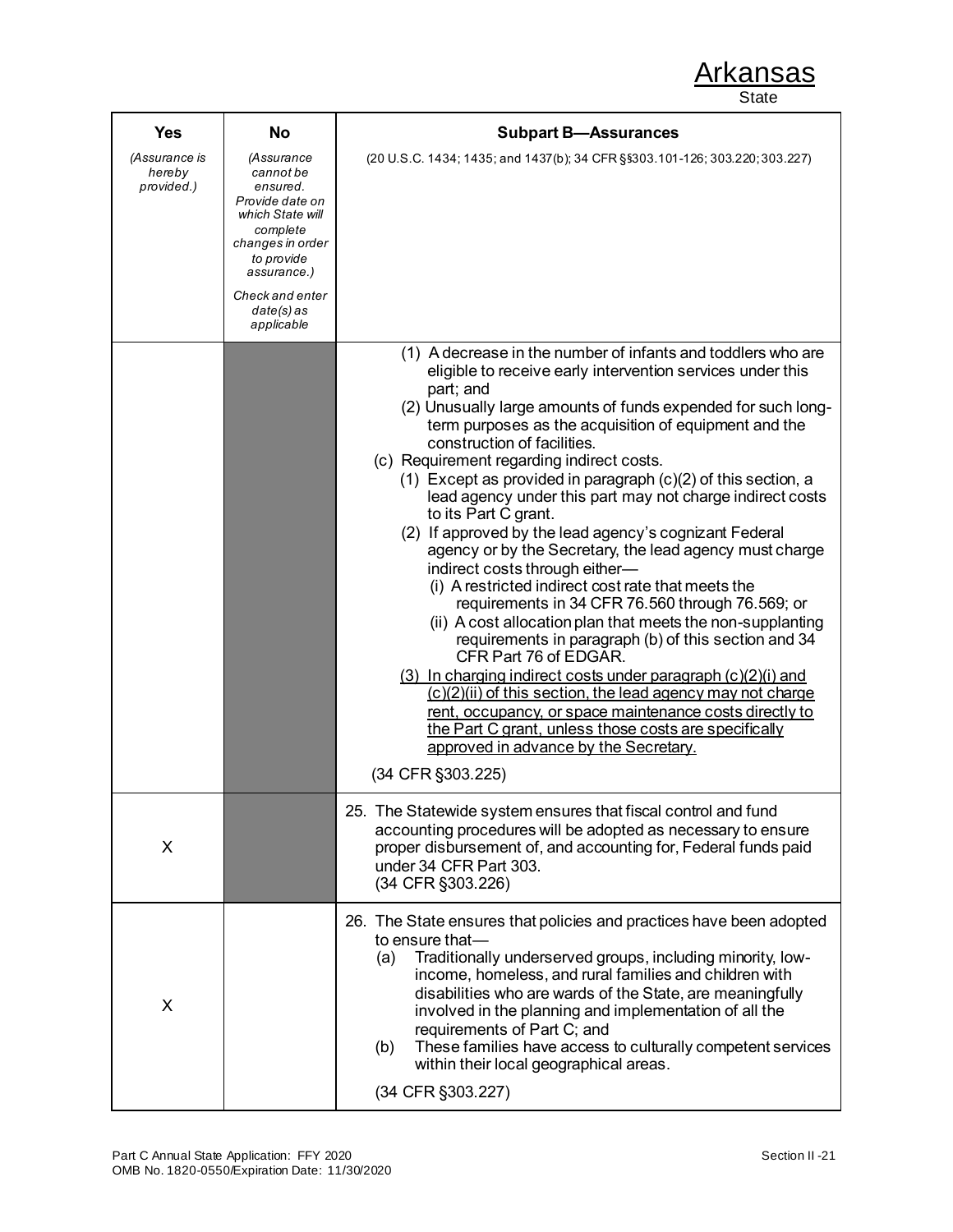| Yes                                   | No                                                                                                                                      | <b>Subpart B-Assurances</b>                                                                                                                                                                                                                                                                                                                                                                                                                                                                                                                                                                                                                                                                                     |  |  |  |
|---------------------------------------|-----------------------------------------------------------------------------------------------------------------------------------------|-----------------------------------------------------------------------------------------------------------------------------------------------------------------------------------------------------------------------------------------------------------------------------------------------------------------------------------------------------------------------------------------------------------------------------------------------------------------------------------------------------------------------------------------------------------------------------------------------------------------------------------------------------------------------------------------------------------------|--|--|--|
| (Assurance is<br>hereby<br>provided.) | (Assurance<br>cannot be<br>ensured.<br>Provide date on<br>which State will<br>complete<br>changes in order<br>to provide<br>assurance.) | (20 U.S.C. 1434; 1435; and 1437(b); 34 CFR §§303.101-126; 303.220; 303.227)                                                                                                                                                                                                                                                                                                                                                                                                                                                                                                                                                                                                                                     |  |  |  |
|                                       | Check and enter<br>$date(s)$ as<br>applicable                                                                                           |                                                                                                                                                                                                                                                                                                                                                                                                                                                                                                                                                                                                                                                                                                                 |  |  |  |
|                                       |                                                                                                                                         | Assurance Regarding Optional Policy                                                                                                                                                                                                                                                                                                                                                                                                                                                                                                                                                                                                                                                                             |  |  |  |
| X                                     |                                                                                                                                         | Enter 'NA' in the cell to the left if this assurance is not applicable<br>to your State.<br>27. A State may adopt and has adopted a policy that includes making<br>ongoing good-faith efforts to recruit and hire appropriately and<br>adequately trained personnel to provide early intervention<br>services to infants and toddlers with disabilities, including, in a<br>geographic area of the State where there is a shortage of such<br>personnel, the most qualified individuals available who are making<br>satisfactory progress toward completing applicable course work<br>necessary to meet the standards described in paragraphs (a) and<br>(b) of this section. $(34 \text{ CFR } \S 303.119(d))$ |  |  |  |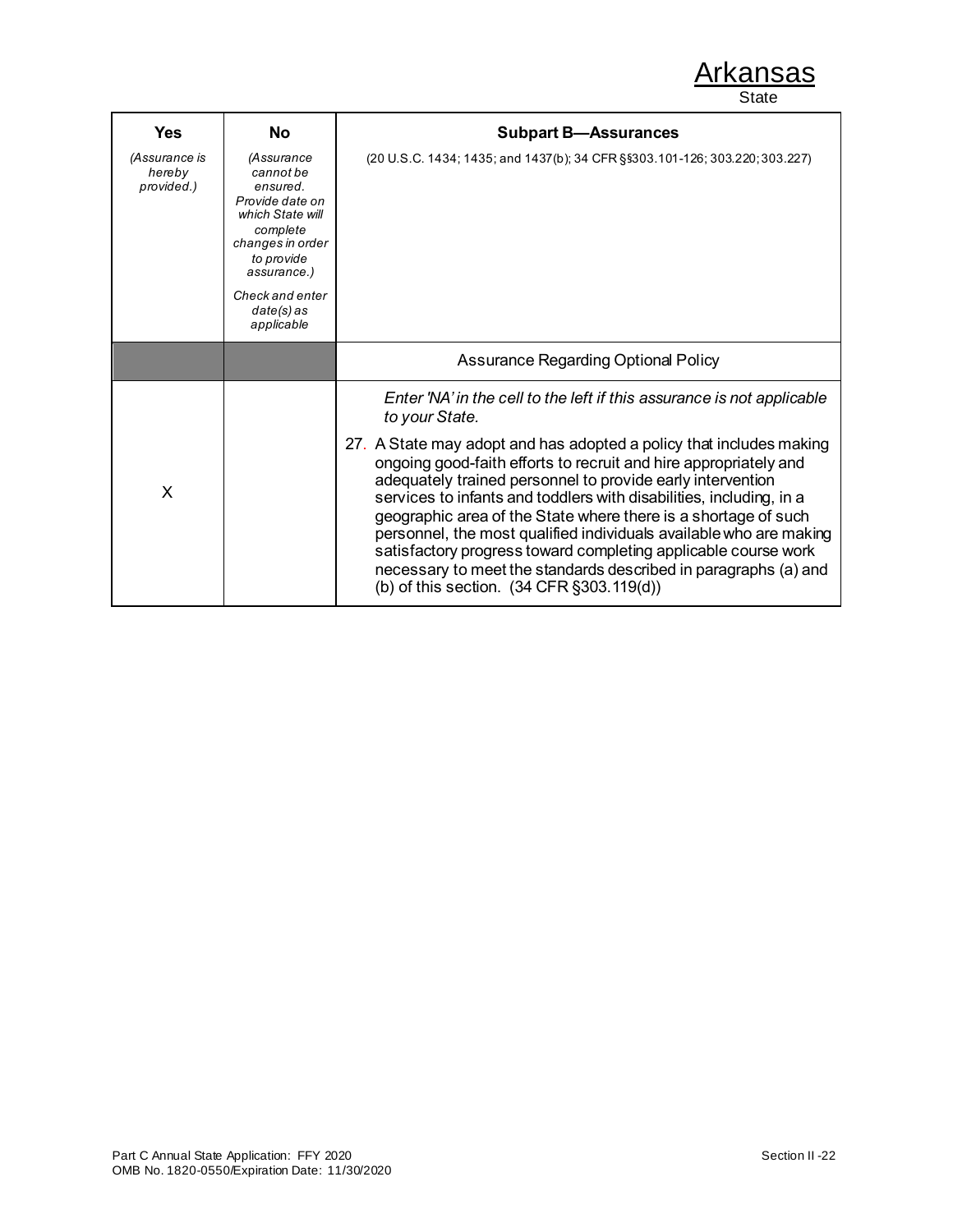### **C. Certifications**

The State Lead Agency is providing the following certifications:

| <b>Yes</b> |                                                                                                                                                                                                                                                                                                                                                                                                                                                                                                                                                                                                                                                                                                                                                                       |
|------------|-----------------------------------------------------------------------------------------------------------------------------------------------------------------------------------------------------------------------------------------------------------------------------------------------------------------------------------------------------------------------------------------------------------------------------------------------------------------------------------------------------------------------------------------------------------------------------------------------------------------------------------------------------------------------------------------------------------------------------------------------------------------------|
| X          | The State certifies that ED Form 80-0013, Certification Regarding Lobbying, is on<br>$\mathbf{1}$ .<br>file with the Secretary of Education.                                                                                                                                                                                                                                                                                                                                                                                                                                                                                                                                                                                                                          |
|            | With respect to the Certification Regarding Lobbying the State recertifies that no<br>Federal appropriated funds have been paid or will be paid to any person for<br>influencing or attempting to influence an officer or employee of any agency, a<br>Member of Congress, an officer or employee of Congress, or an employee of a<br>Member of Congress in connection with the making or renewal of Federal grants<br>under this program; that the State shall complete and submit Standard Form-LLL,<br>"Disclosure Form to Report Lobbying," when required (34 CFR Part 82, Appendix<br>B); and that the State Agency shall require the full certification, as set forth in 34<br>CFR Part 82, Appendix A, in the award documents for all sub awards at all tiers. |
| X          | 2.<br>The State certifies that it has met the certifications in the Education Department<br>General Administrative Regulations (EDGAR) at 34 CFR §80.11 relating to State<br>eligibility, authority and approval to submit and carry out the provisions of its State<br>application, and consistency of that application with State law are in place within the<br>State.                                                                                                                                                                                                                                                                                                                                                                                             |
| X          | 3.<br>The State certifies that the arrangements to establish financial responsibility for the<br>provision of Part C services among appropriate public agencies under §303.511 and<br>the lead agency's contracts with EIS providers regarding financial responsibility for<br>the provision of Part C services meet the requirements in §§303.500 through<br>303.521 and are current as of the date of submission of the certification.<br>(34 CFR §303.202)                                                                                                                                                                                                                                                                                                         |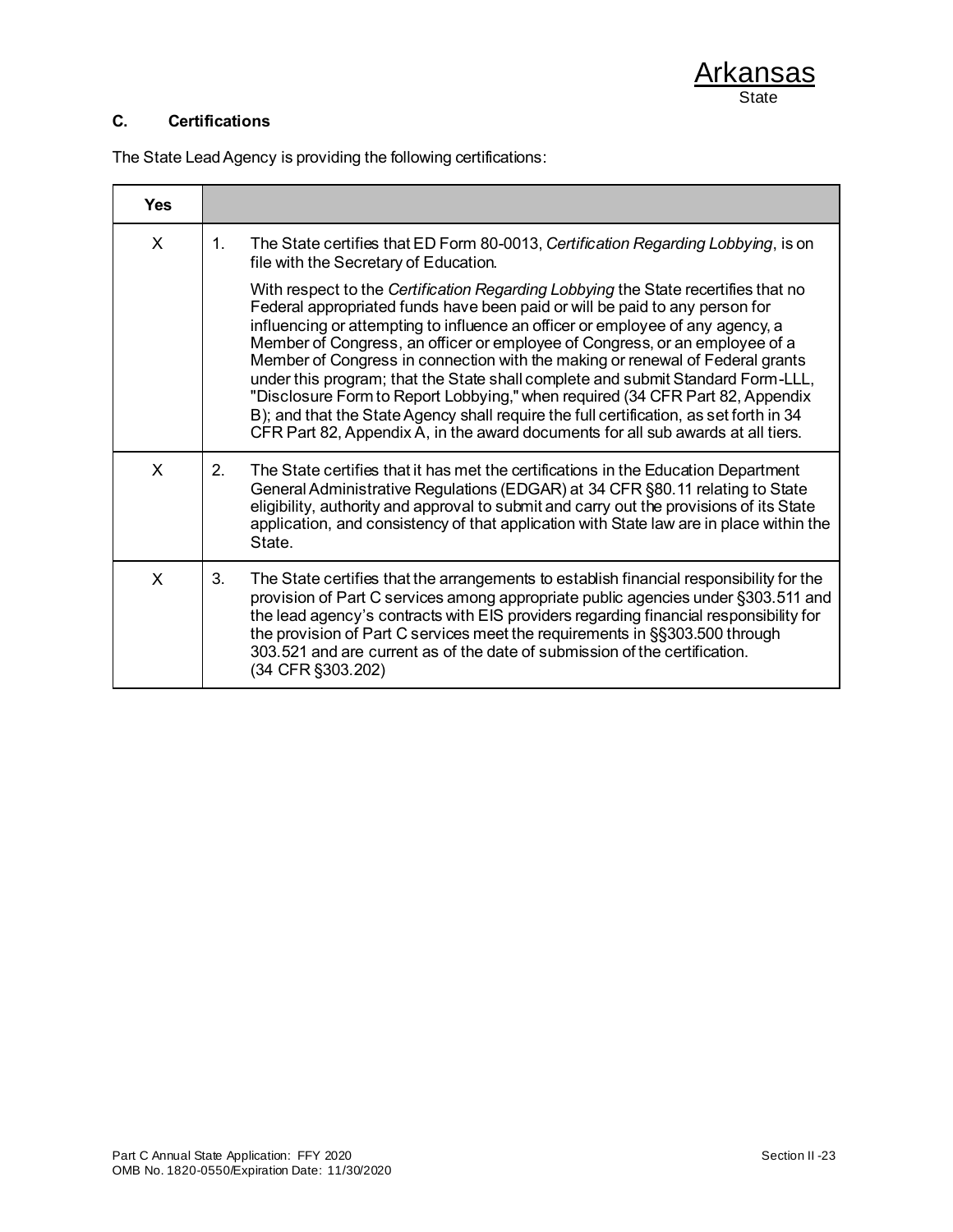#### **D. Statement**

I certify that the State of **Arkansas** has provided the policies, procedures, methods, descriptions, and assurances checked as 'yes' in Sections II.A and II.B and the certifications required in Sec tion II.C of this application. These provisions meet the requirements of Part C of the Individuals with Disabilities Education Act as found in 20 U.S.C. 1431-1443 (as amended) and the 2011 regulations in 34 CFR Part 303 (as amended). The State will operate its IDEA Part C program in accordance with all of the required policies, procedures, methods, descriptions, assurances and certifications.

If any policies, procedures, methods, descriptions, and assurances have been checked 'no', I certify that the State will operate throughout the period of this grant award consistently with the requirements of the IDEA as found in 20 U.S.C. 1431-1443 (as amended) and the 2011 regulations in 34 CFR Part 303 (as amended), and will make such changes to existing policies and procedures as are necessary to bring those policies and procedures into compliance with the requirements of the IDEA, as amended, as soon as possible, and not later than June 30, 2021. (34 CFR §76.104)

I, the undersigned authorized official of the

# **Arkansas Department of Human Services**,

*(Name of State and official name of State agency)*

am designated under Part C by the Governor of this State to submit this application for FFY 2020 funds under Part C of the Individuals with Disabilities Education Act (IDEA).

| Printed/Typed Name and Title of Authorized Representative of the State: |       |  |
|-------------------------------------------------------------------------|-------|--|
| Cindy Gillespie, Secretary                                              |       |  |
| Signature:                                                              | Date: |  |
|                                                                         |       |  |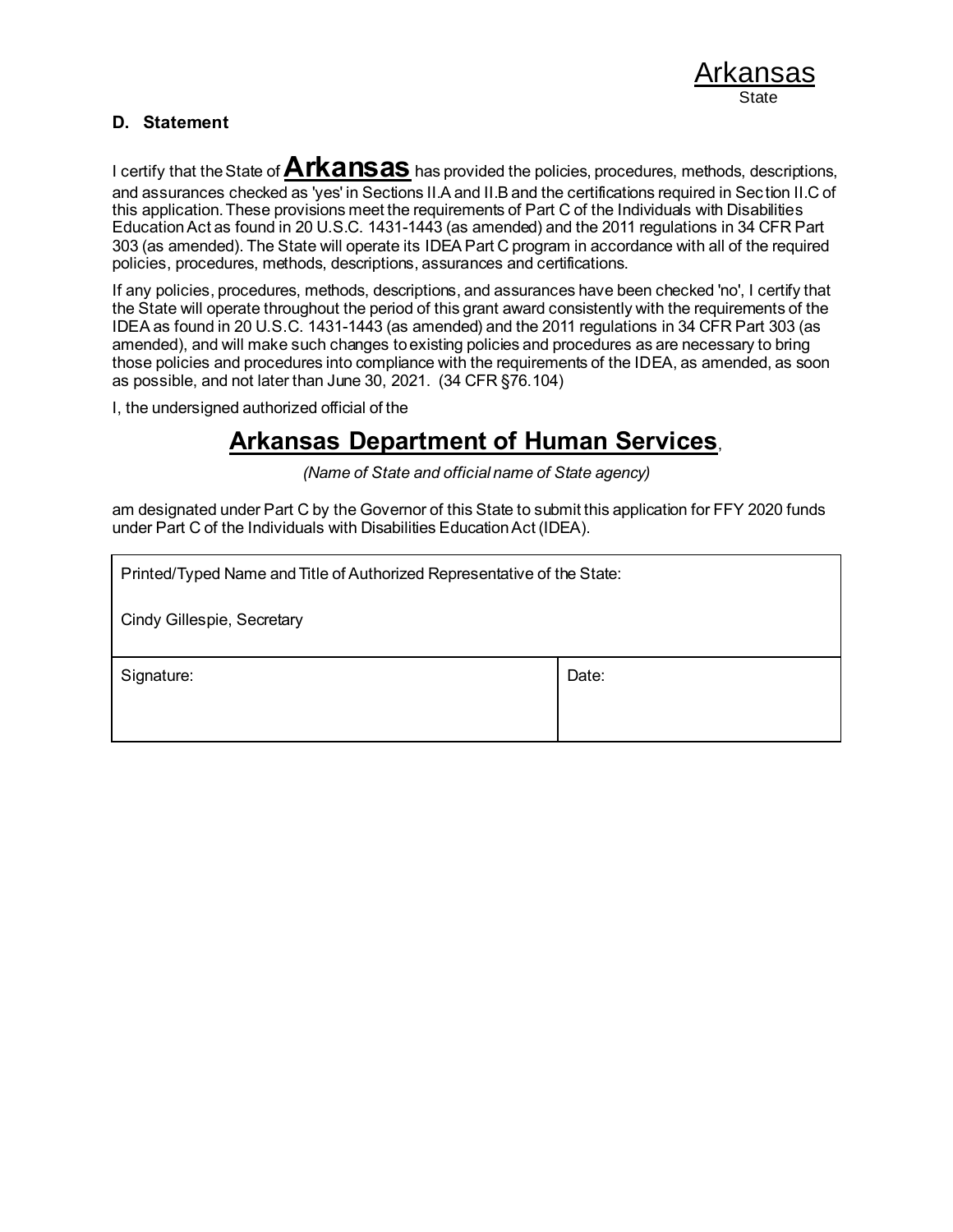### **Section III**

#### **A. Description of Use of Federal IDEA Part C Funds for the State Lead Agency (LA) and the Interagency Coordinating Council (ICC)<sup>2</sup>**

#### **Please Note: Completion of Section IIIA is required for all States, regardless of lead agency**.

When completing this section include:

- Totals for the number of lead agency and ICC administrative positions, salaries and fringe benefits funded either 100 percent and/or less than 100 percent with Federal IDEA Part C funds;
- A general description of the duties which the positions entail;
- A distinction between lead agency and ICC roles: insert (LA) or (ICC) in the "Description of Duties;" after each position; and
- A subtotal of the amount.

Identify any administrative positions for which less than 100% of the time is spent on Part C and, for each such position, indicate the percentage of time spent on Part C and the total amount of salary and fringe benefits included in the Part C application budget.

| <b>Positions</b><br><b>Funded</b>              | Number of<br><b>Positions</b> | % of Time<br>Spent on<br>Part C | Salaries &<br><b>Fringe</b><br><b>Benefits</b> | <b>Description of Duties</b>                                                                                                                                                                                                                                                                                                                                                                                                                                                                                                                                                                                                                                       |
|------------------------------------------------|-------------------------------|---------------------------------|------------------------------------------------|--------------------------------------------------------------------------------------------------------------------------------------------------------------------------------------------------------------------------------------------------------------------------------------------------------------------------------------------------------------------------------------------------------------------------------------------------------------------------------------------------------------------------------------------------------------------------------------------------------------------------------------------------------------------|
| 100%<br>f unded with<br>Part C<br><b>Funds</b> |                               | 100%                            |                                                | <b>Administrative Assistant:</b><br>Prepares special Early Intervention related projects<br>for supervisor; conducts studies and prepares<br>reports on subjects relevant to Early Intervention;<br>taking notes and transcribes minutes/summaries of<br>ICC meetings/subcommittee meetings; provides<br>support and technical assistance to Governor's<br>Interagency Coordinating Council; helps prepare<br>analysis, reports and recommendations for the<br>Council; provides reports and recommendations to<br>the Coordinator; collects data from various sources;<br>upon request contacts public officials involved with<br>the early intervention program. |
| 100%<br>funded with<br>Part C<br><b>Funds</b>  |                               | 50%                             |                                                | <b>Administrative Assistant:</b><br>Conducts and prepares Early Intervention projects<br>for supervisor. Take/prepares notes for staff<br>meetings. Provides support and technical<br>assistance to Governor's Interagency Coordinating<br>Council; helps prepare analysis, reports and<br>recommendations for the Council; provides reports<br>and recommendations to the Coordinator; collects<br>data from various sources; upon request contacts<br>public officials involved with the early intervention<br>program.                                                                                                                                          |

 $^2$  Federal IDEA Part C funds used to support the SICC must meet the requirements of 34 CFR §303.603.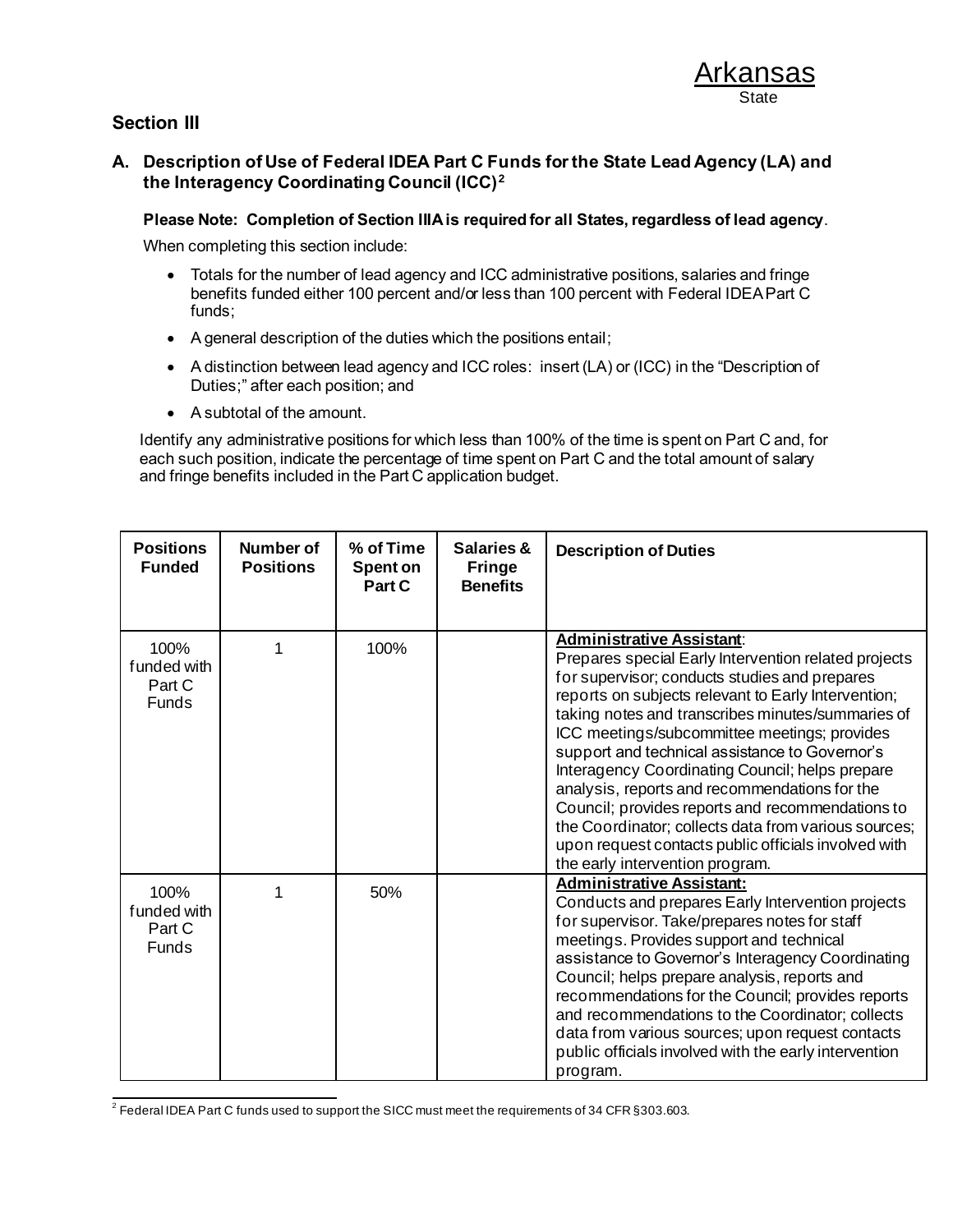| 100%<br>funded with<br>Part C<br><b>Funds</b> | 6<br>Clerical<br>Support<br>1<br>Clerical<br>Support | 100%<br>50% | <b>Clerical Support:</b><br>Reads incoming correspondence and routes as<br>needed; composes routine correspondence; gathers<br>files and other pertinent data to facilitate answering<br>correspondence by supervisor; answers telephone<br>and provides information for routine questions;<br>maintains appointment calendar, makes travel<br>arrangements; keeps supervisor and other staff<br>aware of scheduled meetings; maintains files<br>containing confidential materials; types<br>correspondence from rough draft for staff;<br>inventories and orders office supplies; provide direct<br>assistance to providers regarding payment of<br>services; performs other duties as assigned. |
|-----------------------------------------------|------------------------------------------------------|-------------|---------------------------------------------------------------------------------------------------------------------------------------------------------------------------------------------------------------------------------------------------------------------------------------------------------------------------------------------------------------------------------------------------------------------------------------------------------------------------------------------------------------------------------------------------------------------------------------------------------------------------------------------------------------------------------------------------|
|                                               |                                                      |             |                                                                                                                                                                                                                                                                                                                                                                                                                                                                                                                                                                                                                                                                                                   |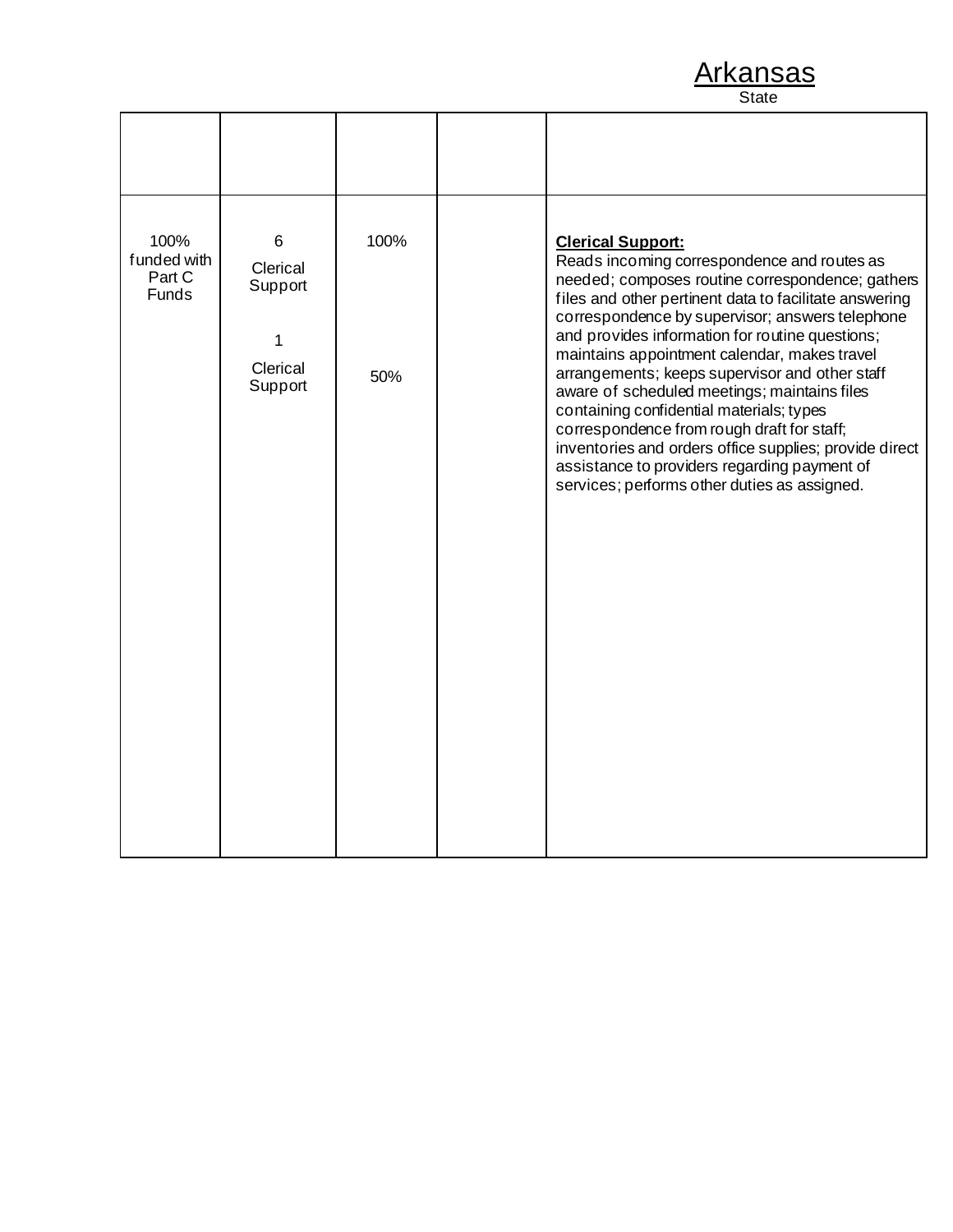| 100%<br>funded with<br>Part C<br>Funds | $\overline{2}$ | 100% | <b>Prior Authorization Unit</b><br>The Prior Authorization Unit verifies Part C and<br>Medicaid eligibility, ensures all required<br>documents are accurate and present prior to<br>authorization. Reviews all required data related<br>to prior authorizations. Manage and identifies<br>additional allocation adjustments; Provides<br>training and technical assistance to providers<br>and other agency staff around prior<br>authorizations. Assist in managing provider and<br>program allocation. Provides fiscal reports as<br>requested.                                                                                                                                                                |
|----------------------------------------|----------------|------|------------------------------------------------------------------------------------------------------------------------------------------------------------------------------------------------------------------------------------------------------------------------------------------------------------------------------------------------------------------------------------------------------------------------------------------------------------------------------------------------------------------------------------------------------------------------------------------------------------------------------------------------------------------------------------------------------------------|
| 100%<br>funded with<br>Part C<br>Funds | 1              | 100% | <b>Family Engagement Specialist</b><br>The Family Engagement Specialist (FES)<br>participates in outreach and Child Find by<br>responding to the informational needs of parents of<br>children with disabilities and the professionals who<br>serve them. The Family Engagement Specialist<br>(FES) plans, directs, and manages activities of the<br>Family Engagement Plan and may do so in<br>collaboration with stakeholders and related agencies<br>and initiatives. The Family Engagement Specialist<br>collaborates with other units within the program to<br>meet program goals.                                                                                                                          |
| 100%<br>funded with<br>Part C<br>Funds | 1              | 100% | <b>Program Consultant:</b><br>Provides technical assistance and consultation to<br>staff, providers and eligible infants and toddlers and<br>their families in the area of parent/child interaction;<br>conducts training; assists in developing training<br>packets; provides technical assistance to<br>committees/task forces and service providers;<br>conducts monitoring and supervision activities for<br>service coordinators and service providers, provide<br>services options to providers and families related to<br>other available services in the state, research and<br>develop trainings regarding available service options<br>for infants and toddlers, performs other duties as<br>assigned. |
|                                        |                | 100% | <b>Speech Pathologist:</b><br>Provides consultation and training related to<br>therapeutic/developmental services to eligible<br>infants/toddlers, providers and parents; provides<br>technical assistance on committees related to early                                                                                                                                                                                                                                                                                                                                                                                                                                                                        |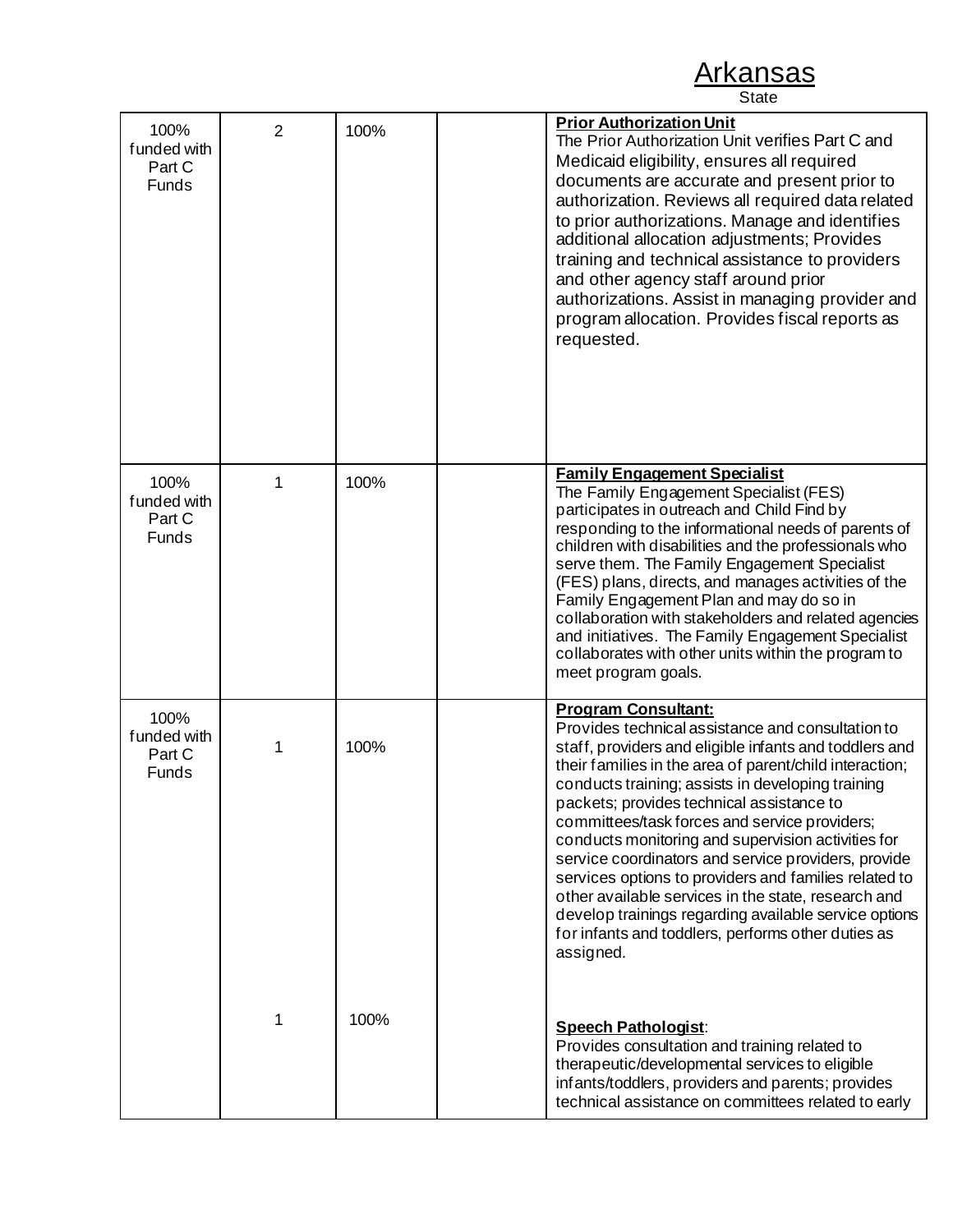|                |      | intervention services, serves as consultant for<br>assistive technology, evaluation and programming<br>techniques.                                                                                                                                                                                                                                                                                                                                                                                                                                                                                                                                                                                                                                                                                                                                                              |
|----------------|------|---------------------------------------------------------------------------------------------------------------------------------------------------------------------------------------------------------------------------------------------------------------------------------------------------------------------------------------------------------------------------------------------------------------------------------------------------------------------------------------------------------------------------------------------------------------------------------------------------------------------------------------------------------------------------------------------------------------------------------------------------------------------------------------------------------------------------------------------------------------------------------|
| 1              | 100% |                                                                                                                                                                                                                                                                                                                                                                                                                                                                                                                                                                                                                                                                                                                                                                                                                                                                                 |
|                |      | <b>Program Manager:</b><br>Participates in the establishment of goals and<br>objectives and short and long-range plans, develops<br>and implements program policies, procedures, and<br>projects, evaluates program and/or service delivery<br>effectiveness and compliance, initiates corrective<br>actions and revisions, and provides technical<br>direction and administrative support to program<br>personnel. Disseminates and interprets laws,<br>policies, and procedures. Investigates and resolves<br>complaints and monitors and analyzes statewide<br>activities to identify trends, problems, and progress.<br>Assists in the identification of resources to fund the<br>early intervention program. Facilities the<br>development of the contract/voucher process and<br>tracks expenditures for direct services.                                                 |
| 1              | 50%  | <b>Part C Coordinator:</b><br>The Part C Coordinator coordinates the refinement<br>of the Early Intervention system to provide services<br>to infants and toddlers with disabilities and their<br>families. The Part C Coordinator develops standards<br>which apply to services and programs providing<br>services to infants and toddlers with disabilities and<br>their families. He/she coordinates quality assurance<br>activities and provides reports and<br>recommendations to the Division Director, and the<br>Assistant Director. He/she provides support and<br>technical assistance to the Arkansas Interagency<br>Coordinating Council on Early Intervention; prepares<br>and analyses, reports and makes recommendations<br>for the Council; and provides or secures training or<br>orientation to the Council on the objectives and<br>methods for the program. |
| $\overline{2}$ | 100% | Data Staff:<br>Assist in the management of data entry and<br>reporting. Assist the Data manager in all functions<br>related data. Provide technical assistance to<br>providers and staff. Works with Information<br>Technology personal to assist with the development                                                                                                                                                                                                                                                                                                                                                                                                                                                                                                                                                                                                          |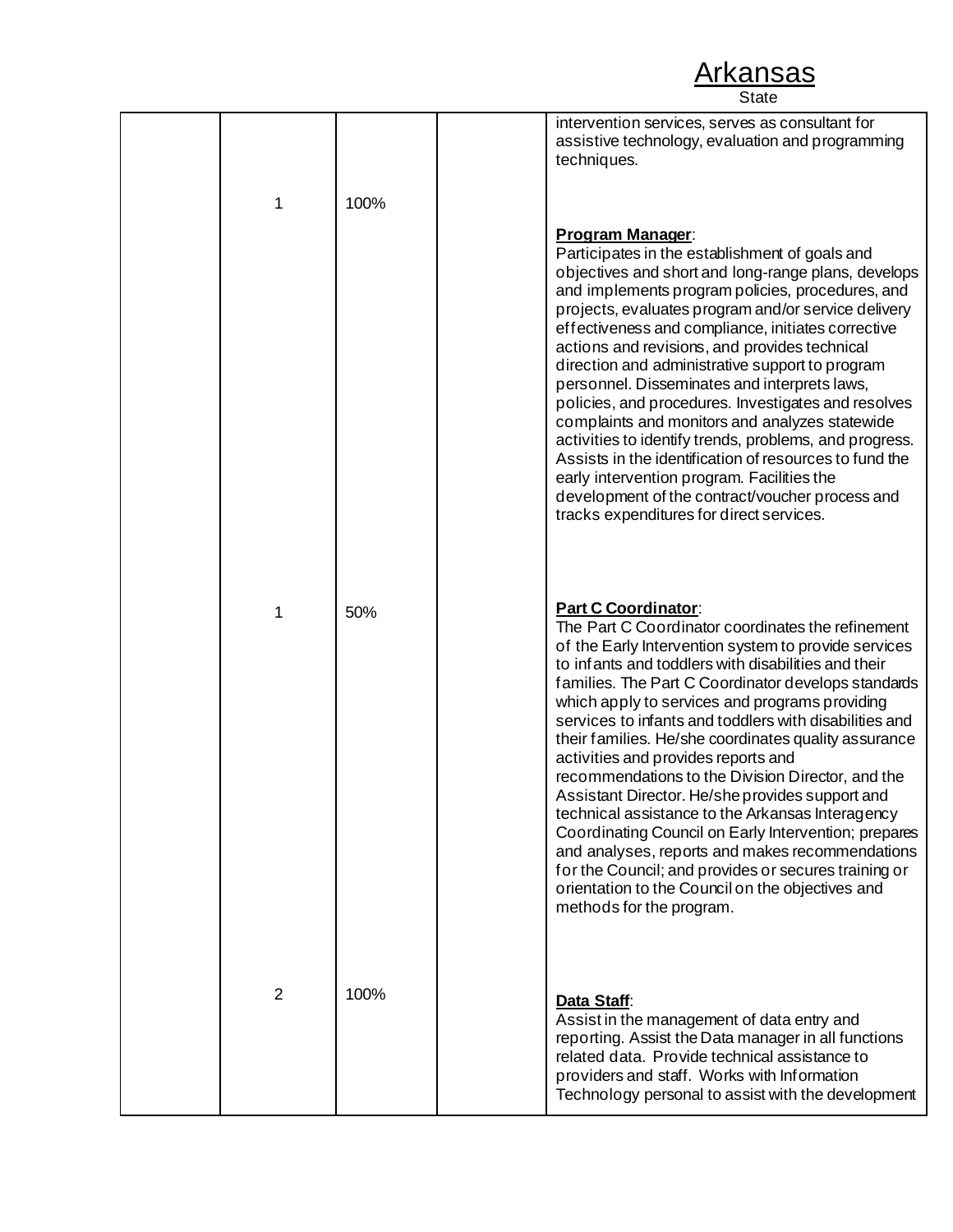|                                          |   |      | of reports and other need items to local and state<br>data. Assist Part C Coordinator in activities related<br>to the Early Intervention Program.                                                                                                                                                                                                                                                                                                                                                                                                                                                                                                               |
|------------------------------------------|---|------|-----------------------------------------------------------------------------------------------------------------------------------------------------------------------------------------------------------------------------------------------------------------------------------------------------------------------------------------------------------------------------------------------------------------------------------------------------------------------------------------------------------------------------------------------------------------------------------------------------------------------------------------------------------------|
|                                          | 1 | 100% | Data Manager:<br>Manages the flow of data entry and data reporting.<br>Collaborate with Information Technology personnel<br>to create federal reports using reported data.<br>Provide training and technical assistance of the use<br>of the web-based system (Comprehensive Data<br>System (CDS). Provide technical assistance to staff<br>concerning Early Intervention and monitors to<br>assure compliance with Part C requirements. Also<br>participates in all training and data collecting<br>activities. Provides computer and data support to<br>the early intervention program. Assists in technical<br>assistance to the staff service coordinators. |
|                                          | 1 | 100% | <b>ICC Developer:</b><br>Promotes collaboration and communication among<br>community providers and between local ICC's and<br>the council. Provides technical assistance in the<br>development or expansion of ICC programs and/or<br>develops program proposals and descriptions.<br>Maintains proposed program records information<br>and helps prepare local ICC and Council annual<br>reports. Assists with recruitment and retention of<br>parent representatives for the ICC and orient new<br>members. Provide direct assistance to providers<br>regarding payment of services; performs other<br>duties as assigned.                                    |
|                                          | 1 | 33%  | Deputy Director:<br>Provides overall administrative oversight to the Part<br>C/Early Intervention Program. Assures staff<br>performs required functions in a timely manner.                                                                                                                                                                                                                                                                                                                                                                                                                                                                                     |
|                                          |   |      |                                                                                                                                                                                                                                                                                                                                                                                                                                                                                                                                                                                                                                                                 |
| < 100%<br>funded with<br>Part C<br>Funds |   |      |                                                                                                                                                                                                                                                                                                                                                                                                                                                                                                                                                                                                                                                                 |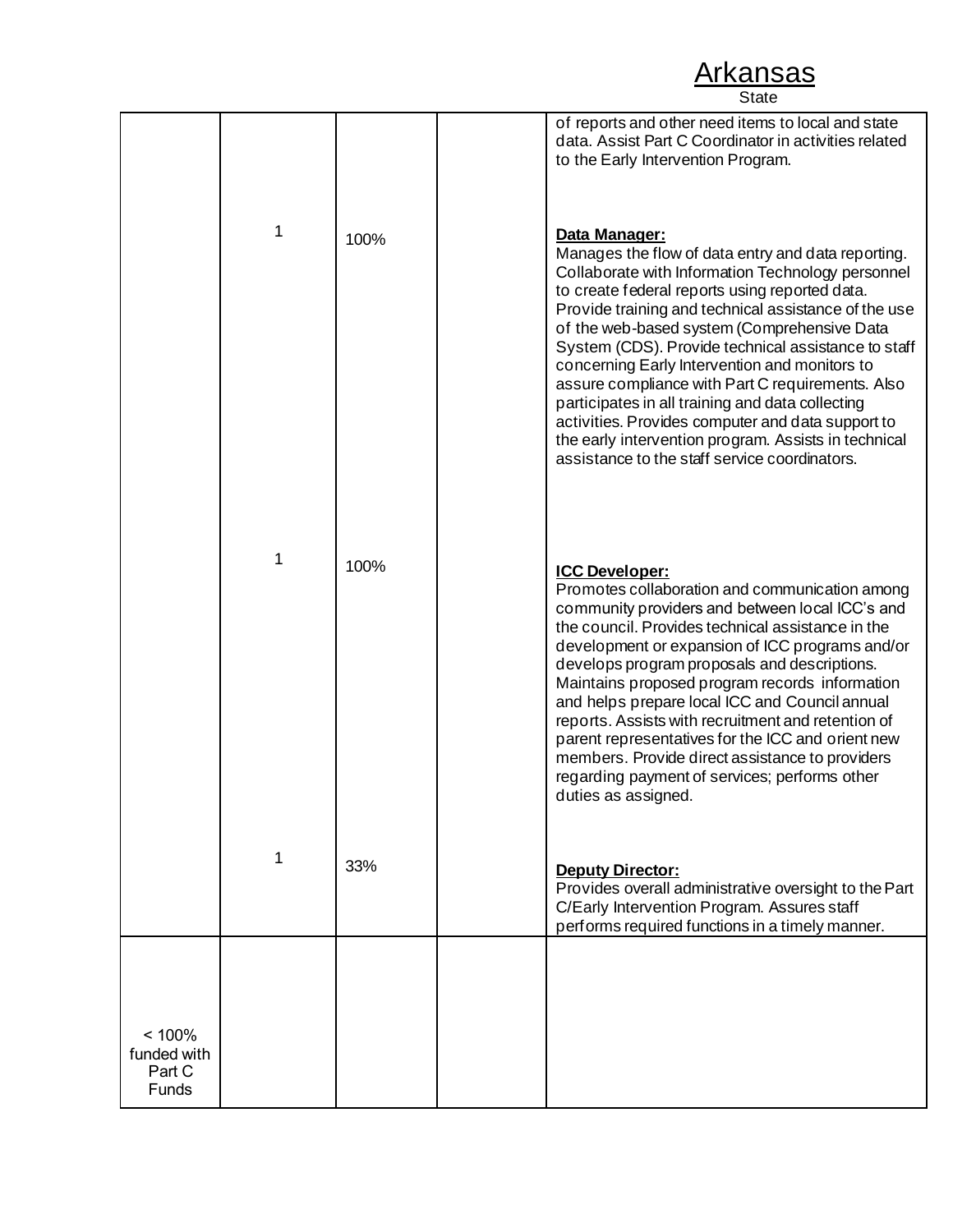|                    | Subtotal of   \$942,250.88 |  |  |
|--------------------|----------------------------|--|--|
| amount<br>under A: |                            |  |  |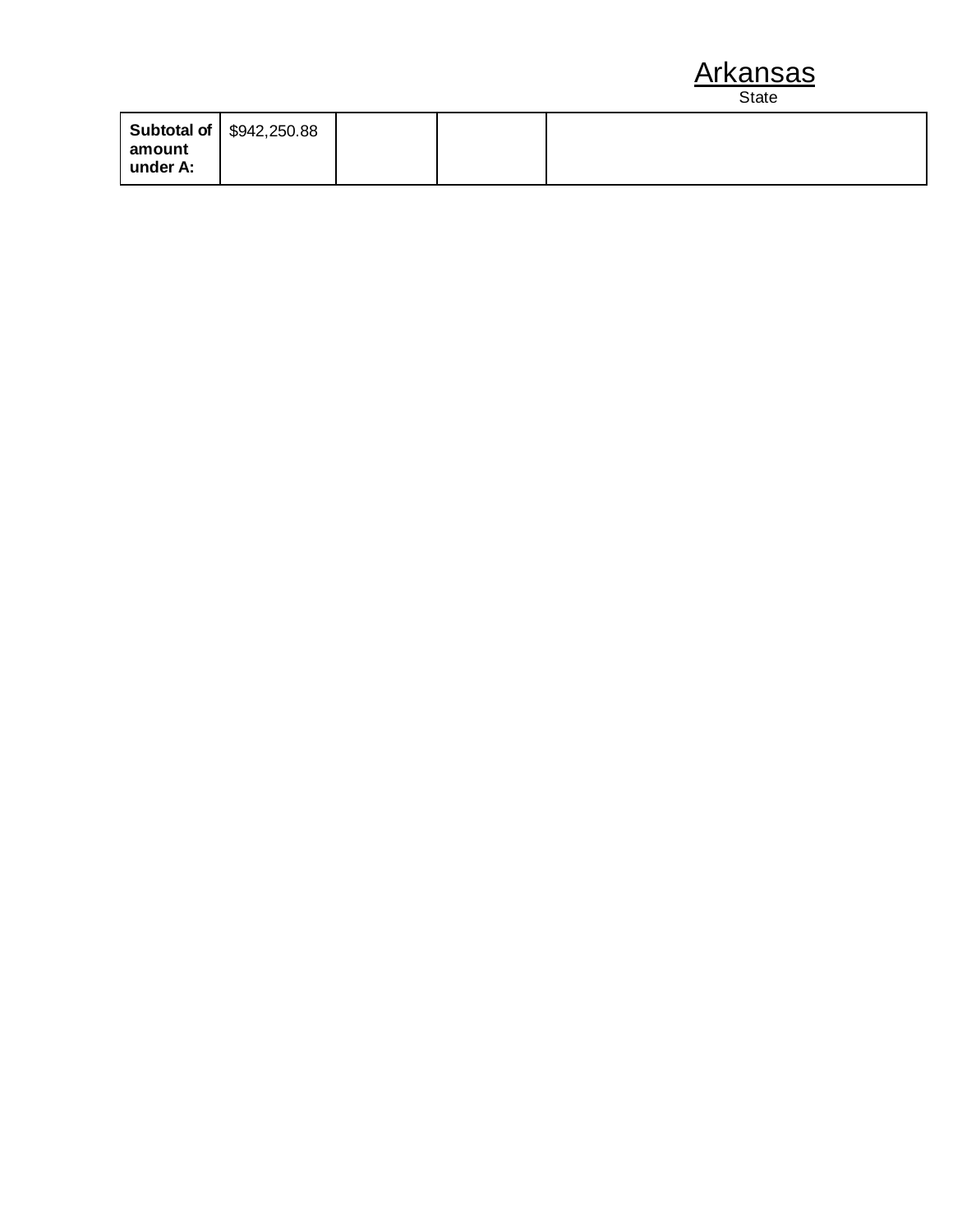### **B. Maintenance and Implementation Activities for the Lead Agency and the ICC**

When completing this section include:

- A description of the nature and scope of each major activity to be carried out under Part C in maintaining and implementing the statewide system of early intervention services:
	- o Lead Agency Activities could include enhancing the Comprehensive System of Personnel Development, implementing child find strategies, or ensuring a timely, comprehensive, multidisciplinary evaluation for each child;
	- $\circ$  ICC Activities could include coordinating child find identification efforts, ensuring the timely provision and payment of early intervention services to eligible children and their families, advising on early childhood transition, support for the ICC (travel), or other implementation and development activities of the ICC
- The approximate amount of Federal IDEA Part C funds to be spent for each activity; and
- A subtotal of the amount.

#### **Special Note: Prior Approval**

Some activities or expenses<sup>3</sup> require prior approval. These items include using Federal IDEA Part C funds for: (1) equipment (with per unit costs of \$5,000 or more); (2) participant support costs (such as training or travel costs for non-employees); (3) construction or renovation of facilities; or (4) rent, occupancy or space maintenance costs. On October 29, 2019, OSERS released *Frequently Asked Questions (FAQs) Prior Approval – OSEP and RSA Formula Grants* which details prior approval flexibilities for **equipment and participant support costs** and describes the parameters under which OSEP has provided prior approval for a subset of these costs. Please review this FAQ at <https://www2.ed.gov/policy/speced/guid/faq-prior-approval-10-29-2019.pdf>) prior to completing Section III. B. For any activity or expense listed under Section III of this application that falls outside the scope of the FAQ and requires OSEP prior approval, mark an "X" in the chart below. Although the State will be required to submit supporting documentation for any expenses that require OSEP prior approval, you do not need to include this documentation with Section III.

#### **Approval of the State's FFY 2020 application and Section III does not constitute OSEP's approval of these expenses.**

*(Add rows as needed)*

| <b>Major Activity</b>                                  | Part C<br><b>Funds to be</b><br><b>Spent</b> | <b>Description of Activities</b>                                                                                                                                                                                          | <b>Prior Approval Needed</b>                                                                                         |
|--------------------------------------------------------|----------------------------------------------|---------------------------------------------------------------------------------------------------------------------------------------------------------------------------------------------------------------------------|----------------------------------------------------------------------------------------------------------------------|
| Maintenance &<br>General Operation                     | \$250,000.00                                 | Allotment includes maintenance and<br>operating expenses associated with<br>administrative activities related to the<br>implementation of the Part C program.                                                             | The Lead Agency may request<br>additional prior approval for<br>items listed in the description.                     |
| Comprehensive<br>System of<br>Personnel<br>Development | \$60,000.00                                  | Allotment of funds to provide the<br>development and delivery of<br>training/technical assistance for service<br>coordination, IFSP development,<br>provision of services in natural<br>environments, ongoing assessment, | The Lead Agency may request<br>additional prior approval<br>related to Improvement<br>Activities including the SSIP, |

<sup>&</sup>lt;sup>3</sup> IDEA and the Uniform Guidance require prior approval for the following expenses: (1) equipment (tangible personal property (including information technology systems) having a useful life of more than one year and a per unit acquisition cost which equals or exceeds the lesser of the capitalization level established by the nonfederal entity for financial statement purposes, or \$ 5,000 (see 2 CFR §200.33)); (2) participant support costs (direct costs for items such as stipends or subsistence allowances, travel allowances, and registration fees paid to or on behalf of participants or trainees (but not employees), in connection with conferences or training projects 2CFR §200.75; (3) construction/renovation (see 2 CFR §200.12(b)); and (4) rent (see 2 CFR §200.465)).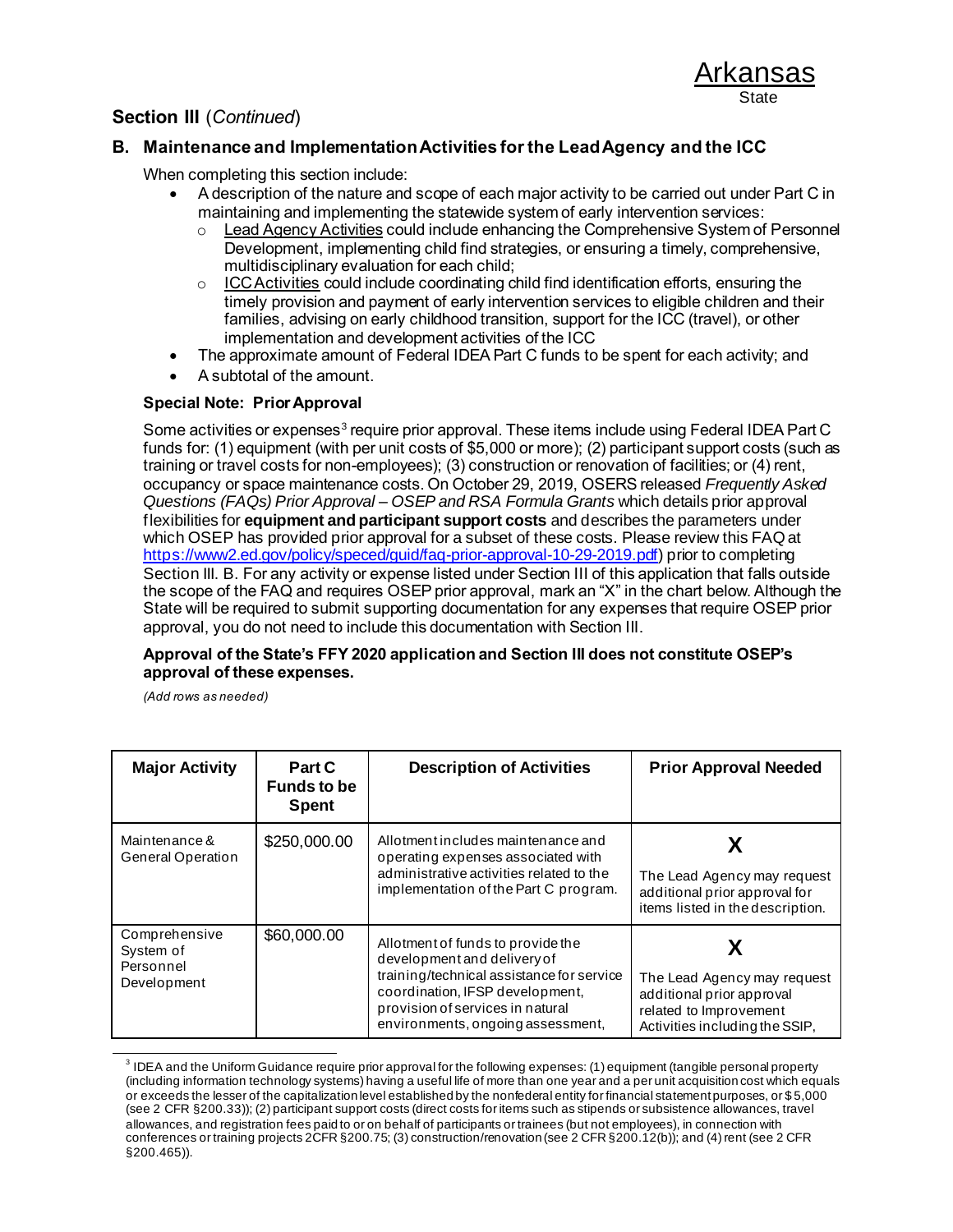|                                                                           |              |                                                                                                                                                                                                                                                                         | <b>State</b>                                                                                                                                                                |
|---------------------------------------------------------------------------|--------------|-------------------------------------------------------------------------------------------------------------------------------------------------------------------------------------------------------------------------------------------------------------------------|-----------------------------------------------------------------------------------------------------------------------------------------------------------------------------|
|                                                                           |              | child/family outcome and other training<br>and technical assistance to address<br>identified needs. Fundsprovided to<br>CSPD to reimburse members for costs<br>necessary to enable members to<br>attend meetings and fund training<br>initiatives.                      | Personnel committee and<br>coaching.                                                                                                                                        |
| Travel                                                                    | \$15,0000.00 | Allotment of funds to cover cost for<br>mileage reimbursement, meals and<br>lodging for staff, providers, and<br>families; room rental; speaker<br>reimbursement and equipment rental.                                                                                  | X<br>The Lead Agency may request<br>additional prior approval<br>related to implementation of<br>EBP, and actions required of<br>the demonstration sites.                   |
| El Monitoring                                                             | \$206,472.99 | The Lead Agency provides staff to<br>perform administrative functions as well<br>as monitoring, technical assistance and<br>in-service training activities to staff,<br>providers and families of eligible infants<br>and toddlers.                                     |                                                                                                                                                                             |
| State Local<br>Interagency<br>Coordinating<br>Council (LICC)<br>Operation | \$16,800.00  | Allotment of funds provided to LICC's<br>to enhance access to services and<br>public awareness activities.                                                                                                                                                              | X<br>The Lead Agency may request<br>prior additional approval<br>related to implementation of<br>the LICC's.                                                                |
| State Interagency<br>Coordinating<br>Council (AICC)<br>Meetings           | \$3,000.00   | The AICC utilizes funds to reimburse<br>members of the council for reasonable<br>and necessary expenses for attending<br>council meetings and performing<br>council duties, including child care for<br>parent representatives).                                        |                                                                                                                                                                             |
|                                                                           |              |                                                                                                                                                                                                                                                                         | X                                                                                                                                                                           |
| Contracts                                                                 | \$208,733.04 | Allotment of funds provided for<br>independent contractors for activities<br>such as mediation/training for Part C<br>families, providers and staff.<br>Maintenance and continued<br>development of the state's data<br>system. Interpreter and translator<br>services. | The Lead Agency may request<br>additional prior approval<br>related to Data system<br>maintenance and updates and<br>other related activities listed in<br>the description. |
| Subtotal of<br>amount under B:                                            | \$760,006.03 |                                                                                                                                                                                                                                                                         |                                                                                                                                                                             |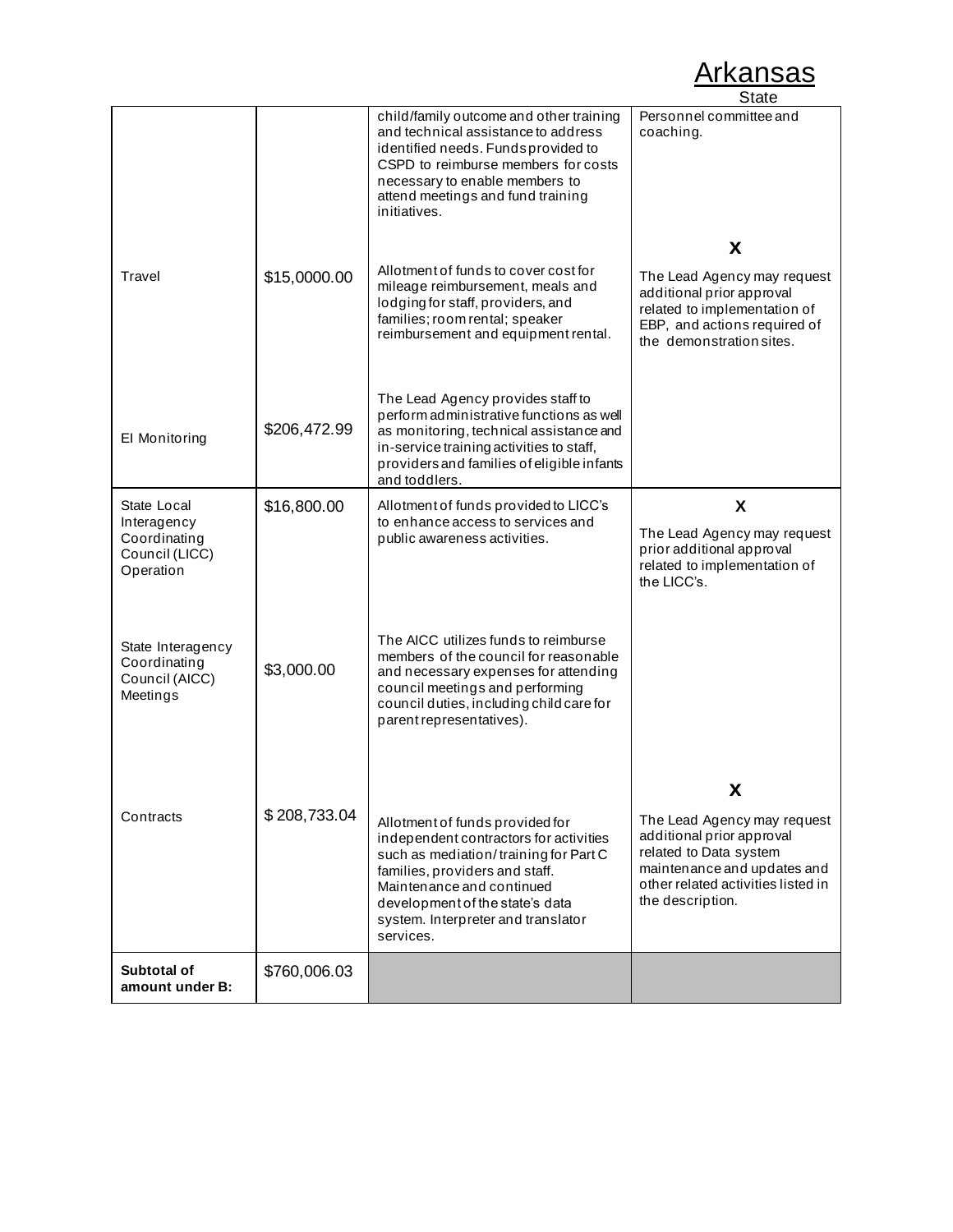### **C. Direct Services (Funded by Federal IDEA Part C Funds)**

When completing this section include:

- A description of any direct early intervention service that the State lead agency expects to provide to eligible children and their families with Federal IDEA Part C funds;
- The approximate amount for each direct service (States must disaggregate by service the approximate amount of Federal IDEA Part C funds expected to be expended for each direct service; and
- A subtotal of the amount.

*(Add rows as needed.)*

| <b>Description of Each Direct Early Intervention Service</b>                                                                                                                                                                                                                                                                                                                                                                                                                                                                                                                                                                                                                                                                                                                                                                                                                                                                                                                                                                                                                                                                                                                                                                                                                                                                                                                                                                                                                                        | <b>Approximate Amount of Part C</b><br><b>Funds to be Spent on Each Direct</b><br><b>Service</b> |
|-----------------------------------------------------------------------------------------------------------------------------------------------------------------------------------------------------------------------------------------------------------------------------------------------------------------------------------------------------------------------------------------------------------------------------------------------------------------------------------------------------------------------------------------------------------------------------------------------------------------------------------------------------------------------------------------------------------------------------------------------------------------------------------------------------------------------------------------------------------------------------------------------------------------------------------------------------------------------------------------------------------------------------------------------------------------------------------------------------------------------------------------------------------------------------------------------------------------------------------------------------------------------------------------------------------------------------------------------------------------------------------------------------------------------------------------------------------------------------------------------------|--------------------------------------------------------------------------------------------------|
| <b>Assistive Technology Services</b>                                                                                                                                                                                                                                                                                                                                                                                                                                                                                                                                                                                                                                                                                                                                                                                                                                                                                                                                                                                                                                                                                                                                                                                                                                                                                                                                                                                                                                                                |                                                                                                  |
| A service that directly assists a child with a disability in the<br>selection, acquisition, or use of an assistive technology device.<br>Assistive technology device means any item, piece of<br>equipment, or product system, whether acquired commercially<br>off the shelf, modified or customized that is used to increase<br>maintain, or improve the functional capabilities of children with<br>disabilities. Assistive technology services include: the<br>evaluation of the needs of a child with a disability including<br>functional evaluation of the child in the child's customary<br>environment; purchasing, leasing or otherwise providing for the<br>acquisition of assistive technology devices by children with<br>disabilities; selecting, designing, fitting, customizing, adapting,<br>applying, maintaining, repairing or replacing assistive<br>technology devices, coordinating and using other therapies,<br>interventions, or services with assistive technology devices,<br>such as those associated with existing education and<br>rehabilitation plans and programs; training or technical<br>assistance for a child with disabilities, or if appropriate, that<br>child's family; and training or technical assistance for<br>professionals (including individuals providing early intervention<br>services) or other individuals who provide services to, or are<br>otherwise substantially involved in the major life functions of<br>children with disabilities. |                                                                                                  |
| All families who participate in the First Connections Program<br>should receive information needed to appropriately address<br>family concerns related to enhancing the development of their<br>infant/toddler and to meet the needs of their infant or toddler<br>with a disability. Services may be provided in the home or<br>community through a variety of learning modes and methods.                                                                                                                                                                                                                                                                                                                                                                                                                                                                                                                                                                                                                                                                                                                                                                                                                                                                                                                                                                                                                                                                                                         |                                                                                                  |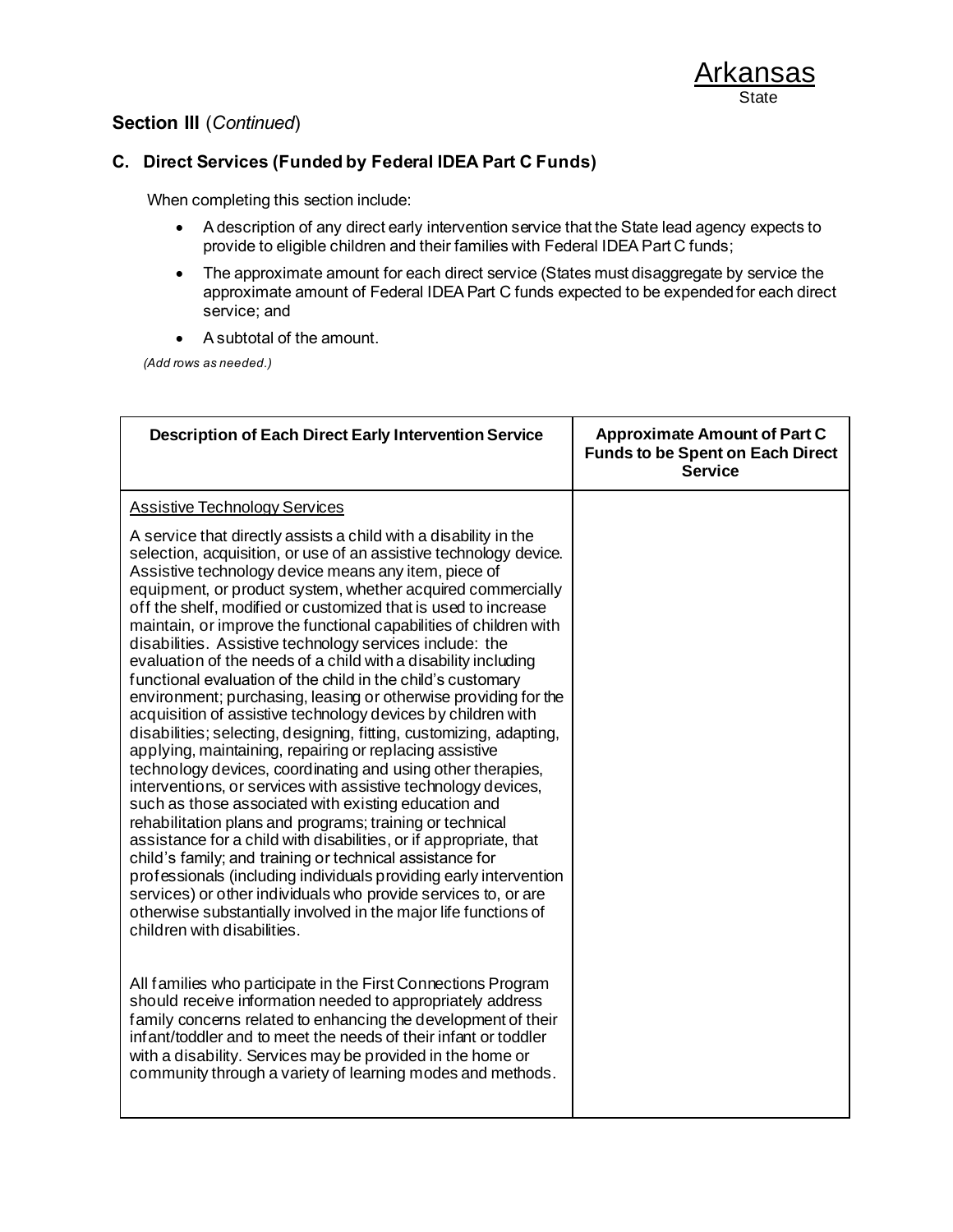| <b>Audiology Services</b>                                                                                                                                                                                                                                                                                                                                                                                                                                                                                                                                                                                                                                                                                                                                                                                                                                                                                               |  |
|-------------------------------------------------------------------------------------------------------------------------------------------------------------------------------------------------------------------------------------------------------------------------------------------------------------------------------------------------------------------------------------------------------------------------------------------------------------------------------------------------------------------------------------------------------------------------------------------------------------------------------------------------------------------------------------------------------------------------------------------------------------------------------------------------------------------------------------------------------------------------------------------------------------------------|--|
| Services provided by public/private providers including;<br>identification of children with auditory impairment, using at risk<br>criteria and appropriate audio-logical screening techniques;<br>determination of the range, nature and degree of hearing loss<br>and communication functions, by use of audiological<br>evaluation procedures; referral for medical and other services<br>necessary for the habilitation or rehabilitation of children with<br>auditory impairment; provision of auditory training, aural<br>rehabilitation, speech reading and listening device orientation<br>and training, and other services; provision of services for<br>prevention of hearing loss; and determination of the child's<br>need for individual amplification, including selecting, fitting and<br>dispensing appropriate listening and vibotactile devices, and<br>evaluating the effectiveness of those devices. |  |
| All families who participate in the First Connections Program<br>should receive the information needed to appropriately<br>address family concerns related to enhancing the development<br>of their infant/toddler and to meet the needs of their infant/<br>toddler with a disability.                                                                                                                                                                                                                                                                                                                                                                                                                                                                                                                                                                                                                                 |  |
| Services may be provided in the home or community through a<br>variety of learning modes and methods.                                                                                                                                                                                                                                                                                                                                                                                                                                                                                                                                                                                                                                                                                                                                                                                                                   |  |
|                                                                                                                                                                                                                                                                                                                                                                                                                                                                                                                                                                                                                                                                                                                                                                                                                                                                                                                         |  |
| <b>Family Training, Counseling, &amp; Home Visits</b>                                                                                                                                                                                                                                                                                                                                                                                                                                                                                                                                                                                                                                                                                                                                                                                                                                                                   |  |
| Services provided by social workers, psychologists, and other<br>qualified personnel to assist the family of an infant or toddler<br>with a disability in understanding the special needs of the child<br>and enhancing the child's development. Such services may<br>include training in any area related to the special needs of the<br>infant or toddler with a disability (such as, but not limited to, the<br>use of specialized equipment or feeding techniques) and must<br>be determined necessary by the multidisciplinary IFSP team.                                                                                                                                                                                                                                                                                                                                                                          |  |
| All families who participate in the First Connections Program<br>should receive the information needed to appropriately<br>address family concerns related to enhancing the development<br>of their infant/toddler and to meet the needs of their<br>infant/toddler with a disability. Services may be provided in the<br>home or community through a variety of learning modes and<br>methods.                                                                                                                                                                                                                                                                                                                                                                                                                                                                                                                         |  |
| <b>Health Services</b>                                                                                                                                                                                                                                                                                                                                                                                                                                                                                                                                                                                                                                                                                                                                                                                                                                                                                                  |  |
| Services necessary to enable a child to participate in early<br>intervention during the time that the child is receiving other<br>early intervention services.                                                                                                                                                                                                                                                                                                                                                                                                                                                                                                                                                                                                                                                                                                                                                          |  |
| Health services includes such services as clean intermittent<br>catheterization, tracheotomy care, tube-feeding, the changing<br>of dressings or ostomy collection bags, and other health<br>services; and consultation by physicians with other service                                                                                                                                                                                                                                                                                                                                                                                                                                                                                                                                                                                                                                                                |  |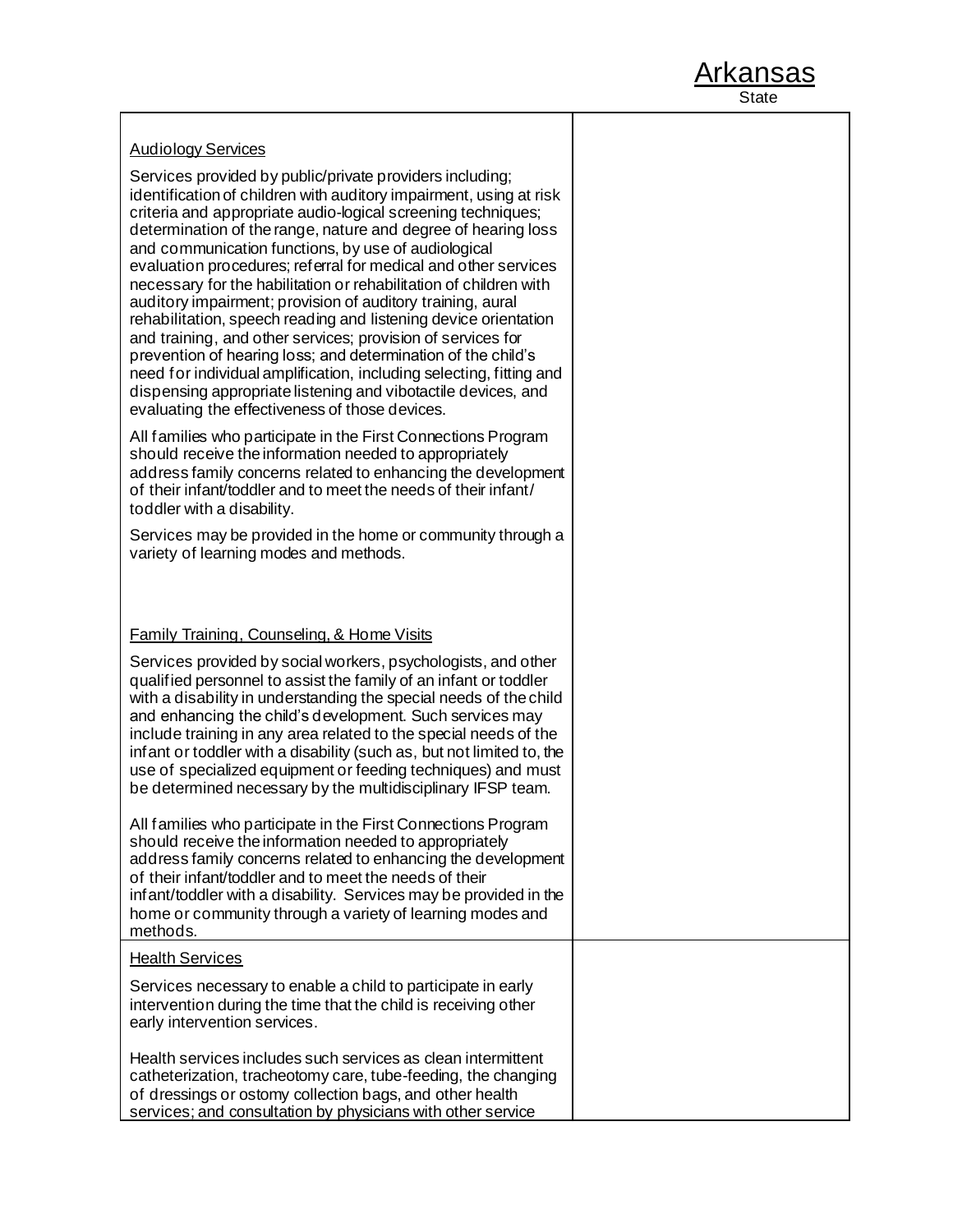| providers concerning the special health care needs of eligible<br>children that will need to be addressed in the course of<br>providing other early intervention services.                                                                                                                                                                                                                                                                                                                                                                                                                                                                     |  |
|------------------------------------------------------------------------------------------------------------------------------------------------------------------------------------------------------------------------------------------------------------------------------------------------------------------------------------------------------------------------------------------------------------------------------------------------------------------------------------------------------------------------------------------------------------------------------------------------------------------------------------------------|--|
| Health services does NOT include services that are surgical in<br>nature (such as cleft palate surgery, surgery for club foot, or<br>the shunting of hydrocephalus); or purely medical in nature<br>(such as hospitalization for management of congenital heart<br>ailments, or the prescribing of medicine or drugs for any<br>purpose); devices necessary to control or treat a medical<br>condition (example: diapers for a child who has frequent<br>kidney problems); medical-health services that are<br>recommended for all children (such as immunizations and<br>regular "well baby" care).                                           |  |
| All families who participate in the First Connections Program<br>should receive the information needed to appropriately<br>address family concerns related to enhancing the development<br>of their infant/toddler and to meet the needs of their<br>infant/toddler with a disability. Services may be provided in the<br>home or community through a variety of learning modes and<br>methods.                                                                                                                                                                                                                                                |  |
| <b>Medical Services</b>                                                                                                                                                                                                                                                                                                                                                                                                                                                                                                                                                                                                                        |  |
| Services provided by a licensed physician for diagnostic or<br>evaluation purposes to determine a child's developmental<br>status and need for early intervention services.                                                                                                                                                                                                                                                                                                                                                                                                                                                                    |  |
| All families who participate in the First Connections Program<br>should receive the information needed to appropriately<br>address family concerns related to enhancing the development<br>of their infant/toddler and to meet the needs of their infant/<br>toddler with a disability. Services may be provided in the home<br>or community through a variety of learning modes and<br>methods.                                                                                                                                                                                                                                               |  |
| <b>Nursing Service</b>                                                                                                                                                                                                                                                                                                                                                                                                                                                                                                                                                                                                                         |  |
| The assessment of health status for the purpose of providing<br>nursing care, including the identification of patterns of human<br>response to actual or potential health problems; provision of<br>nursing care to prevent health problems, restore or improve<br>functioning, and promote optimal health and development;<br>administration of medication, treatments and regimens<br>prescribed by a licensed physician. Nursing services must be<br>necessary to enable the infant/toddler to participate in other<br>early intervention services and must be based on need as<br>documented on the Individual Family Service Plan (IFSP). |  |
| All families who participate in the First Connections Program<br>should receive the information needed to appropriately<br>address family concerns related to enhancing the development<br>of their infant/toddler and to meet the needs of their infant/<br>toddler with a disability. Services may be provided in the home<br>or community through a variety of learning modes and<br>methods.                                                                                                                                                                                                                                               |  |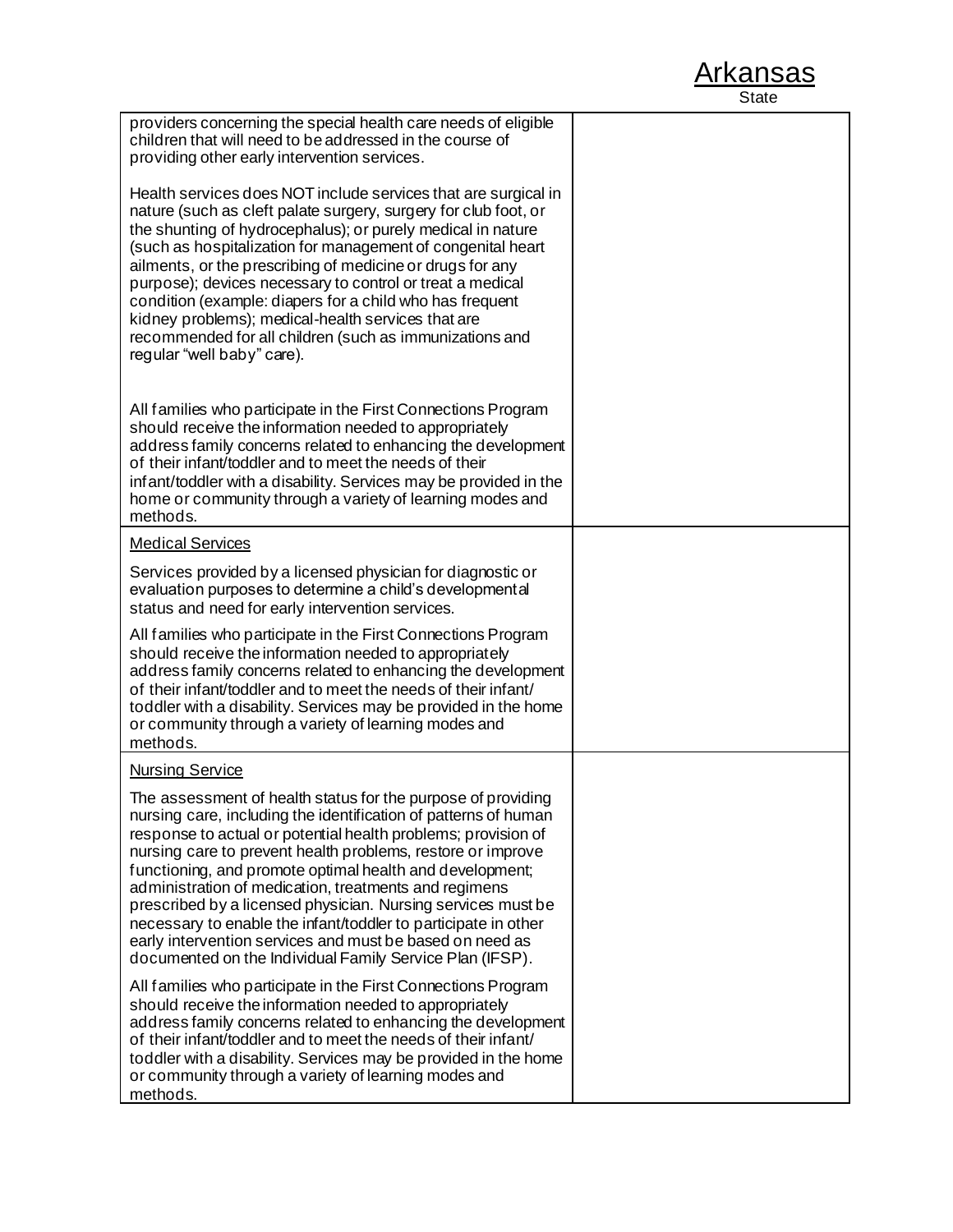| <b>Arkansas</b> |
|-----------------|
| State           |

| <b>Nutrition Service</b><br>Conducting individual assessments in: nutritional history and<br>dietary intake; anthropometric, biochemical and clinical<br>variables; feeding skills and feeding problems; and food habits<br>and food preferences; developing and monitoring appropriate<br>plans to address the nutritional needs of eligible children; and<br>making referrals to community resources to carry out nutrition<br>goals. Nutrition services are provided based on need as<br>documented on the IFSP.                                                                                                                                                                                                                                                                                                                                                                                                                                                                                |  |
|----------------------------------------------------------------------------------------------------------------------------------------------------------------------------------------------------------------------------------------------------------------------------------------------------------------------------------------------------------------------------------------------------------------------------------------------------------------------------------------------------------------------------------------------------------------------------------------------------------------------------------------------------------------------------------------------------------------------------------------------------------------------------------------------------------------------------------------------------------------------------------------------------------------------------------------------------------------------------------------------------|--|
| All families who participate in the First Connections Program<br>should receive the information needed to appropriately<br>address family concerns related to enhancing the development<br>of their infant/toddler and to meet the needs of their infant/<br>toddler with a disability. Services may be provided in the home<br>or community through a variety of learning modes and<br>methods.                                                                                                                                                                                                                                                                                                                                                                                                                                                                                                                                                                                                   |  |
| <b>Occupational Therapy Service</b>                                                                                                                                                                                                                                                                                                                                                                                                                                                                                                                                                                                                                                                                                                                                                                                                                                                                                                                                                                |  |
| Services to address the functional needs of a child related to<br>the performance of self-help skills, adaptive behavior and play,<br>and sensory, motor and postural development. Occupational<br>therapy is designed to improve the child's functional ability to<br>perform tasks in home, school and community settings, and<br>includes: identification, assessment, and intervention;<br>adaptation of the environment and selection, design, and<br>fabrication of assistive and orthotic devises to facilitate<br>development and promote the acquisition of functional skills;<br>and prevention or minimization of the impact of initial or future<br>impairment, delay in development, or loss of functional ability.<br>Early Intervention service providers are responsible for<br>consulting with and training parents and others concerning the<br>provision of early intervention services described in the IFSP of<br>the infant or toddler with a disability. Additionally, this |  |
| consultation and training will provide family members with the<br>tools to facilitate a child's development even when a teacher or<br>therapist is not present.                                                                                                                                                                                                                                                                                                                                                                                                                                                                                                                                                                                                                                                                                                                                                                                                                                    |  |
| <b>Physical Therapy Service</b>                                                                                                                                                                                                                                                                                                                                                                                                                                                                                                                                                                                                                                                                                                                                                                                                                                                                                                                                                                    |  |
| Services designed to promote sensorimotor function through<br>enhancement of the infant's/toddler's musculoskeletal status,<br>neurobehavioral organization, perceptual and motor<br>development, cardiopulmonary status and effective adaptation<br>of his/her environment. Physical therapy addresses the<br>functional needs of a child to prevent, alleviate, or compensate<br>for movement dysfunction and related functional mobility<br>problems. Physical therapy services include:<br>screening/evaluation of infants and toddlers to identify<br>movement dysfunction; identification, assessment and<br>intervention; obtaining, interpreting and integrating information<br>appropriate for program planning,                                                                                                                                                                                                                                                                          |  |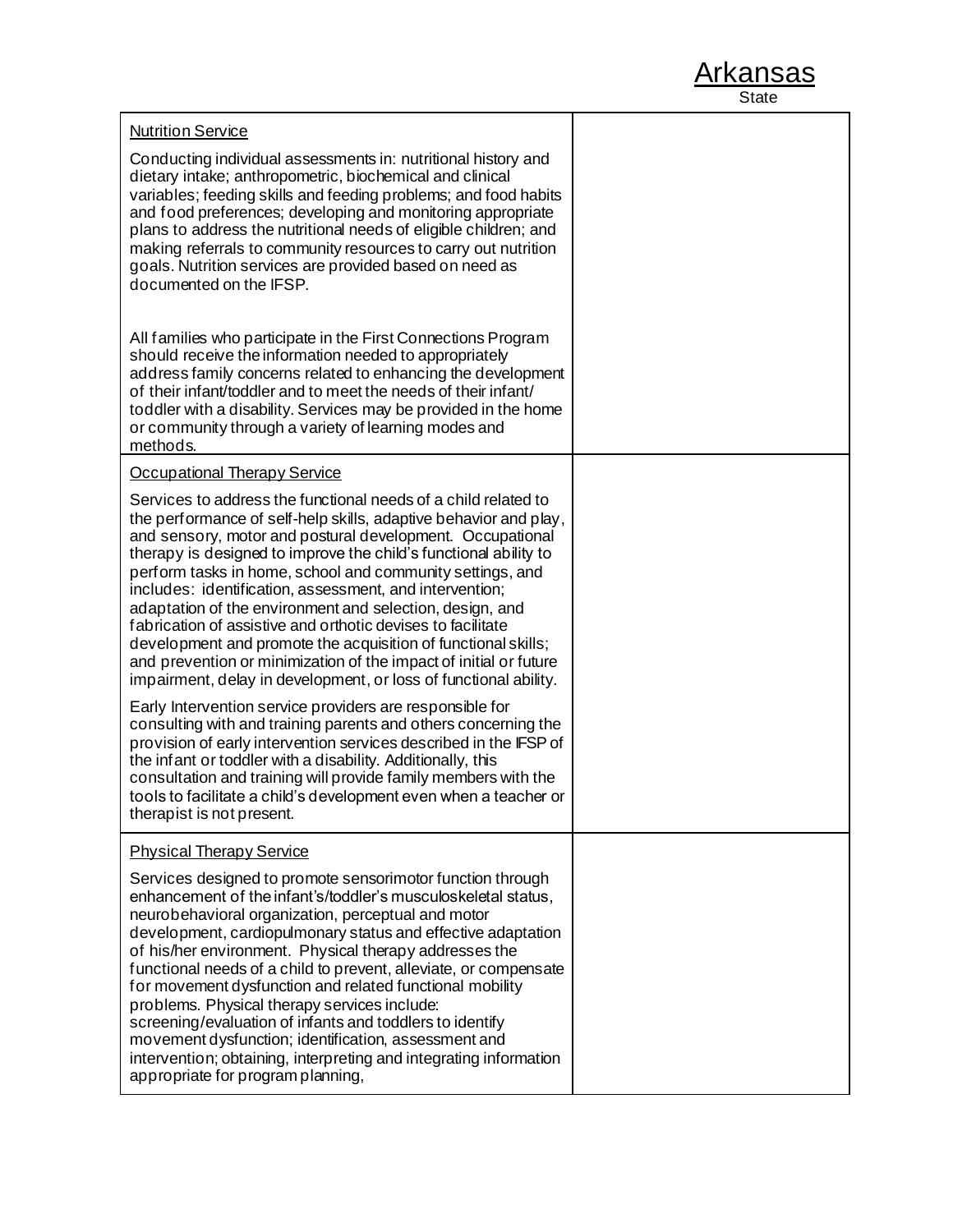

٦

| Early Intervention service providers are responsible for<br>consulting with and training parents and others concerning the<br>provision of early intervention services described in the IFSP of<br>the infant or toddler with a disability. Additionally, this<br>consultation and training will provide family members with the<br>tools to facilitate a child's development even when a teacher or<br>therapist is not present.                                                                                                                                                                                                                                                                                                                              |  |
|----------------------------------------------------------------------------------------------------------------------------------------------------------------------------------------------------------------------------------------------------------------------------------------------------------------------------------------------------------------------------------------------------------------------------------------------------------------------------------------------------------------------------------------------------------------------------------------------------------------------------------------------------------------------------------------------------------------------------------------------------------------|--|
| <b>Psychological Services</b><br>Administering psychological and developmental tests and                                                                                                                                                                                                                                                                                                                                                                                                                                                                                                                                                                                                                                                                       |  |
| other assessment procedures; interpreting assessment results;<br>obtaining, integrating and interpreting information about child<br>behavior, and child and family conditions related to learning,<br>mental health and development; and planning and managing a<br>program of psychological services, including psychological<br>counseling for children and parents, family counseling,<br>consultation on child development, parent training and<br>education programs.                                                                                                                                                                                                                                                                                     |  |
| <b>Social Work Service</b>                                                                                                                                                                                                                                                                                                                                                                                                                                                                                                                                                                                                                                                                                                                                     |  |
| Services include making home visits to evaluate a child's living<br>conditions and patterns for parent-child interaction; preparing a<br>social or emotional developmental assessment of the child<br>within the family context, providing individual and family-group<br>counseling with parents and other family members, including<br>appropriate social skill-building activities with the child and<br>parents; working on those problems in a child's and family's<br>living situation that affect the child's maximum utilization of<br>early intervention services; and identifying, mobilizing and<br>coordinating community resources and services to enable the<br>child and family to receive maximum benefit from early<br>intervention services. |  |
| Early Intervention service providers are responsible for<br>consulting with and training parents and others concerning the<br>provision of early intervention services described in the IFSP of<br>the infant or toddler with a disability. Additionally, this<br>consultation and training will provide family members with the<br>tools to facilitate a child's development even when a teacher or<br>therapist is not present.                                                                                                                                                                                                                                                                                                                              |  |
| <b>Special Instruction Service</b>                                                                                                                                                                                                                                                                                                                                                                                                                                                                                                                                                                                                                                                                                                                             |  |
| The design of learning environments and activities that<br>promote the child's acquisition of skills in a variety of<br>developmental areas, including cognitive processes and social<br>interaction. Special instruction also includes curriculum<br>planning, including planned interaction of personnel,<br>materials, time, and space leading to achievement of<br>outcomes on the IFSP for the infant/toddler with a disability                                                                                                                                                                                                                                                                                                                           |  |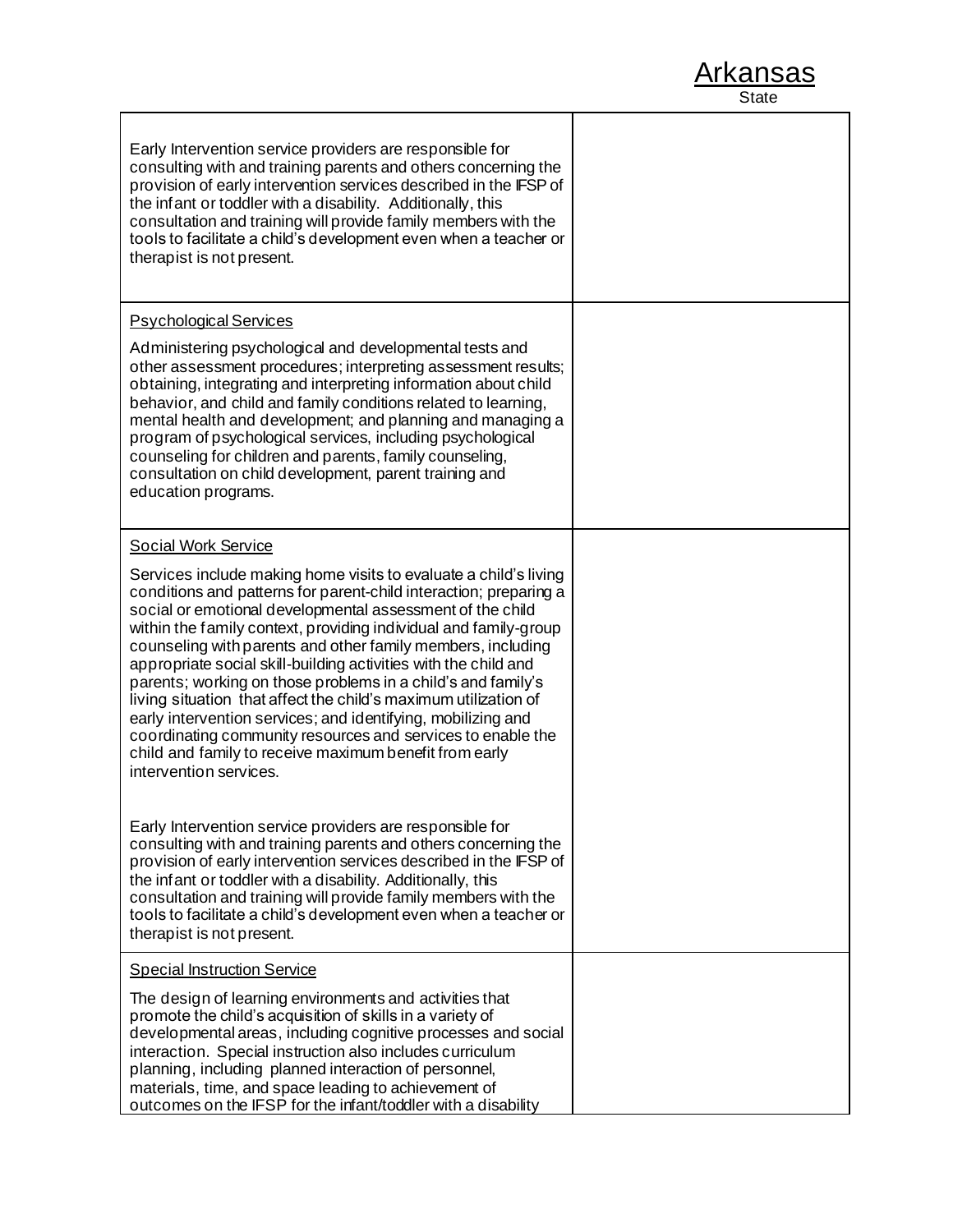| that leads to achieving the outcomes in the child's<br>individualized family service plan (IFSP); providing families<br>with information, skills, and support related to enhancing the<br>skill development of the child; and providing direct instruction<br>to the child and parent/caregiver to enhance the child's<br>development identified and documented on the IFSP. Special<br>instruction includes Developmental Evaluation/Assessments<br>for infants and toddlers.                                                                                                                                                                                                                                                                                                                                                                                                                                                                                                       |  |
|--------------------------------------------------------------------------------------------------------------------------------------------------------------------------------------------------------------------------------------------------------------------------------------------------------------------------------------------------------------------------------------------------------------------------------------------------------------------------------------------------------------------------------------------------------------------------------------------------------------------------------------------------------------------------------------------------------------------------------------------------------------------------------------------------------------------------------------------------------------------------------------------------------------------------------------------------------------------------------------|--|
| Early Intervention Service providers are responsible for<br>consulting with and training parents and others concerning the<br>provision of early intervention services described in the IFSP of<br>the infant or toddler with a disability. Additionally, this<br>consultation and training will provide family members with the<br>tools to facilitate a child's development even when a teacher or<br>therapist is not present.                                                                                                                                                                                                                                                                                                                                                                                                                                                                                                                                                    |  |
| Speech-Language Pathology Service                                                                                                                                                                                                                                                                                                                                                                                                                                                                                                                                                                                                                                                                                                                                                                                                                                                                                                                                                    |  |
| Services designed to address the functional needs of an infant<br>or toddler and designed to improve the ability to communicate.<br>Speech-language pathology services include the identification<br>of children with communicative or oropharyngeal disorders and<br>delays in development of communication skills, including the<br>diagnosis and appraisal of specific disorders and delays in<br>those skills; referral for medical or other professional services<br>necessary for the habilitation or rehabilitation of children with<br>communicative or oropharyngeal disorders and delays in<br>development of communication skills; provision of services for<br>the habilitation, rehabilitation or prevention of communicative<br>or oropharyngeal disorders and delays in development of<br>communication skills; provisions of consultation services to<br>staff/parents for utilization of specific techniques to enhance<br>the development of communication skills. |  |
| Early Intervention service providers are responsible for<br>consulting with and training parents and others concerning the<br>provision of early intervention services described in the IFSP of<br>the infant or toddler with a disability. Additionally, this<br>consultation and training will provide family members with the<br>tools to facilitate a child's development even when a teacher or<br>therapist is not present.                                                                                                                                                                                                                                                                                                                                                                                                                                                                                                                                                    |  |
| <b>Sign Language and Cued Language Services</b>                                                                                                                                                                                                                                                                                                                                                                                                                                                                                                                                                                                                                                                                                                                                                                                                                                                                                                                                      |  |
| Sign language is a formal language employing a system of<br>hand gestures for communication.                                                                                                                                                                                                                                                                                                                                                                                                                                                                                                                                                                                                                                                                                                                                                                                                                                                                                         |  |
| Cued language is a visual communication system which relies<br>on a system of eight hand shapes (cues) that represent<br>different sounds of speech. These cues are used while talking,<br>to make the spoken language clear through vision. This<br>system allows the child to distinguish sounds that look the<br>same on the lips.                                                                                                                                                                                                                                                                                                                                                                                                                                                                                                                                                                                                                                                |  |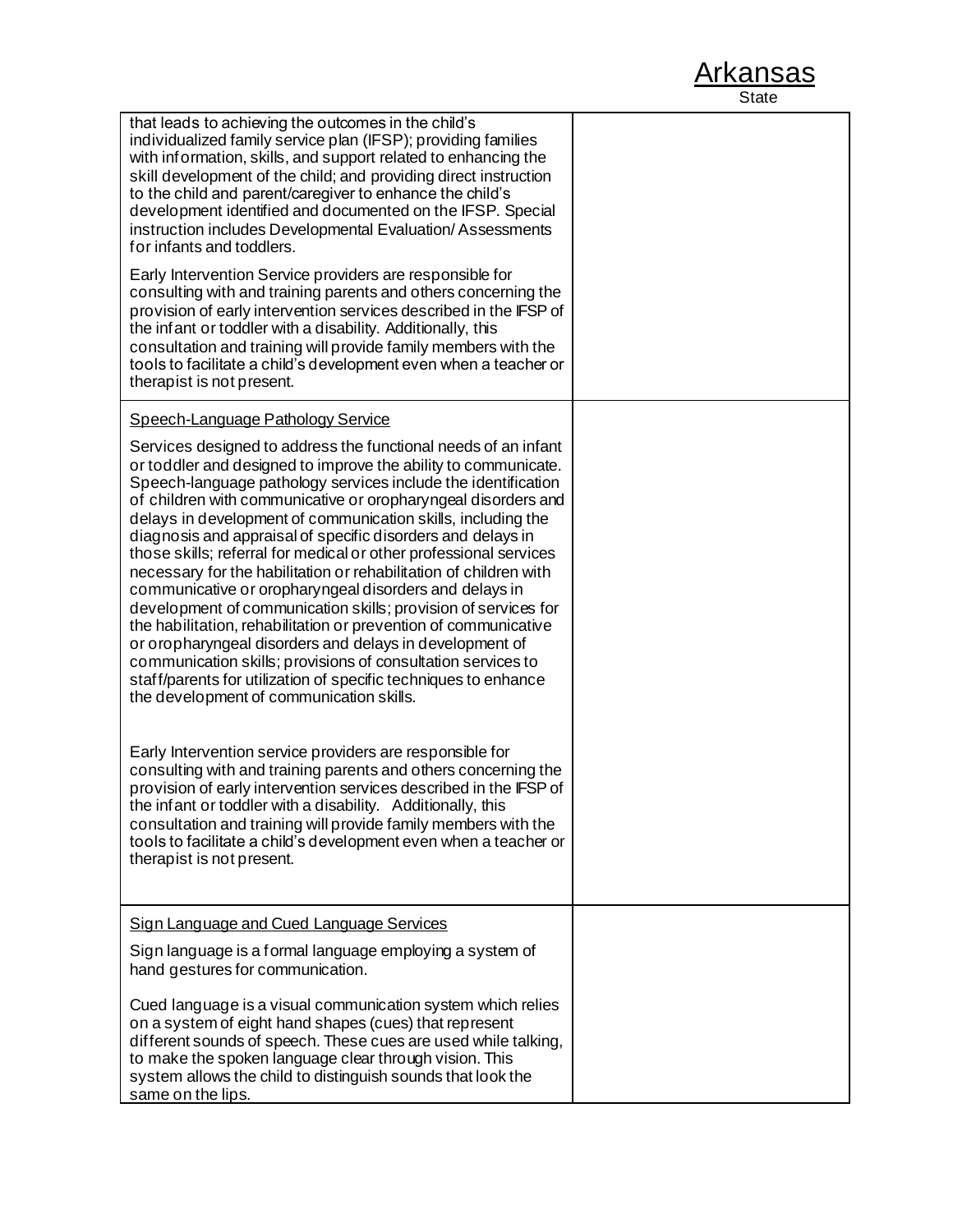| Sign language and cued language services include<br>auditory/oral language and transliteration services. These<br>services also include formal training and direct support to<br>families in learning sign or cued language so that they can<br>provide accurate and consistent language stimulation during<br>both structured and unstructured learning opportunities to<br>provide immediate and early visual access to English to their<br>infant/toddler. Additional services may include: teaching sign<br>language, cued language, and auditory/oral language;<br>providing oral transliteration services (such as amplification);<br>and providing sign and cued language interpretation. |  |
|--------------------------------------------------------------------------------------------------------------------------------------------------------------------------------------------------------------------------------------------------------------------------------------------------------------------------------------------------------------------------------------------------------------------------------------------------------------------------------------------------------------------------------------------------------------------------------------------------------------------------------------------------------------------------------------------------|--|
| Services may be provided not only to infants and toddlers who<br>are hearing impaired but to eligible infants/toddlers with<br>identified auditory- or language-related disorders (e.g., auditory<br>neuropathy, autism, Downs syndrome, etc.) whose IFSP team<br>has identified such services as appropriate to meet that child's<br>developmental needs in order to attain their maximum potential<br>in language, speech and literacy.                                                                                                                                                                                                                                                        |  |
| <b>Transportation</b>                                                                                                                                                                                                                                                                                                                                                                                                                                                                                                                                                                                                                                                                            |  |
| Coverage of travel (e.g., mileage, or travel by taxi, common<br>carrier, or other means) and other related costs (e.g., tolls and<br>parking expenses) necessary to enable an eligible child and<br>the child's family to participate in early intervention services.                                                                                                                                                                                                                                                                                                                                                                                                                            |  |
| <b>Vision Service</b>                                                                                                                                                                                                                                                                                                                                                                                                                                                                                                                                                                                                                                                                            |  |
| Evaluation and assessment of visual functioning, including the<br>diagnosis and appraisal of specific visual disorders, delays and<br>abilities; referral for medical or other professional services<br>necessary for habilitation or rehabilitation of visual functioning<br>disorders or both; communication skills training; orientation<br>and mobility training for all environments; visual training;<br>independent living skills training; and additional training<br>necessary to activate visual motor abilities.                                                                                                                                                                      |  |
| Early Intervention service providers are responsible for<br>consulting with and training parents and others concerning the<br>provision of early intervention services described in the IFSP of<br>the infant or toddler with a disability. Additionally, this<br>consultation and training will provide family members with the<br>tools to facilitate a child's development even when a teacher or<br>therapist is not present.                                                                                                                                                                                                                                                                |  |
| <b>Specialized Evaluation</b>                                                                                                                                                                                                                                                                                                                                                                                                                                                                                                                                                                                                                                                                    |  |
| Specific evaluation procedures to assist in determining<br>eligibility and in developing and implementing the IFSP.<br>Specialized evaluation procedures must be necessary to<br>appropriately provide needed services and are supplemental to<br>the established services of developmental therapy, speech<br>therapy, physical therapy or occupational therapy. Specialized<br>evaluation services are provided based on need as<br>documented in the child's record and may include necessary                                                                                                                                                                                                 |  |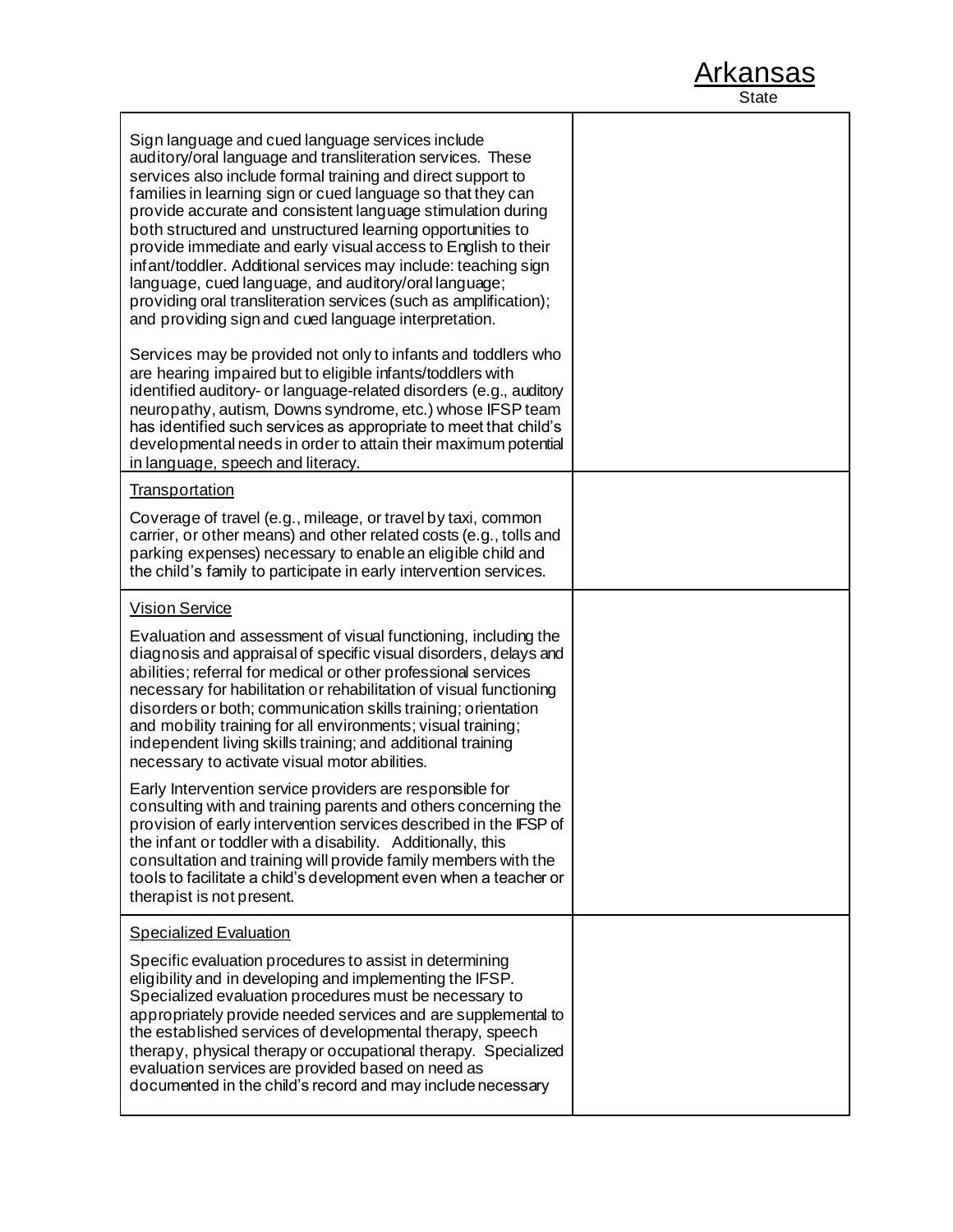| expenses associated with the required specialized evaluation.                                                                                                                                                                                                                                                                                                                                                                                                                                                                                      |                |
|----------------------------------------------------------------------------------------------------------------------------------------------------------------------------------------------------------------------------------------------------------------------------------------------------------------------------------------------------------------------------------------------------------------------------------------------------------------------------------------------------------------------------------------------------|----------------|
| <b>Service Coordination</b><br>15 Staff<br>Activities carried out by a service coordinator to assist and<br>enable an eligible child and the child's family to receive and<br>understand their rights and procedural safeguards under IDEA<br>and to receive early intervention services on a current IFSP<br>that are necessary to reach functional child and family goals.                                                                                                                                                                       |                |
| Service coordination is provided by qualified personnel either<br>through state staff or provider programs. Each service<br>coordinator must complete 40-hours of training and pass a<br>competency-based test with a minimum score of 70. Each<br>service coordinator must possess a bachelor's degree in<br>education, social work, nursing or a related field or hold a Case<br>Manager Certification Training in addition to the 40-hourse of<br>specialized training and completion of competency-based test<br>with a score of 70 or higher. |                |
| Early Intervention service providers are responsible for<br>consulting with and training parents and others concerning the<br>provision of early intervention services described in the IFSP of<br>the infant or toddler with a disability. Additionally, this<br>consultation and training will provide family members with the<br>tools to facilitate a child's development even when a teacher or<br>therapist is not present.                                                                                                                  |                |
| Subtotal of amount under C:                                                                                                                                                                                                                                                                                                                                                                                                                                                                                                                        | \$2,500,051.09 |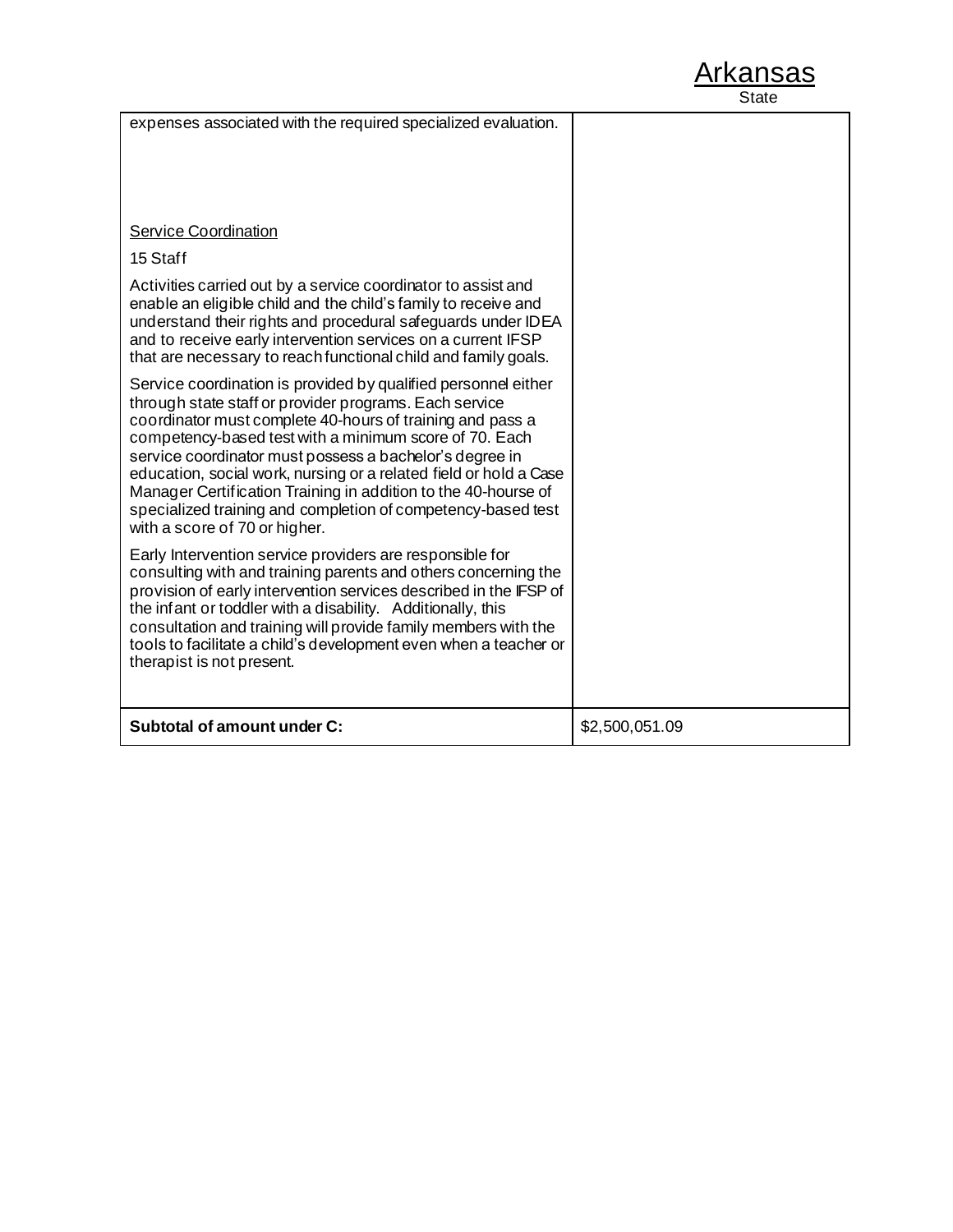#### **D. Activities by Other State Agencies**

If State agencies (other than the State lead agency) are to receive a portion of the Federal IDEA Part C funds and that amount is not already identified in Section III.C above, the State must include in this section:

- The name of each State public agency expected to receive funds;
- The approximate amount of funds each State public agency will receive; and
- A summary of the purposes for which the funds will be used.

Provide subtotal of amount. *(Add rows as needed.)*

| <b>State Agency</b><br><b>Receiving Funds</b> | <b>Amount of Funds</b> | <b>Purpose</b> |
|-----------------------------------------------|------------------------|----------------|
|                                               |                        |                |
|                                               |                        |                |
|                                               |                        |                |
|                                               |                        |                |
| Subtotal of amount under D:                   |                        |                |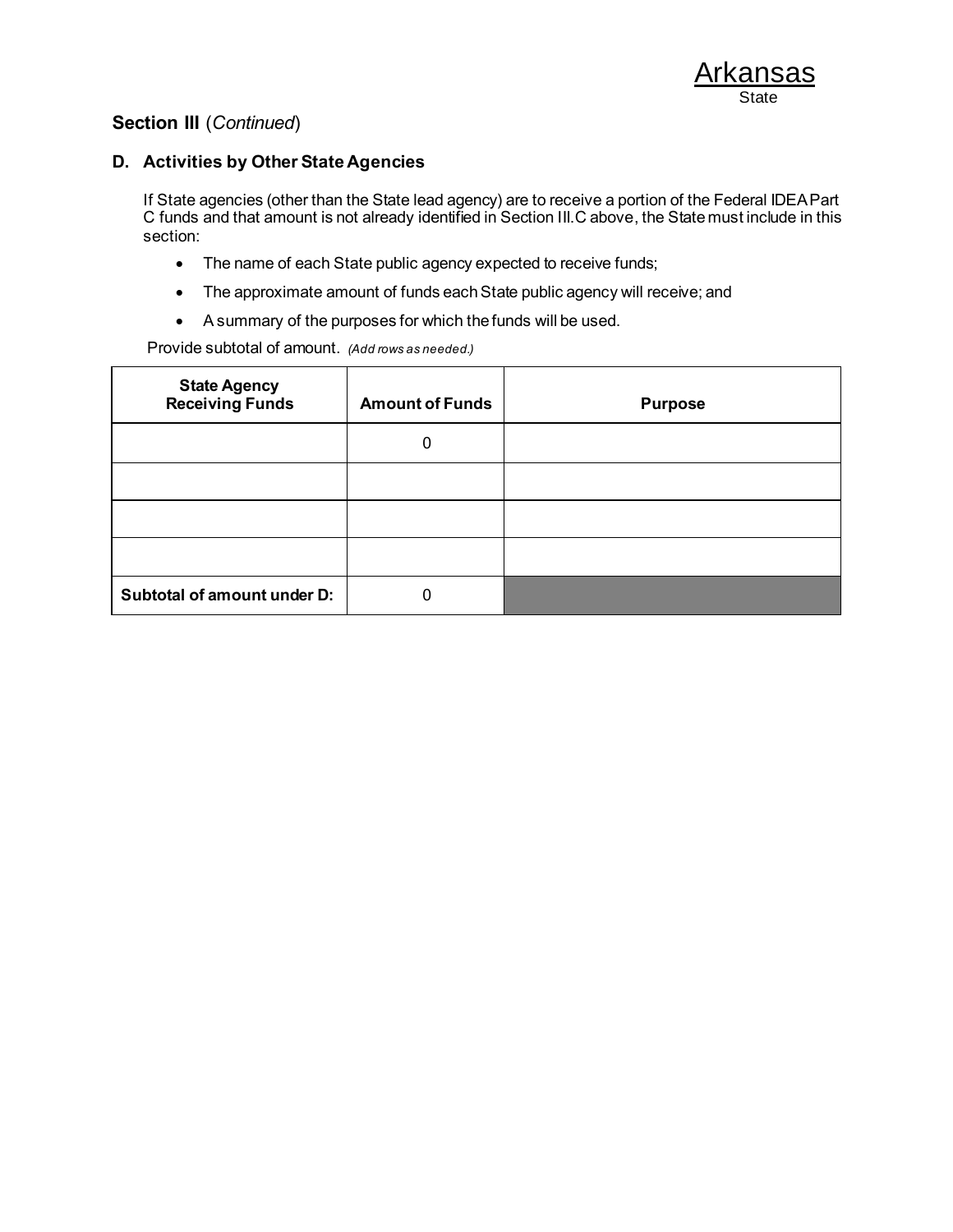### **E. Description of Optional Use of IDEA Part C Funds<sup>4</sup>**

In addition to using Federal IDEA Part C funds to maintain and implement the statewide system of early intervention, States may use funds for:

- expanding and improving on services for infants and toddlers and their families that are otherwise available; and
- initiating, expanding, or improving collaborative efforts related to at-risk infants and toddlers in any State that does not provide services for at-risk infants and toddlers. The application must include:
	- o The name of the major activity;
	- o The approximate amount of funds to be spent; and
	- $\circ$  A description of the activities.

Provide subtotal of amount. *(Add rows as needed.)*

| <b>Major Activity</b>       | <b>Part C Funds</b><br>to be Spent | <b>Description of Activities</b> |
|-----------------------------|------------------------------------|----------------------------------|
|                             | 0                                  |                                  |
|                             |                                    |                                  |
|                             |                                    |                                  |
|                             |                                    |                                  |
| Subtotal of amount under E: |                                    |                                  |

<sup>4</sup> See IDEA section 638.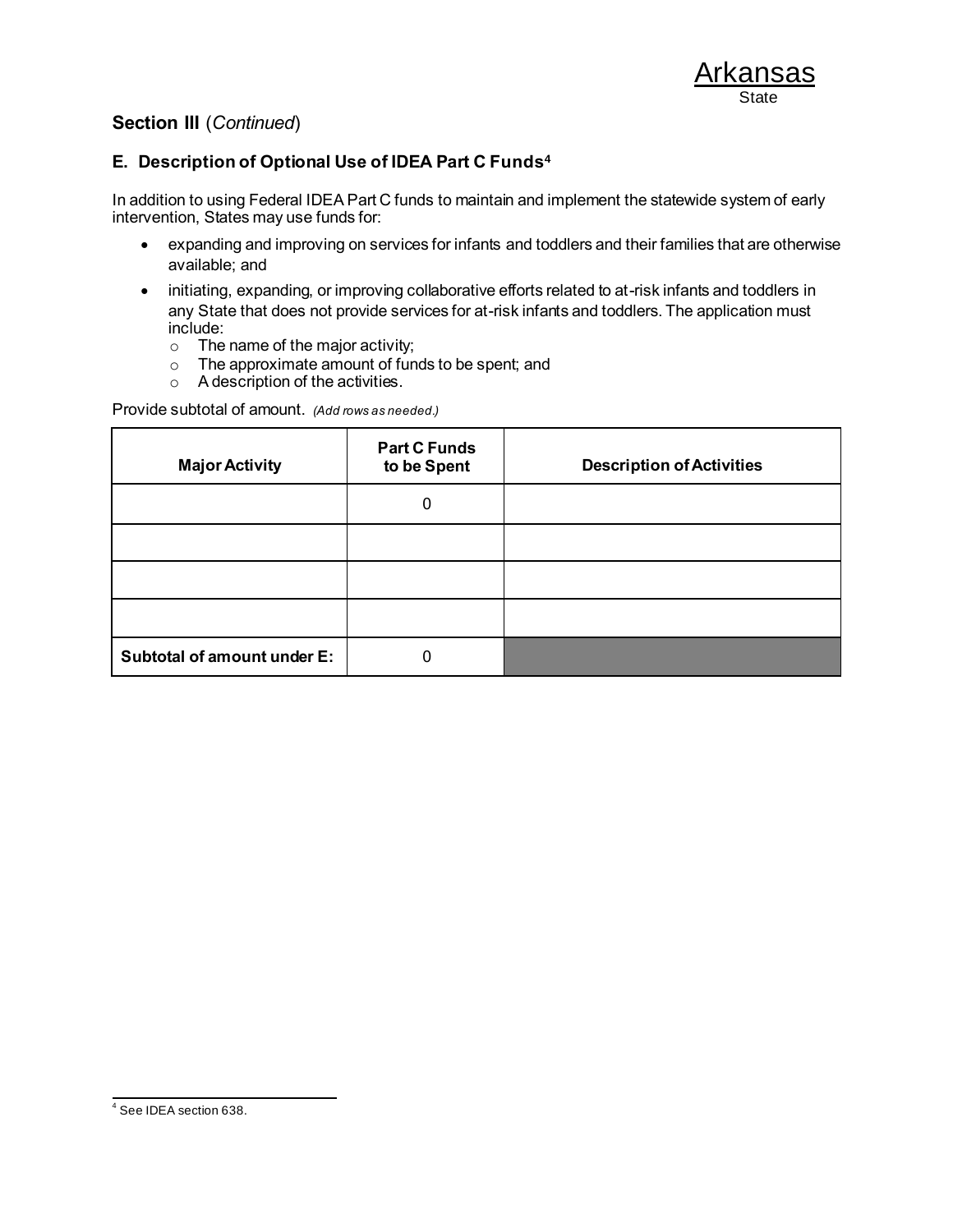### **F. Totals**

Enter the subtotal amounts for Sub Sections A-E found in Section III and any indirect costs charged as specified in Section IV.B. The subtotal amounts (Rows 1-6) should total the estimated grant application amount. (A State may apply for less than the full estimated allotted amount.)

| Row No.                                                                  | <b>Section</b>                                                                            | <b>Amount</b>  |  |
|--------------------------------------------------------------------------|-------------------------------------------------------------------------------------------|----------------|--|
|                                                                          | Enter the subtotal amounts for Sub Sections A-E found in Section III of this application. |                |  |
| 1.                                                                       | III.A.                                                                                    | \$942,250.88   |  |
| 2.                                                                       | III.B.                                                                                    | \$760,006.03   |  |
| 3.                                                                       | III.C.                                                                                    | \$2,585,613.09 |  |
| 4.                                                                       | III.D.                                                                                    | \$0.00         |  |
| 5.                                                                       | III.E.                                                                                    | \$0.00         |  |
| Enter any Indirect Costs Charged (See Section IV.B of this application.) |                                                                                           |                |  |
| 6.                                                                       | IV.B                                                                                      | \$89,754.00    |  |
| <b>Total</b><br>(Rows 1-6)                                               |                                                                                           | \$4,377,624.00 |  |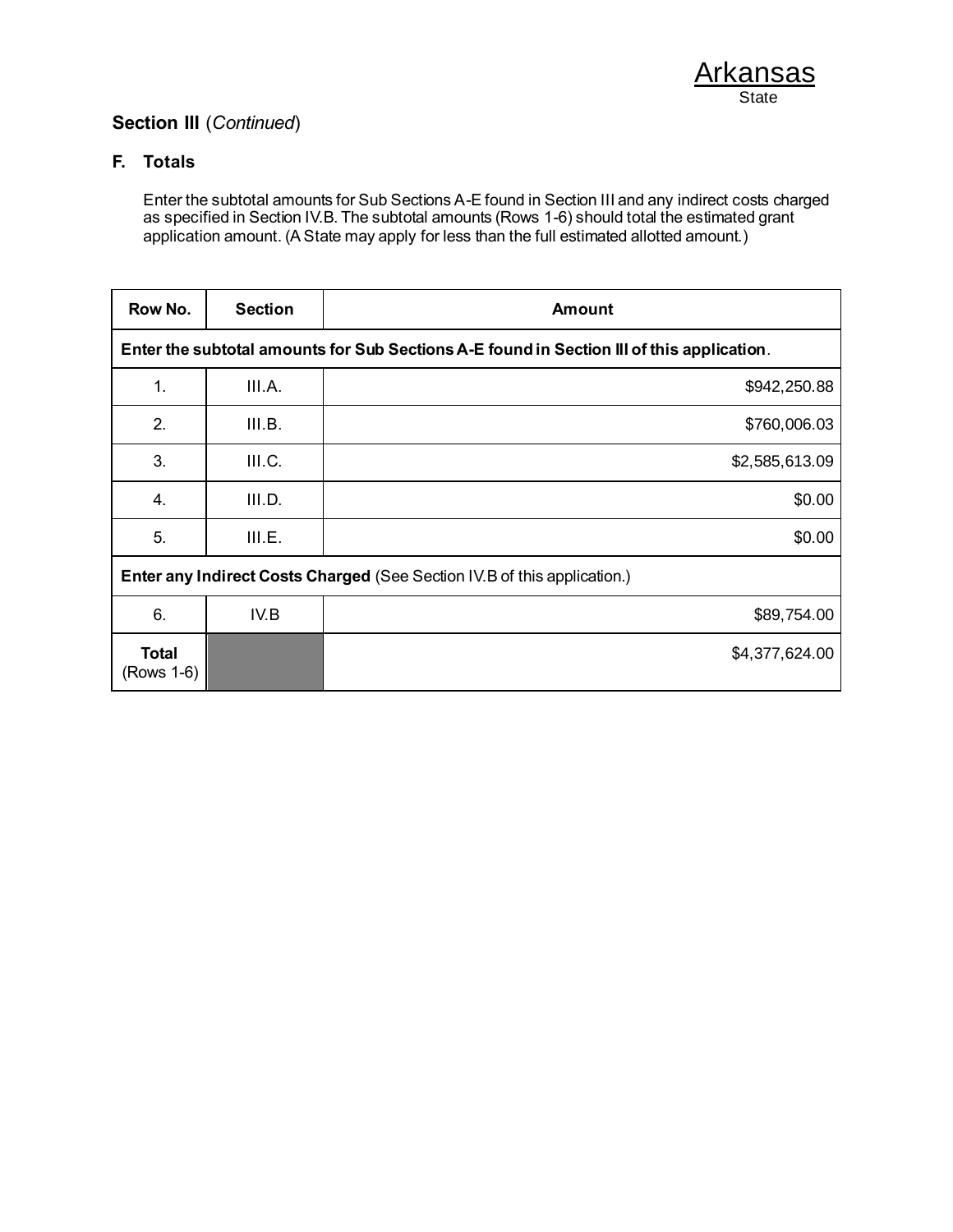### **Section IV**



### **A. System of Payments / Use of Insurance / Program Income**

The State

X does (check as applicable)

does not (check as applicable)

have a system of payments for Part C services under 34 CFR §§303.203(b)(1), 303.500(b), 303.520, and 303.521 which may include the use of public benefits or insurance, private insurance or family fees, such as a sliding scale. Any family fees collected are treated as "program income" for purposes of 2 CFR §200.307(e) and 34 CFR §303.520(e) and are not included in the State's determination of State and local expenditures for purposes of 20 U.S.C.  $1437(b)(5)(B)$  and  $34$  CFR  $\S 303.225(a)$  and (b).

*Note: If the State has adopted new or has revised its existing policies and procedures regarding its system of payments, it must submit these new and/or revised policies and procedures under Item 3.a in Section II.A above.*

#### **B. Restricted Indirect Cost Rate/Cost Allocation Plan Information**

Under 34 CFR §303.225(c), a lead agency may not charge indirect costs to its Part C grant unless the lead agency charges indirect costs through either— (i) A restricted<sup>5</sup> indirect cost rate that meets the requirements in 34 CFR §§76.560 through 76.569; or (ii) A cost allocation plan that meets the nonsupplanting requirements in paragraph (b) of this section and 34 CFR part 76 of EDGAR.

Check the applicable status below (more than one check mark may be necessary) and enclose appropriate documentation for this Federal Fiscal Year.

- No indirect costs are charged to the Part C grant. The total amount of the Federal Part C grant is used for allowable direct costs.
- The lead agency is an State educational agency (SEA) and works directly with the U.S. Department of Education's Indirect Cost Unit to ensure that indirect costs are only charged on a restricted basis to the State's IDEA Part C grant.
- X The lead agency is not an SEA and has a final restricted indirect cost rate that has been approved by the State lead agency's cognizant Federal agency and is in effect for this FFY (ending on June 30, 2021). (The State must attach a copy of the approved restricted indirect cost rate agreement.)
- The lead agency is not an SEA and has either a provisional or final restricted indirect cost rate that expires or expired on example and the State is in the process of negotiating a new restricted indirect cost rate agreement that will be in effect for the period

 $\mathcal{L}_\mathcal{L}$  , where  $\mathcal{L}_\mathcal{L}$  , we have the set of the set of the set of the set of the set of the set of the set of the set of the set of the set of the set of the set of the set of the set of the set of the set <sup>6</sup>The State lead agency will continue to charge or bill the Part C grant using the provisional or previously approved final restricted indirect cost rate until a new rate is negotiated and approved by the State's cognizant Federal agency, at which point the State lead agency must make appropriate adjustments for applicable FFYs. The State acknowledges that a final restricted indirect cost rate may result in an adjustment of the final audited expenditures allowable to be charged to the Part C grant and the Department's approval of this FFY Part C application with an expired or provisional restricted indirect cost rate does not constitute approval

<sup>&</sup>lt;sup>5</sup> Charging indirect costs on a "restricted" basis is a key part of implementing the IDEA Part C requirement in IDEA section 637(b)(5)(B), which requires that federal funds be used to supplement (and not supplant) "State and local funds expended for infants and toddlers with disabilities and their families. The restricted indirect cost rate formula is described at 34 CFR §§75.564 and 76.565. The formula limits the general administrative costs that can be included in the indirect cost pool (numerator) an d requires adjustments to the modified total direct cost (MTDC) base (denominator).

 $^6$  A "provisional" indirect cost rate is a temporary rate established for a future prospective period of time to permit budgeting, obligations, and payment of funds by awarding agencies until such time as the actual indirect costs can be determined and a f inal rate is established for the applicable period; provisional rates are subject to adjustment by issuance of a "final" rate based on actual indirect costs incurred for the period (usually the organization's fiscal year).